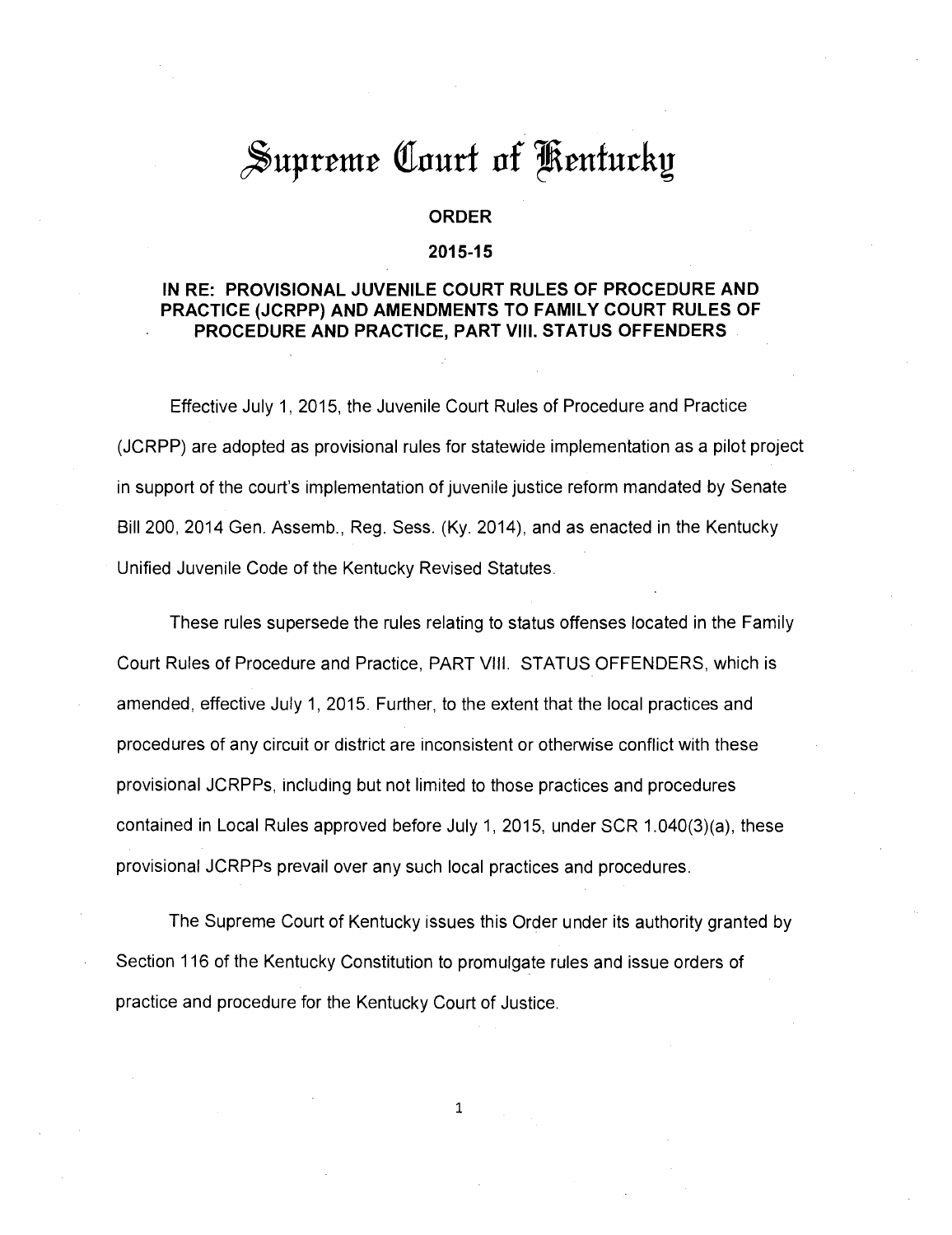# **A. PROVISIONAL JUVENILE COURT RULES OF PROCEDURE AND PRACTICE.**

#### **I. PURPOSE**

These rules embody the policies set forth in KRS 600.010 which include, but are not limited to, the following:

- A. Providing each child a safe and nurturing home;
- B. Using in-home interventions and avoiding out-of-home placement to the extent possible;
- C. Providing treatment reasonably calculated to bring about an improvement in the conditions that brought the child before the court;
- D. Providing fair judicial proceedings that recognize the rights and interests of all parties; and
- E. Serving the best interest of each child.

# **II. TITLE AND SCOPE OF RULES**

# **JCRPP 1. Title and Scope.**

- A. These rules shall be known as the Juvenile Court Rules of Procedure and Practice and shall apply in family and district court. They may be cited as "JCRPP."
- B. The JCRPP specifically apply to KRS Chapter 630 on Status Offenders; KRS Chapter 635 on Public Offenders; KRS Chapter 640 on Youthful Offenders; and the introductory, administrative and procedural matters contained in KRS Chapters 600, 605 and 610.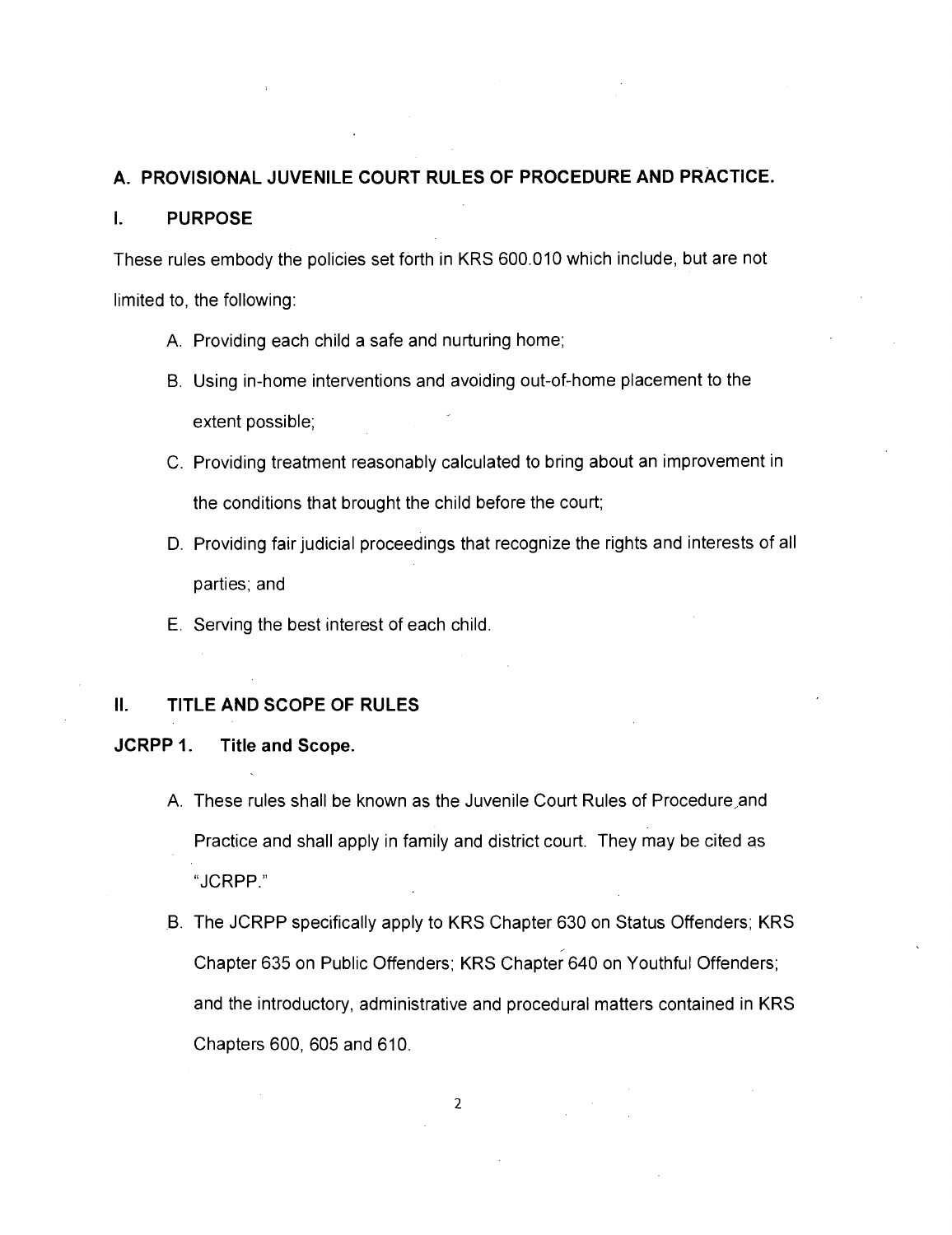- C. The Rules of Criminal Procedure shall apply to these juvenile matters as indicated in KRS 610.080(2).
- D. All juvenile cases shall be decided on a case-by-case basis and no local rules, or other orders of the court or local policies may supersede or controvert the JCRPP.

# **JCRPP 2. Assignment of Cases and Jurisdiction.**

- A. In jurisdictions having multiple divisions of district or family court, cases shall be assigned as determined by the chief judge.
- B. As used in the JCRPP, "pending" means a petition has been filed and is on the court's active docket whether the case is pre-disposition or postdisposition.
- C. Duties of family and juvenile court clerk. Upon the filing of a juvenile status or public offense petition in the family or district court, the clerk shall determine if there are pending cases involving the child in order to assign the case as directed in Subsection D. below.
- D. Jurisdiction.
	- 1. Family Court. Pursuant to KRS 23A.100(2)(d), status offense petitions shall be filed and heard in family court, if any, subject to the following:
		- a. Pending public offense case. If a public offense case involving the child is pending in district court at any time a status offense case is pending, the clerk shall assign the status offense case to the district court division presiding over the pending public offense case.
		- b. Transfer of Pending Status Offense.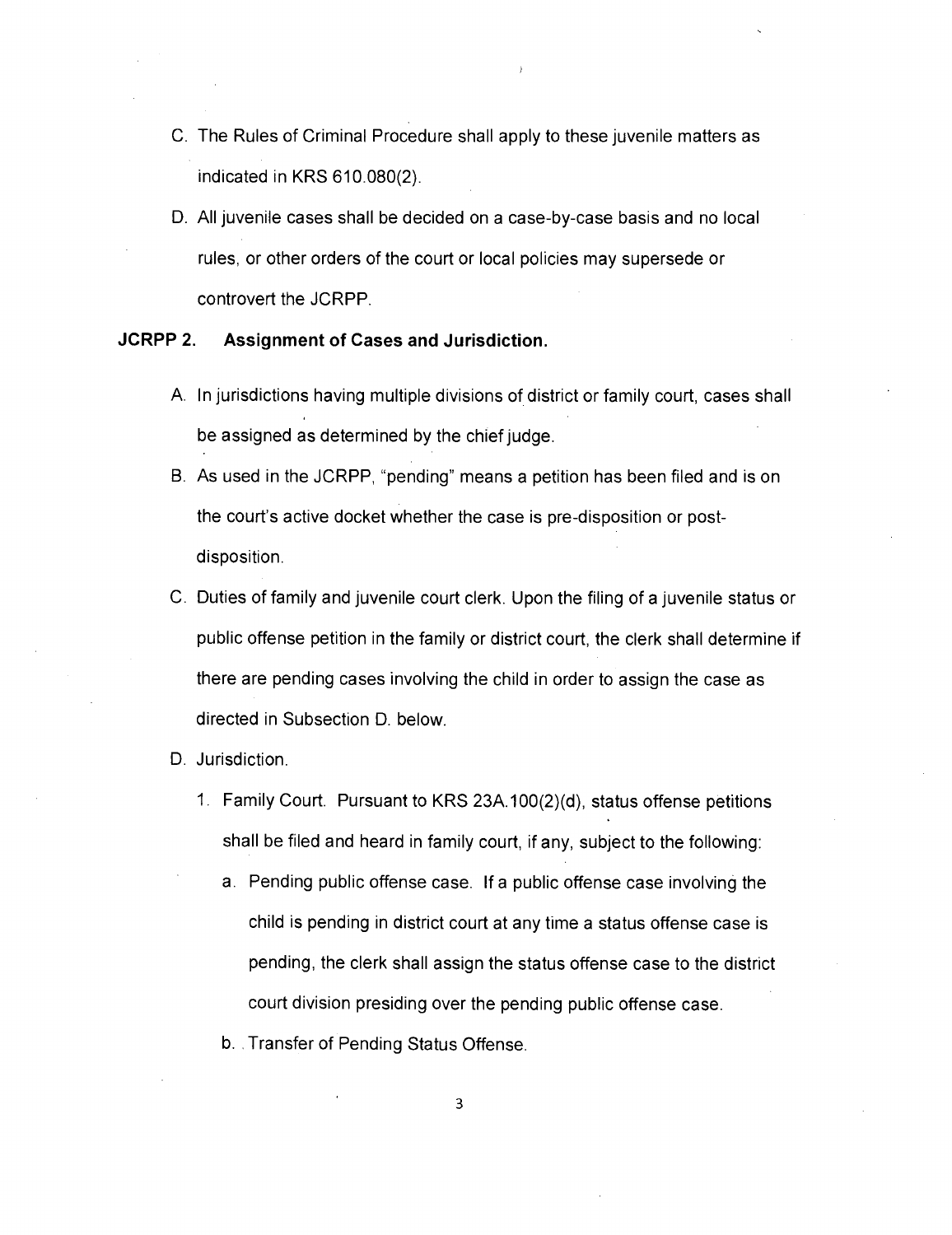- 1) If a public offense petition is filed that involves the same child in a status offense case, after notice from the clerk the family court judge presiding over the status offense case shall enter an order transferring the status offense case to the district court division presiding over the public offense case(s).
- 2) Upon entry of such order by a family court judge transferring a status offense case(s) to the district court, the clerk shall consolidate the status offense case and the pending public offense case for purposes of hearing.
- 3) The status offense case shall be scheduled by the clerk on the next available docket of the district judge presiding over the public offense case, and notice of the court date shall be sent to the parties.
- c. Interstate Compact on Juveniles. Pursuant to KRS Chapter 615, these cases:
	- 1) Shall be processed according to the Compact, and
	- 2) The court shall use the appropriate Compact forms.
- 2. District Court. Pursuant to KRS 610.010, the following cases shall be filed and/or heard in district court:
	- a. Public offense cases.
	- b. Status offense cases where there is no family court.
	- c. Status offense cases where a family court exists, including: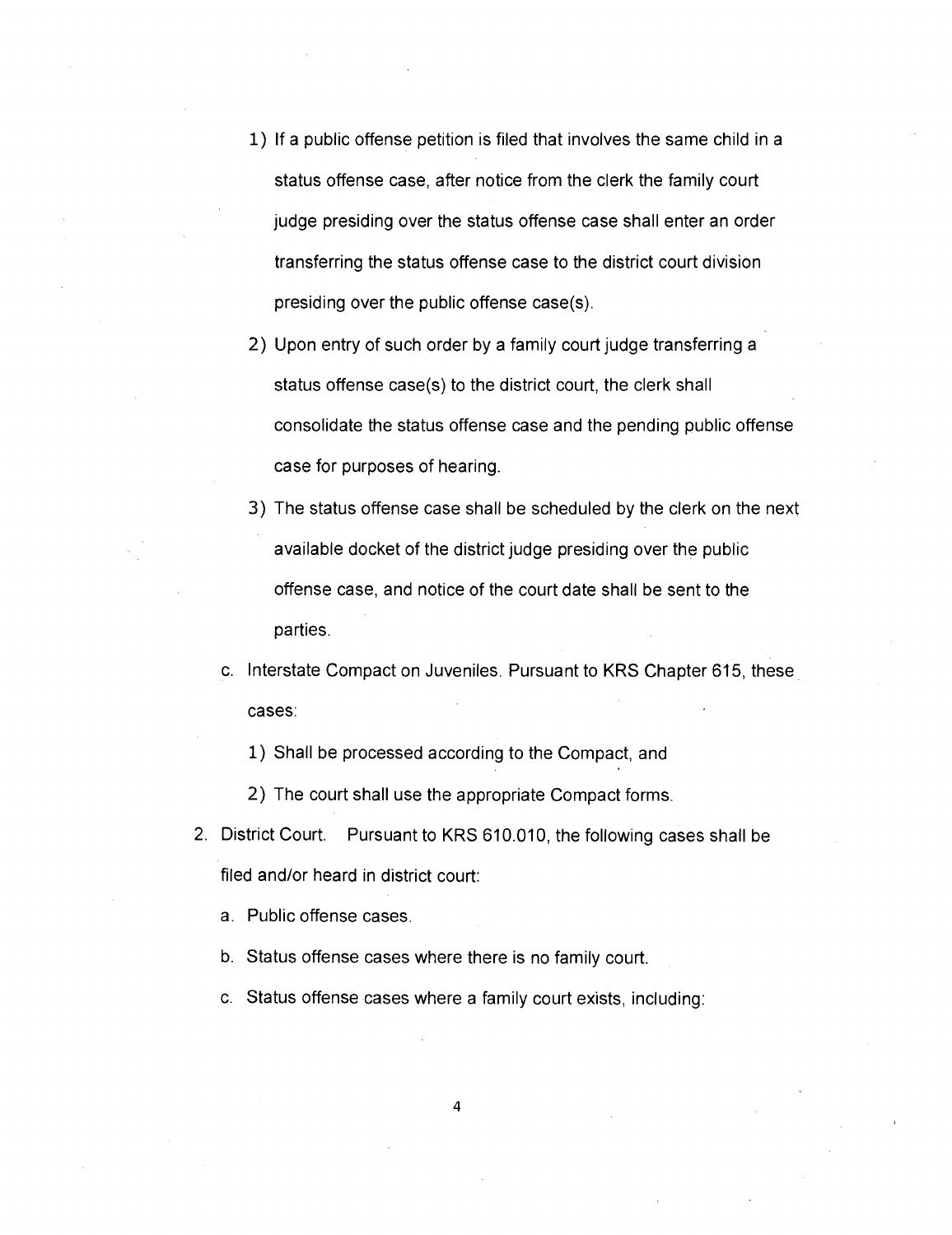- 1) Any existing status offense case that is consolidated with a pending public offense case.
- 2) Any status offense case that is filed while a public offense case is pending, and
- 3) The clerk shall consolidate any status offense case transferred to, or filed in, district court with any pending public offense case on the same child, and set the case for a hearing at the child's next scheduled public offense hearing, if said hearing is set to occur within 15 days; otherwise, the clerk shall set the case on the first available public offense docket of the district judge presiding over that case.
- 4) The clerk shall send notice of the hearing date to the parties in the public offense case.
- d. Youthful Offenders.
	- 1) Prior to indictment,
	- 2) With authority to set bail.
- e. Interstate Compact on Juveniles. Pursuant to KRS Chapter 615, these cases:
	- 1) Shall be processed according to the Compact, and
	- 2) The court shall use the appropriate Compact forms.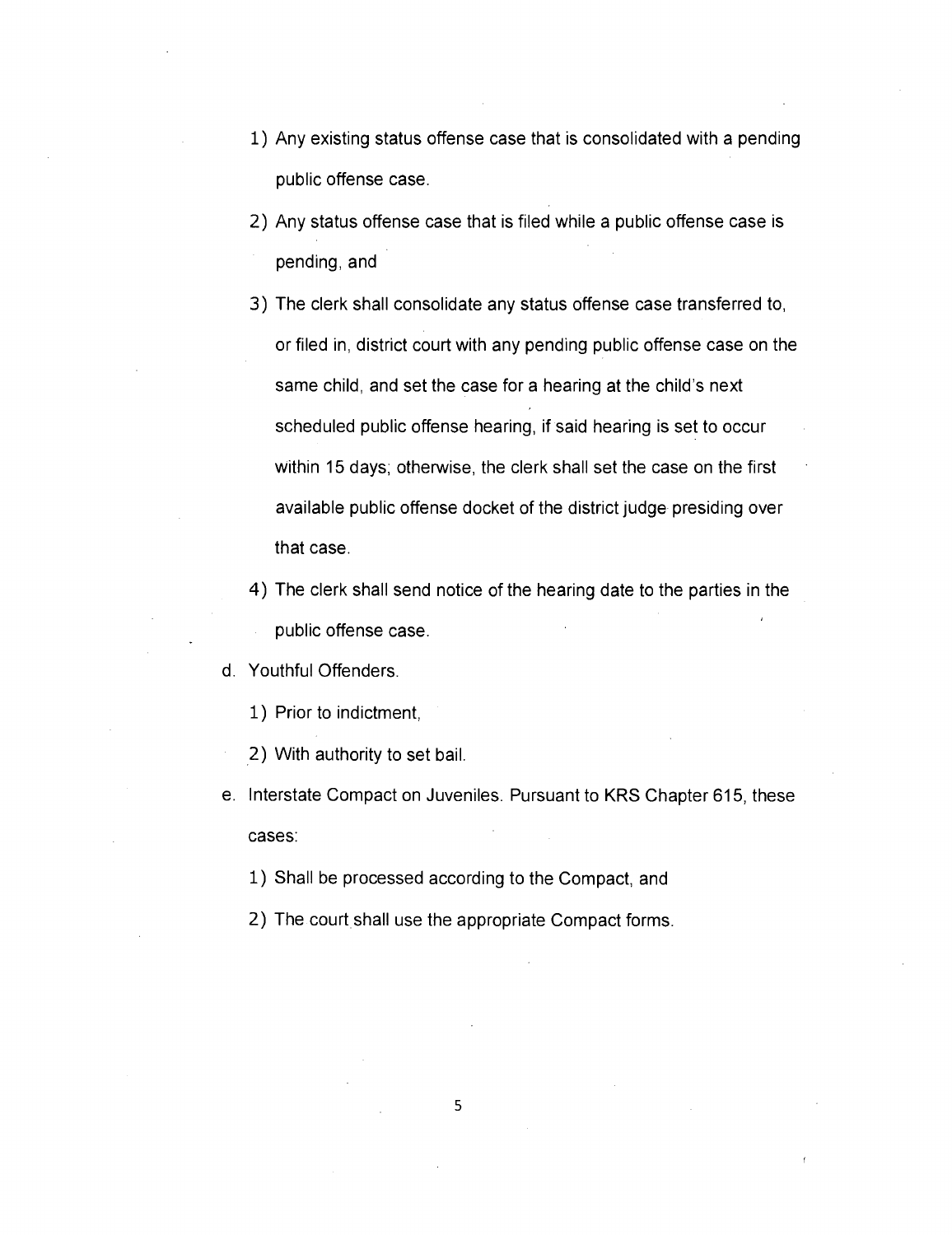Where a status offense case is transferred to district court from a family court because there is a pending public offense case, the status offense case must be consolidated with the public offense case and placed on the public offense docket to be heard at the same time. Additionally, any court order entered should be effective in both cases. The district court does not need a separate status offense docket. The public offense case has priority over the status offense case on dispositional matters. If the child is placed on probation, then the disposition of the status offense case will continue in the district court. If the child is placed in detention, that will supersede ongoing orders relating to the status offense case. If the child completes detention, returns to the community, and continues the status disposition (the case may not be sent back to family court once transfer has occurred), and if the court resumes monitoring, then the district court will continue to handle that status case. This could occur with a very short detention.

Generally, a court would merge the status offense with the public offense, and the disposition order would dispose of both cases. When such cases are final (there are no continuing court-ordered terms) any new status offense petition will be filed in family court. Conversely, if a case is not final any new status offense petition will be filed in district court because the public offense case is still pending.

District court takes jurisdiction over a specific status case on the transfer and does not assume jurisdiction of the child for any future status offenses unless a public offense case is pending at the time. Since the same resources are used for status and public offense cases, only one court should be making orders about what the child must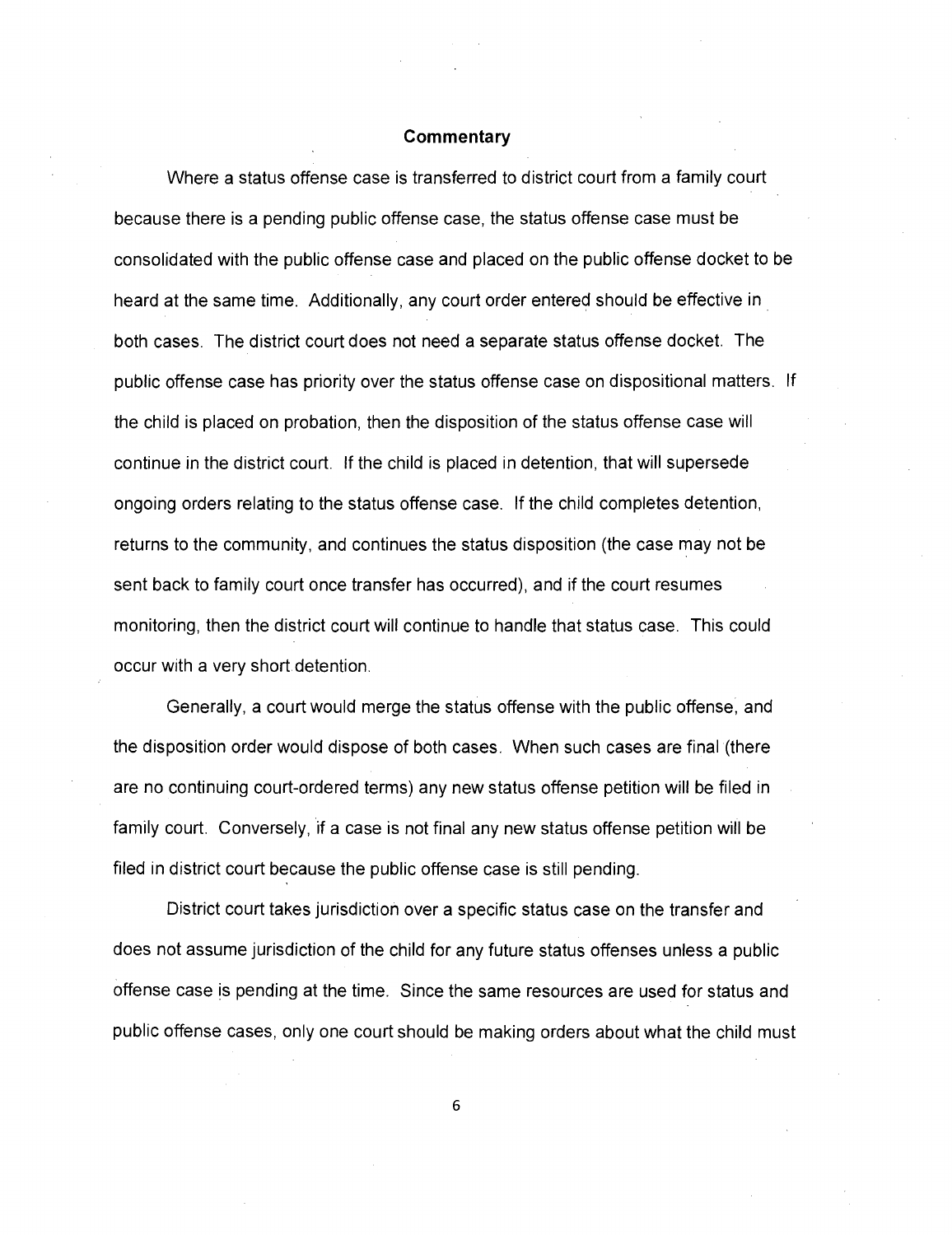do when he or she has both pending at the same time; and, because any public offense order has priority over any status offense order, this avoids confusion and conflicting court orders.

- 3. Pre-Petition Detention under KRS 610.200 610.280. When a peace officer has taken a child into custody on an allegation or belief that the child has committed an offense and has filed a complaint with the court designated worker, a court may order pre-petition detention if it finds that detention is necessary to protect the child or public:
	- a. A child alleged to be a status offender may be detained not more than 24 hours and a child alleged to be a public offender may be detained not more than 48 hours, to allow for a detention hearing pursuant to KRS 610.265.
	- b. A detention hearing shall be held within the relevant detention period to determine whether the child shall be further detained or released.
	- c. At the detention hearing the commonwealth must establish that there is probable cause to believe that the child has committed an offense before the court may order further detention, and the child shall be given the right to confront and cross-examine witnesses:
	- d. If the Commonwealth establishes there is probable cause a petition shall be filed.
	- e. If a detention hearing is not held within the requisite time, or the court determines there is no probable cause to believe the child has committed an offense, the party having custody of the child shall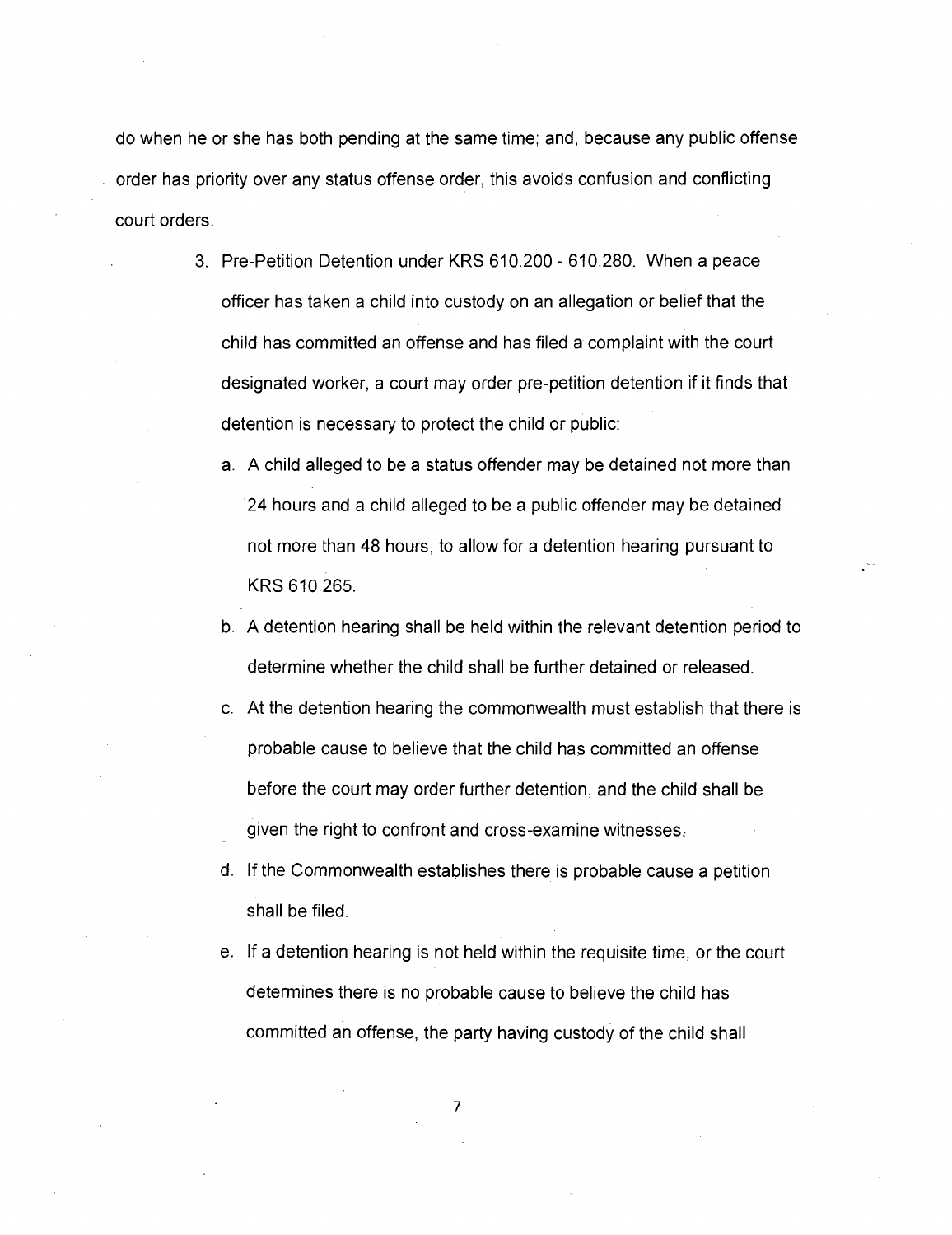release the child to the parent(s) or person(s) exercising custodial control or supervision or other persons as appropriate, or the action may proceed as a KRS Chapter 620 or 645 action.

- f. If the court finds further detention is necessary for the protection of the child or the community it shall state specific reasons on the record and may order detention. KRS 610.280; 630.080(1).
- E. Mandatory Diversion of a Misdemeanor. Any petition filed charging a misdemeanor when the child has no prior adjudications and no prior diversions shall be dismissed by the court for lack of jurisdiction and the record expunged. KRS 635.010(4).
- F. A child charged with a status offense may instead be subject to a proceeding under KRS Chapter 620 if the court determines it is in the child's best interest, and the court shall:
	- 1. Amend the petition pursuant to KRS 610.010(13) and order it served, or require a new petition to be filed; and may
	- 2. Direct the Cabinet for Health and Family Services (the Cabinet) to investigate and/or provide services to the child and/or family pursuant to KRS 605.130(3).

#### **Commentary**

This rule was previously articulated in FCRPP 37, and has been removed from the Family Court Rules of Procedure and Practice.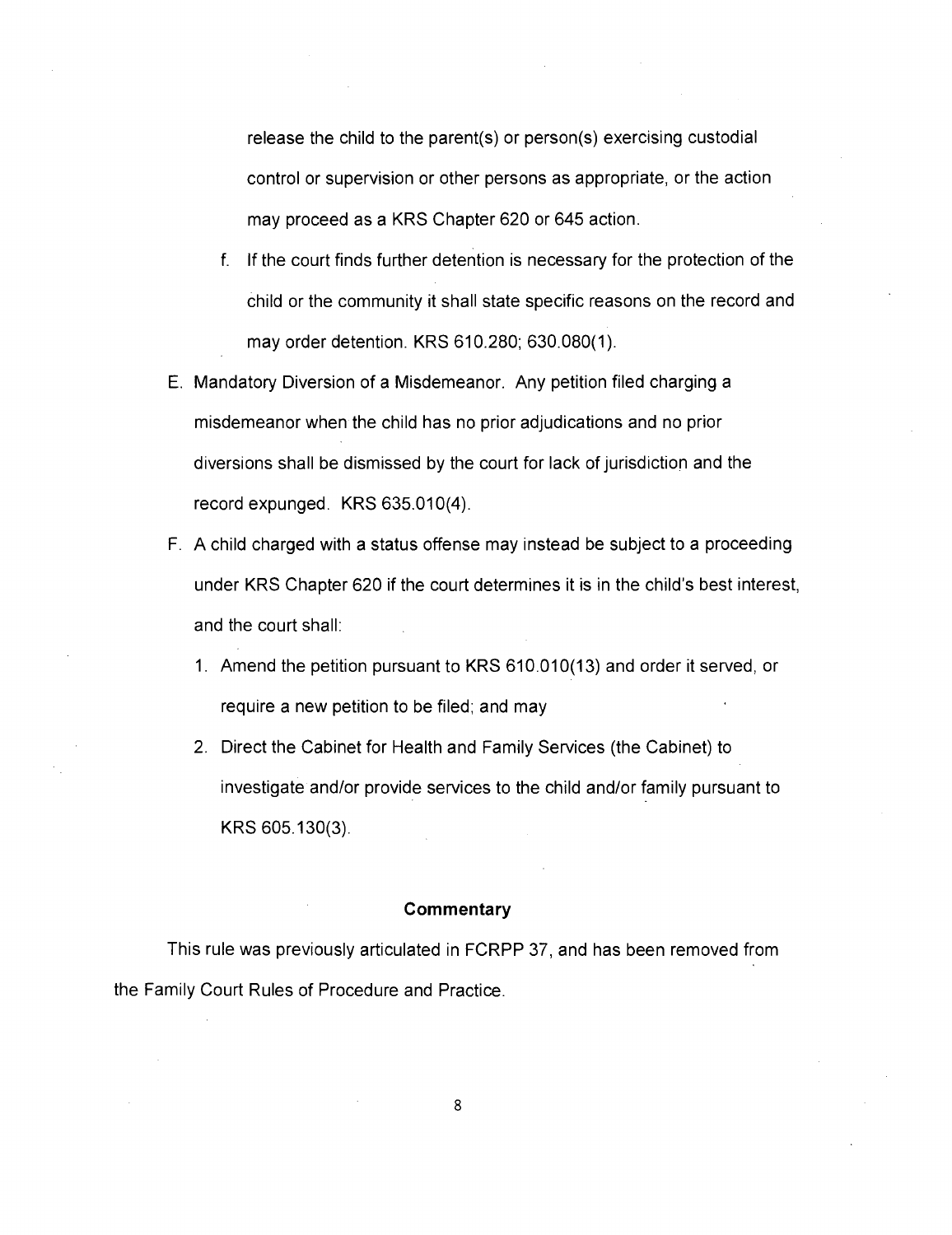G. The court shall not amend a public offense petition to a status offense petition.

#### **Commentary**

Pursuant to KRS 610.010(13), a court may only amend a petition to reflect jurisdiction pursuant to the proper chapter of the Kentucky Unified Juvenile Code. If a court has jurisdiction over a public offense case based on alleged facts that constitute a public offense, this offense may not be amended to a status offense because a status offense does not involve conduct that would constitute a crime if committed by an adult. The practice of the court amending down a public offense case to a status offense case has no basis in law.

#### **JCRPP 3. Juvenile Rights.**

- A. At the initial appearance the court shall:
	- 1. Inquire whether the child is able to retain counsel, and if not, appoint counsel and order full access to all records.
	- 2. Inform the child of his or her statutory rights provided in KRS 610.060.
	- 3. Before accepting an admission or confession, make a finding on the record that the admission or confession is knowingly, intelligently and voluntarily entered.
- B. Before removing a child from his or her family, the court shall first find on the record that less restrictive alternatives have been attempted, are not available, or are not feasible pursuant to KRS 610.010.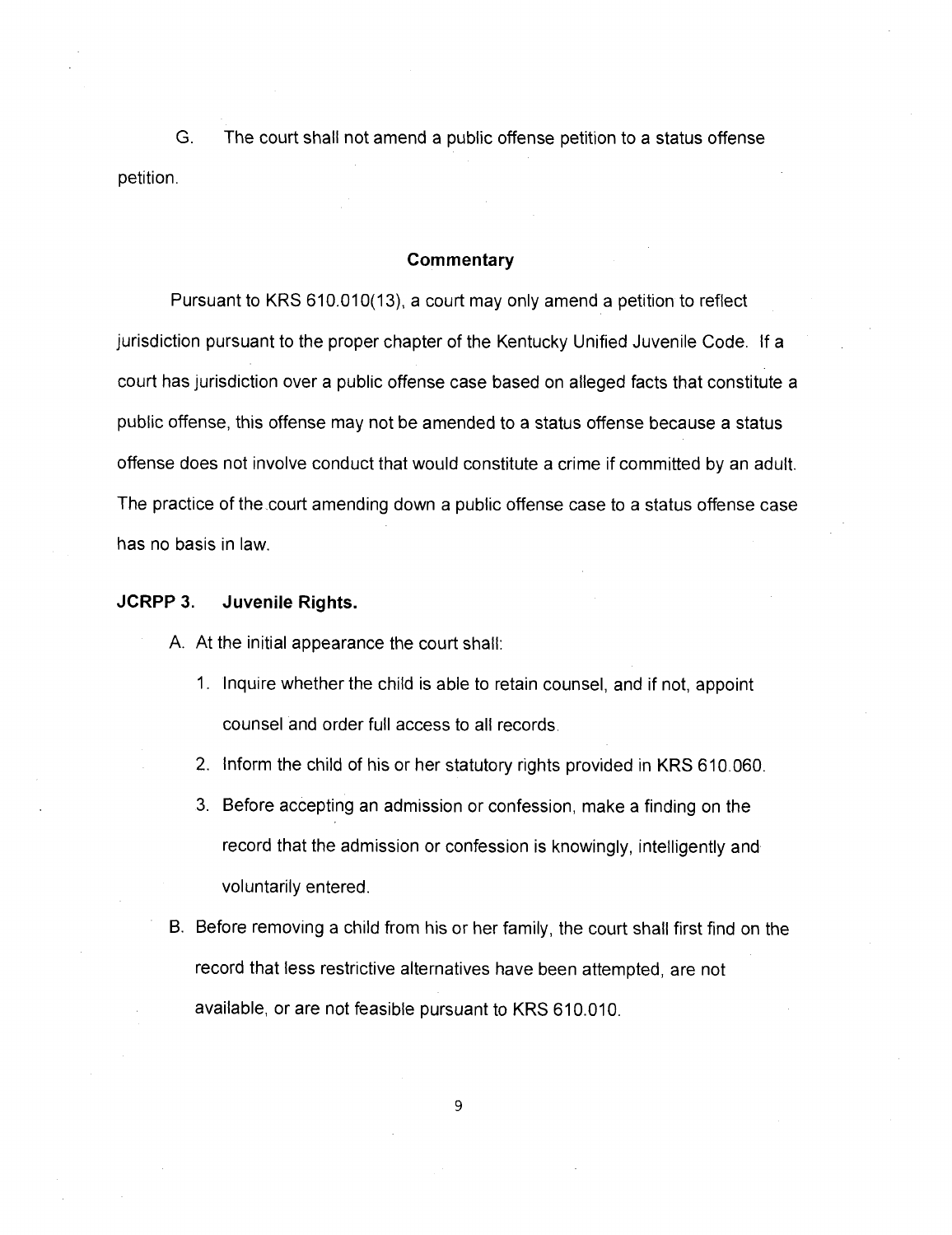C. The court shall ensure prompt and fair hearings, and inform the parties that the rights of the child belong to the child individually and may not be waived by any other party, pursuant to KRS 600.010.

#### **III. PROCESS IN STATUS OFFENSE CASES**

# **JCRPP 4. Pre-Petition Process in Status Offense Cases.**

- A. Status Offense Complaint. Any status offense complaint shall be received by the court designated worker on AOC-JW-57, Juvenile Complaint (Status Offense), and shall include:
	- 1. The name, address and identifying information of the child, the parent or custodian, and the complainant;
	- 2. The sworn statement of the complainant, as well as any other information required by KRS 610.020, and
	- 3. Shall be accompanied by the appropriate AOC forms completed by the complainant:
		- a. Habitual truancy: AOC-JV-41, Affidavit and Truancy Evaluation, in compliance with KRS 159.140.
		- b. Beyond control of school: AOC-JV-38.1, Affidavit and Beyond Control of School Evaluation.
		- c. Beyond control of parent: AOC-JV-38, Affidavit and Beyond Control of Parent Evaluation.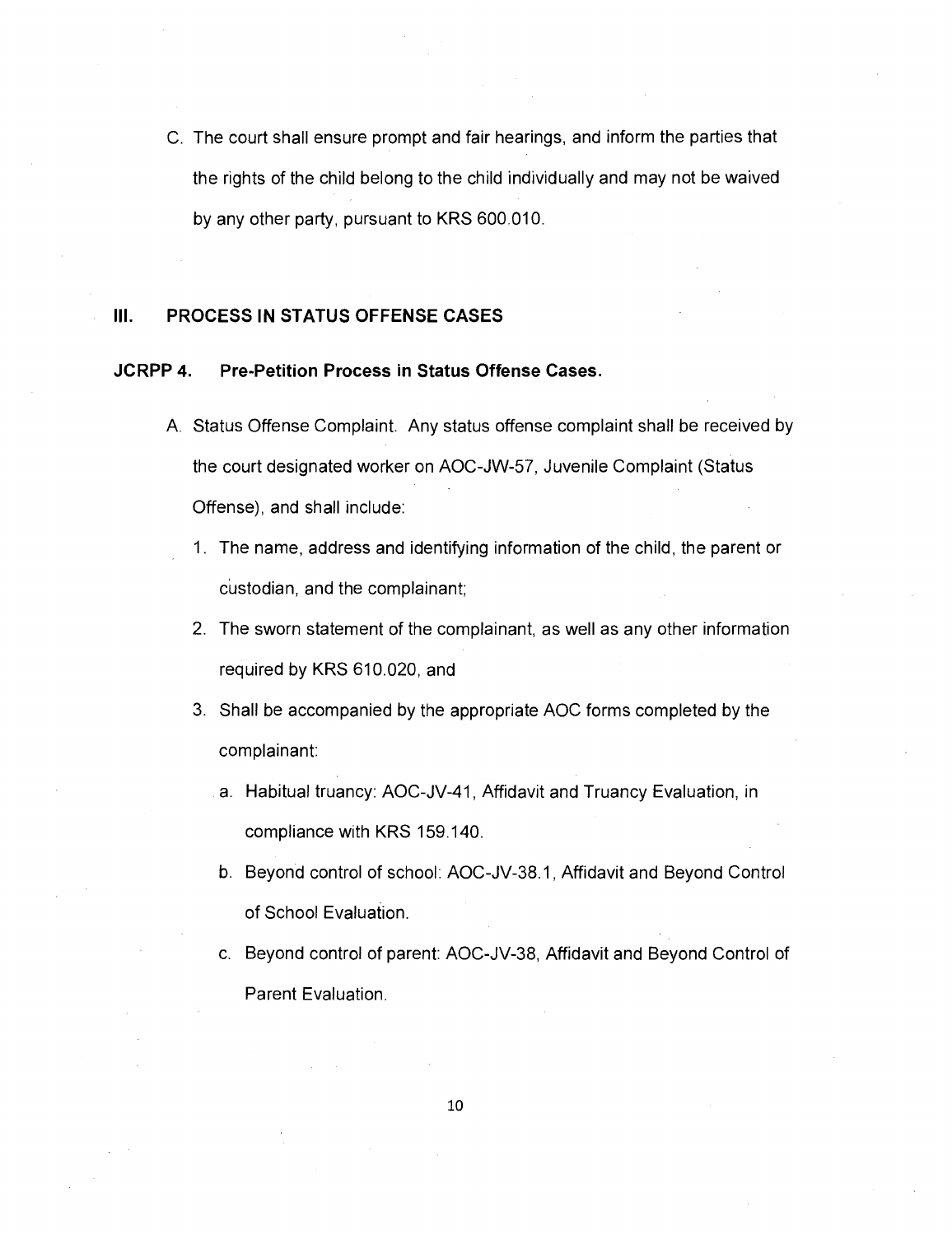- d. Habitual runaway: AOC-JW-39, Pre-Adjudicative Detention Criteria, with attachments.
- B. Complete Complaint. Any incomplete complaint shall be returned to the complainant by the court designated worker for additional information.
- C. Preliminary Intake Inquiry/Formal Conference. After the complaint is complete, the court designated worker shall conduct a preliminary intake inquiry with the child which shall include administering an evidence-based screening tool, and upon completion may:
	- 1. Determine that no further action be taken and give notice and an opportunity to review that determination to the family accountability, intervention, and response (FAIR) team. KRS 610.030(6); or
	- 2. Conduct a formal conference and enter into a diversion agreement.
- D. Diversion Agreement. A child eligible for diversion may enter into a diversion agreement pursuant to 610.030(6)(d).
	- 1. If the child declines a diversion agreement or the needs of the child require, the court designated worker shall refer the matter to the FAIR team;
	- 2. If the child denies the allegations and demands a formal court hearing or does not qualify for diversion, the court designated worker shall refer the complaint to the county attorney to file a formal petition or to dismiss the case.
	- 3. No petition shall be filed in a diversion case unless:
		- a. The case is referred to the county attorney by the FAIR team,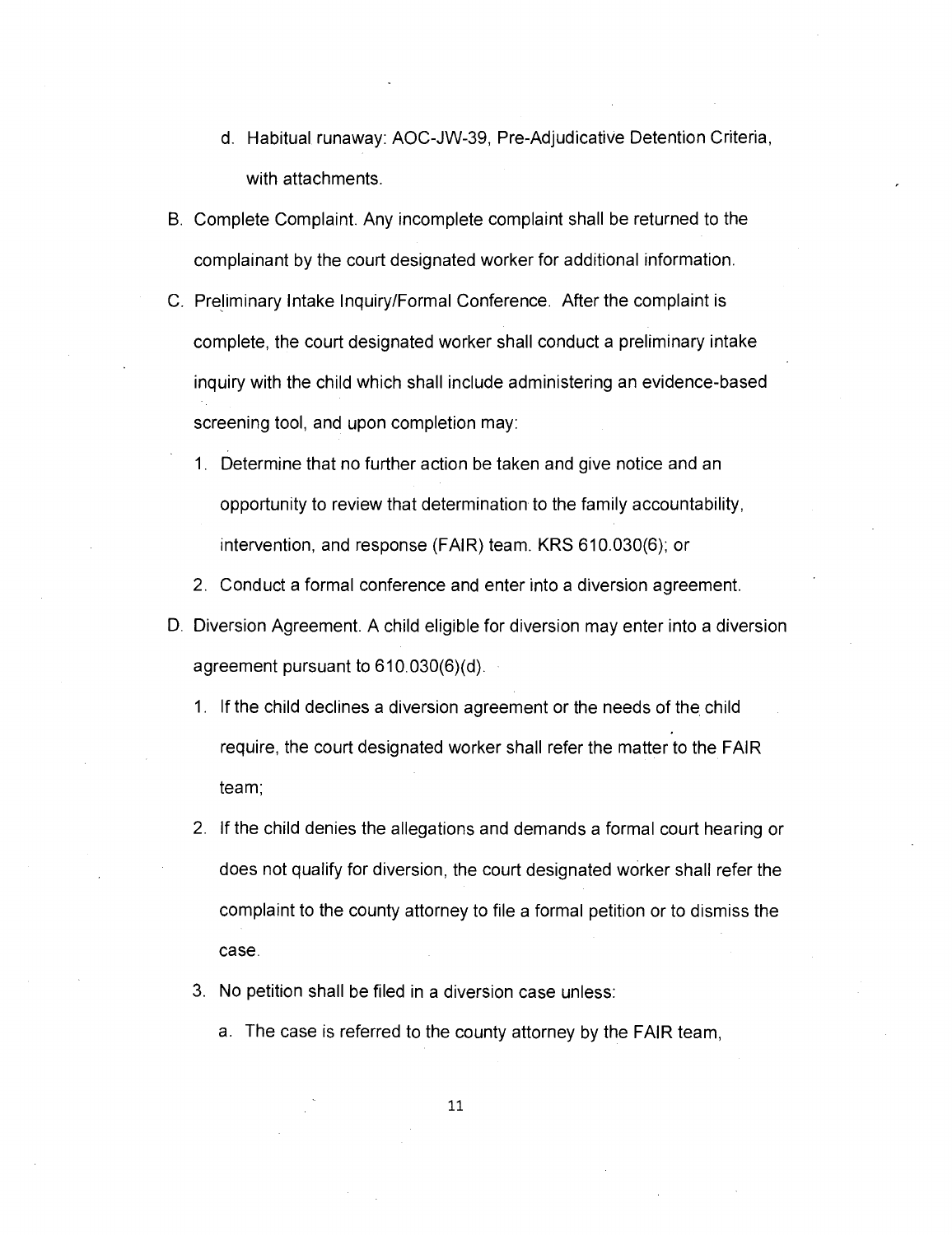- b. The child is not diversion eligible, or
- c. The child denies the allegations and demands a formal court hearing.

Effective July 1, 2015, the court designated worker shall conduct a preliminary intake inquiry to determine whether further action must be taken in the best interest of the child and public, because the county attorney is no longer authorized to conduct a reasonable grounds review. Public offense cases, on the other hand, still require an initial probable cause, or reasonable grounds, review.

- 4. If the child successfully completes the terms of the diversion agreement the court designated worker shall close the case with no official court record having been created.
- E. Family Accountability, Intervention, and Response (FAIR) Team. The FAIR team shall conduct enhanced case management only upon referral by the court designated worker, as follows:
	- 1. When the risk and needs assessment indicates high risk;
	- 2. When the child fails to appear for a preliminary intake inquiry or a later conference;
	- 3. When the child declines to enter into a diversion agreement;
	- 4. When the child fails to complete a diversion agreement; or
	- 5. If appropriate, after consultation with the school's director of pupil personnel (DPP), who shall complete AOC-JV-41 in accordance with the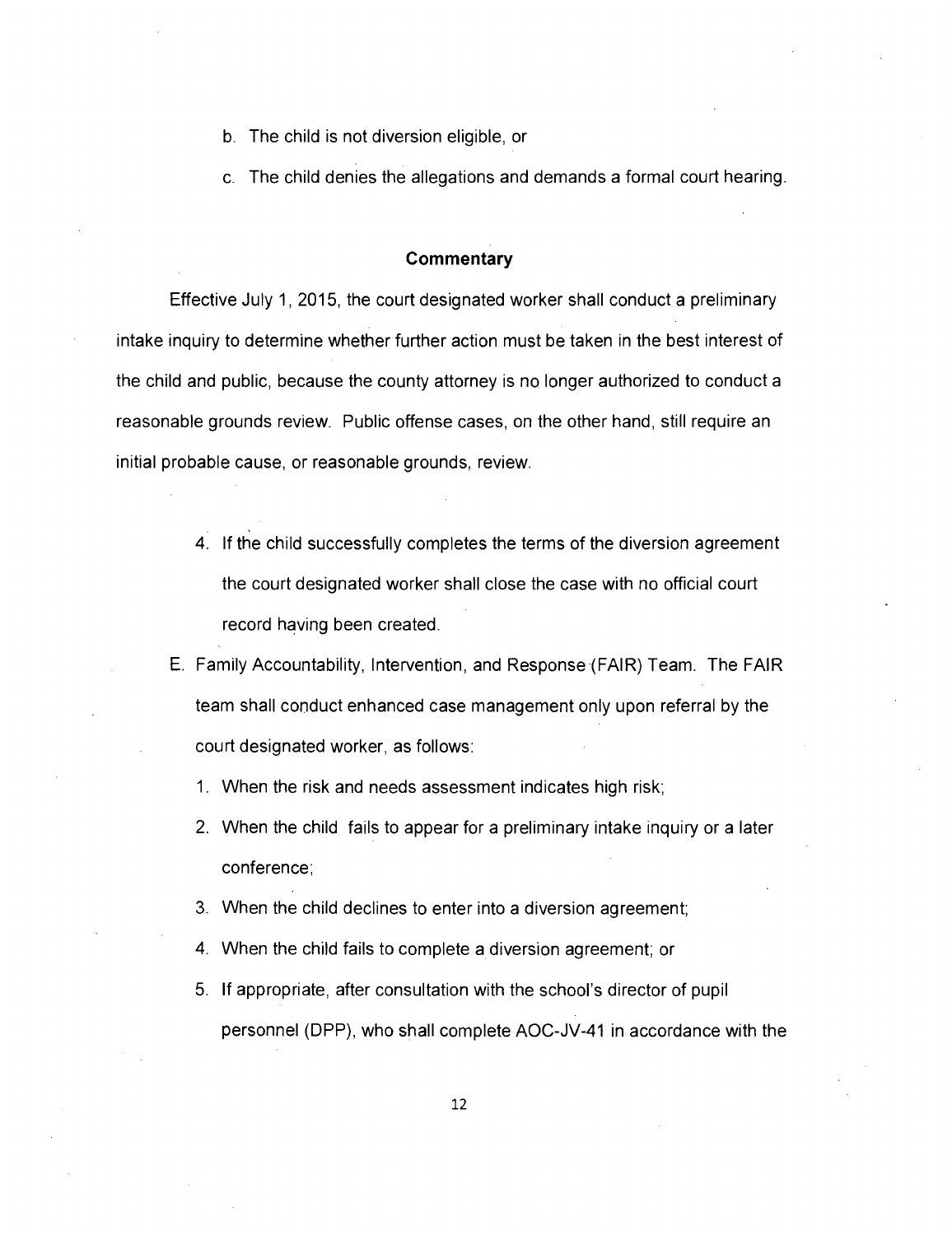documentation and assessment requirements of KRS 630.060(2); KRS

159.150(1)(c), (d), and (f); KRS 159.140(3).

#### **JCRPP 5. Status Offense Petition.**

A. A petition may be filed by the county attorney on AOC-JV-1, Juvenile Petition,

to initiate formal court proceedings:

- 1. When the FAIR team so recommends;
- 2. When a child demands a formal court hearing; or
- 3. When the child is ineligible for diversion.
- **B.** The complaint containing the verified signature of the complainant, any supporting documents, and any charging citation shall be attached.

# **JCRPP 6. First Appearance — Status Offense Case.**

- A. Pursuant to KRS 610.060, the judge shall explain, on the record, the child's rights and the charge, and shall present AOC-JV-49, Notice of Juvenile Rights and Consequences.
- B. A public advocate shall be appointed for the child unless private counsel is retained. See also JCRPP 3.A.1.
- C. The court may enter a valid court order placing the child on pendente lite terms which address the child's alleged behavior(s), and may order participation in a service, program or local resource to assist the child.

**JCRPP 7. Pretrial Conference — Status Offense Case.** A pretrial conference to review the evidence and determine whether an agreement may be reached shall be scheduled by the court upon the request of any party.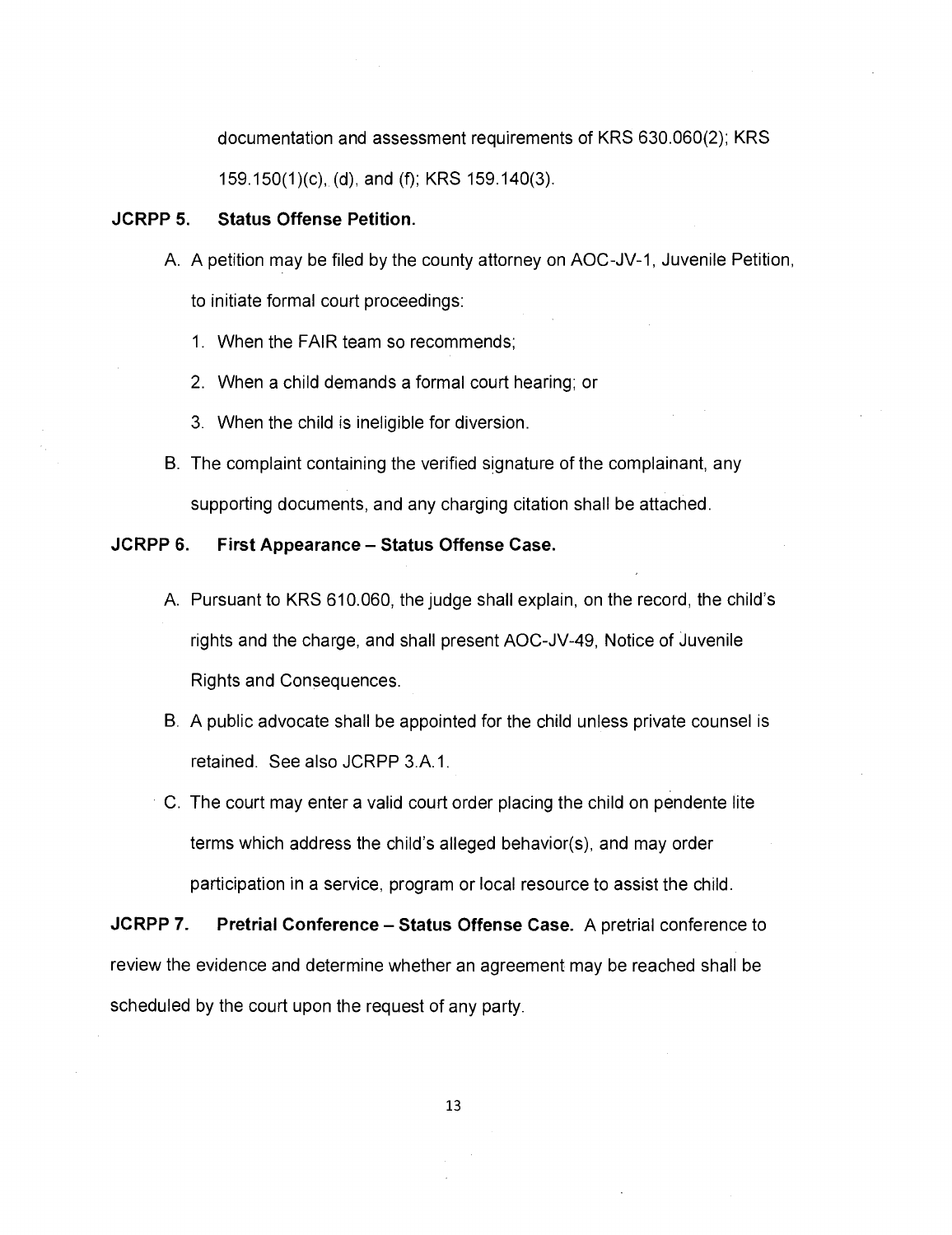**JCRPP 8. Adjudication Hearing — Status Offense Case.** A record shall be made of all adjudication hearings which shall include the following, as applicable:

- A. Dismissal. Upon motion of the county attorney a status offense case may be dismissed at any time prior to or at the adjudication hearing.
- B. Admission. Prior to accepting an admission or confession from a child to the truthfulness of the allegations in the petition or any amendments thereto, the
- court shall inform the child of his or her rights on the record and present AOC-JV-49, Notice of Juvenile Rights and Consequences, and shall make a finding that the admission or confession is knowingly, intelligently and voluntarily entered.
- C. Hearing. The court shall conduct an evidentiary hearing unless the case has been dismissed or the court has accepted an admission or confession.
	- 1. The Court shall make a written finding that the allegations in the petition are true and set the case for disposition; or
	- 2. The court shall make a written finding that the allegations in the petition are not proven and the case shall be dismissed.
	- 3. The court shall advise the child of his or her right to have the juvenile court record expunged pursuant to KRS 610.330.
- D. Predisposition Investigation Report. KRS 610.080 and 610.100.
	- 1. The court shall order a predisposition investigation report (PDI) if a suitable prior PDI is not available, unless appropriately waived by the child.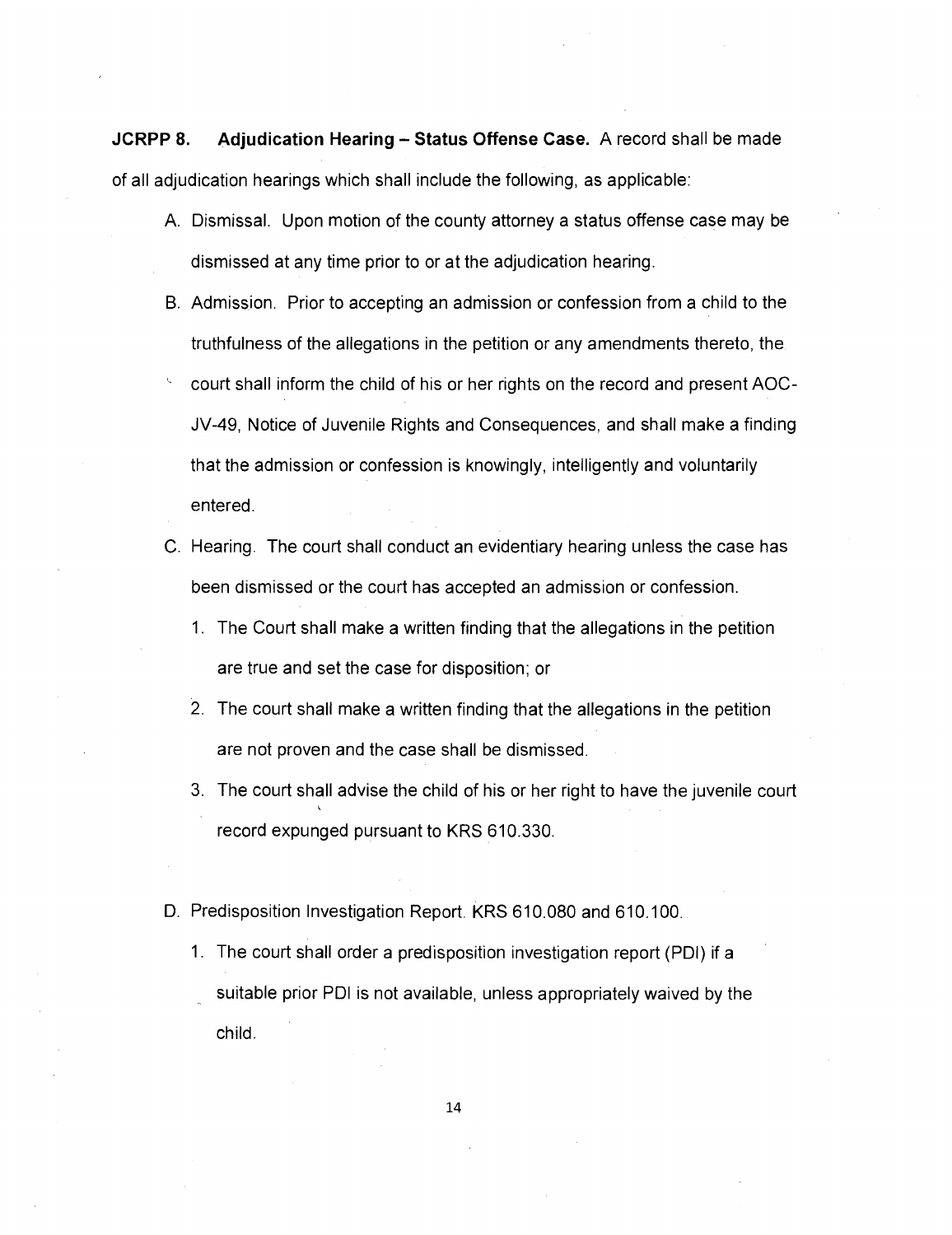- a. The court shall order the PDI to be prepared by the Cabinet if commitment to the Cabinet is being considered and the PDI may not be waived without consent of the Cabinet; or
- b. At the discretion of the court, the PDI may be prepared by a suitable public or private agency if commitment is not being considered.
- c. The PDI shall be provided to the court and counsel for the parties three (3) days prior to the disposition hearing, unless the three-day period has been waived; and
- d. The parties shall be afforded the opportunity to examine and controvert the report; and
- e. The report shall be filed in the record

A prior report is "suitable" if the court determines on the record that it is both timely and relevant.

# **JCRPP 9. Disposition Hearing — Status Offense Case.**

- A. The court shall consider all relevant information pertaining to the child.
- B. The court shall provide the child, child's attorney, and parent or custodian a written order setting forth:
	- 1. The conditions of the order,
	- 2. The consequences of violating the order, and
	- 3. The duration of the order.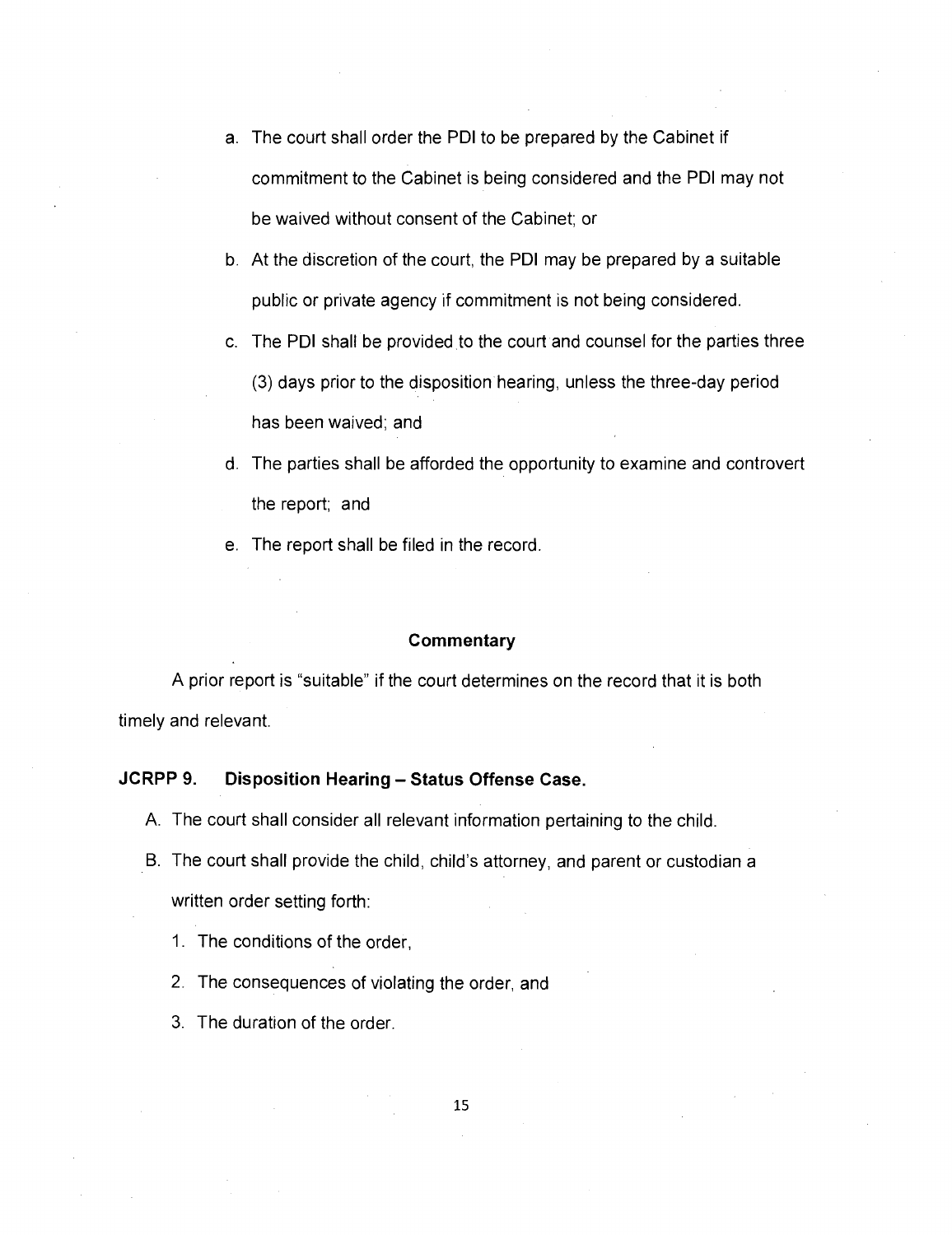- C. Dispositional Alternatives.
	- 1. The court may not commit any child to the Department of Juvenile Justice for a status offense.
	- 2. The court shall first consider all appropriate local remedies to aid the child and the child's family, including:
		- a. Community-based, non-secure residential and nonresidential treatment programs; and
		- b. Non-secure public or private education programs accredited by the Kentucky Board of Education and the Non-Public Schools Commission pursuant to KRS 156.160.
	- 3. Commitment. The court may commit to the Cabinet only after all appropriate resources have been found insufficient to adequately address the needs of the child and family, and any order of removal shall find:
		- a. That removal from the home is in the best interest of the child; and
		- b. That remaining in the home is contrary to the welfare of the child.

While there are no time limits on commitment specified in KRS Chapter 630, it is reasonable that the duration of commitment to the Cabinet should not exceed the time limits placed on public offense commitments (12 months for a misdemeanor offense) unless the court makes findings that a longer period of commitment is necessary.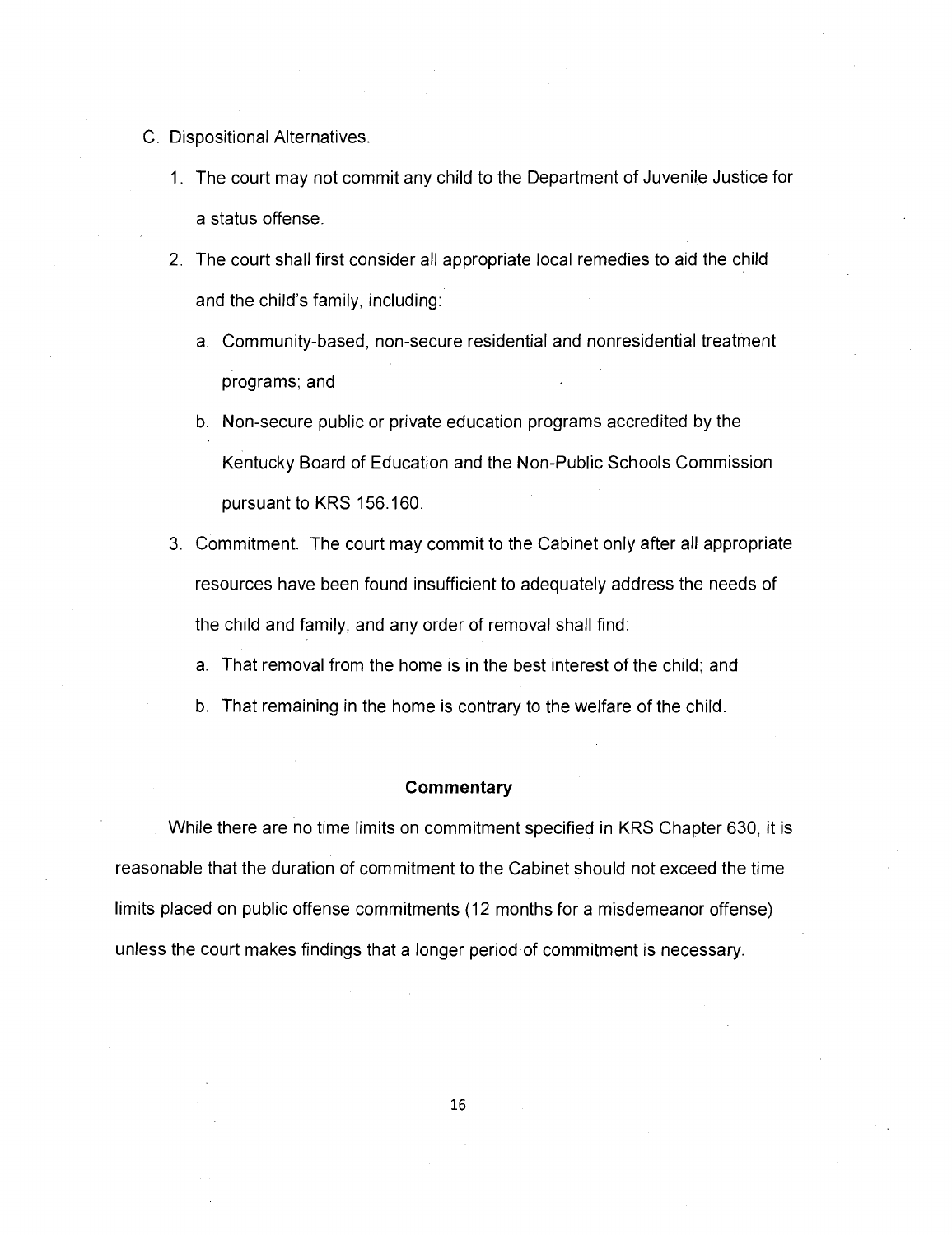4. A child may be supervised on probation by the parent or custodian, an appropriate third party, or the court, and the terms and duration of probation and consequences for violation shall be in writing provided to the child.

#### **Commentary**

While no probation time limits are specified in KRS Chapter 630, it is reasonable that the duration of status offense probation should not exceed the time limits placed on public offense probation (six (6) months, extended to 12 months if necessary for treatment) unless the court makes findings as to the necessity for a longer period of probation.

- 5. Finality. A status offense case shall be considered final 30 days after the court is no longer re-docketing the case for active review and may not be reopened for any purpose including contempt proceedings.
- 6. Duties of the clerk. The clerk shall enter information regarding the disposition of the case in the court record, including but not limited to the terms and conditions ordered by the court and the duration of the order.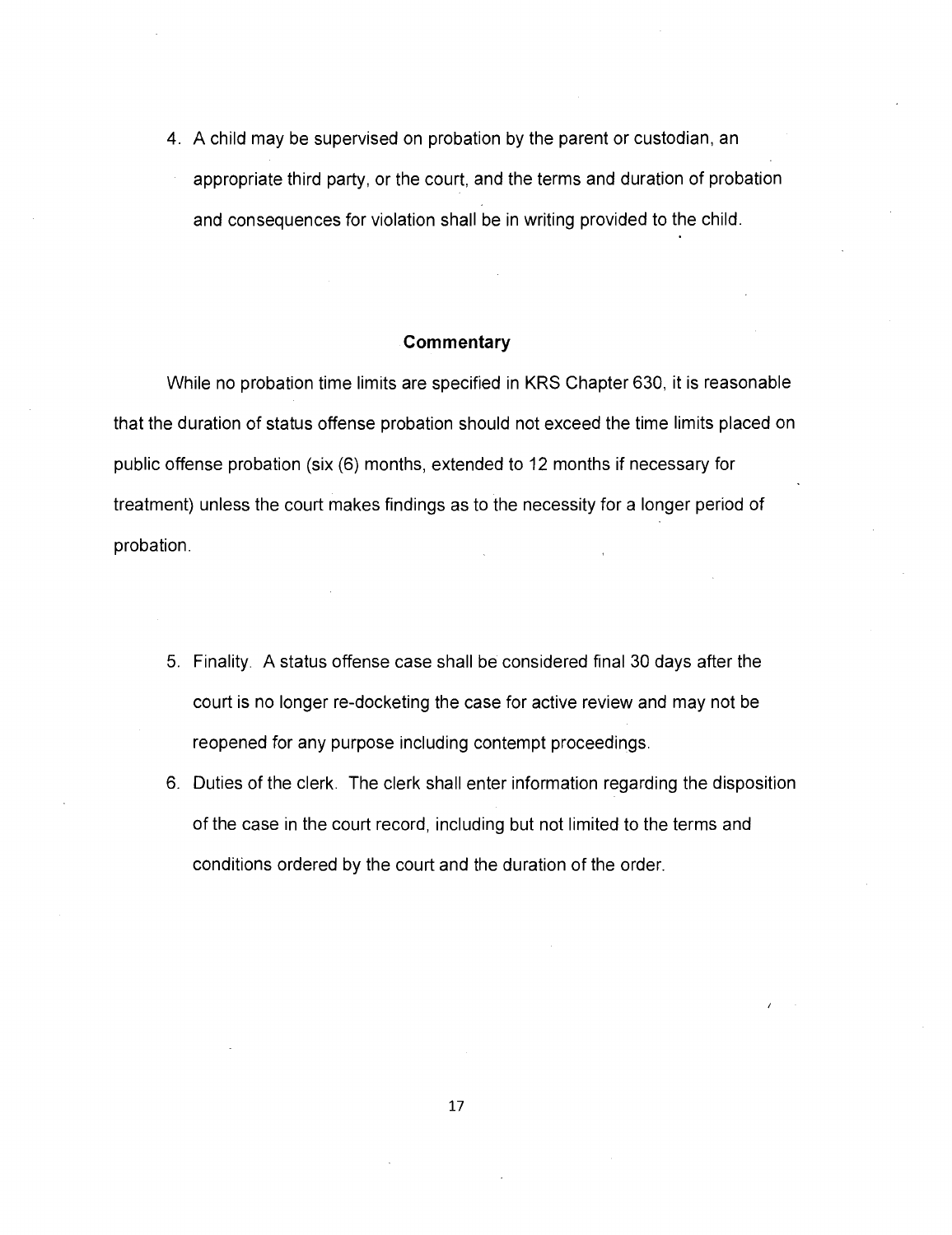# **IV. SUSPECTED RUNAWAYS; HABITUAL RUNAWAY; INTERSTATE COMPACT JCRPP 10. Initial Contact with Peace Officer**

- A. After a peace officer has taken a child into protective custody on suspicion of being a runaway the officer shall notify the child's parent, guardian or other person exercising custodial control or supervision of the child; the Cabinet or the Department of Juvenile Justice as appropriate; and the court designated worker as a part of the peace officer's investigation in the attempt to make provisions for the child's release. If the child is not released pursuant to KRS 610.200(2)(d) or (3), and
	- 1. The child is not a habitual runaway as defined by KRS 600.020(30), then the Cabinet shall assist the officer with the temporary placement of the child pursuant to KRS Chapter 620; or
	- 2. The child is a habitual runaway, then the court designated worker shall assist the officer with the release or placement of the child; or
	- 3. The child is currently committed to the Department of Juvenile Justice, then the Department of Juvenile Justice shall assist the officer in the temporary placement of the child; or
	- 4. The child is a suspected runaway from another state, then the child is subject to the Interstate Compact on Juveniles pursuant to KRS 615.010 and
		- a. The court designated worker shall assist the officer with the temporary placement of the child by contacting a judge for an order for secure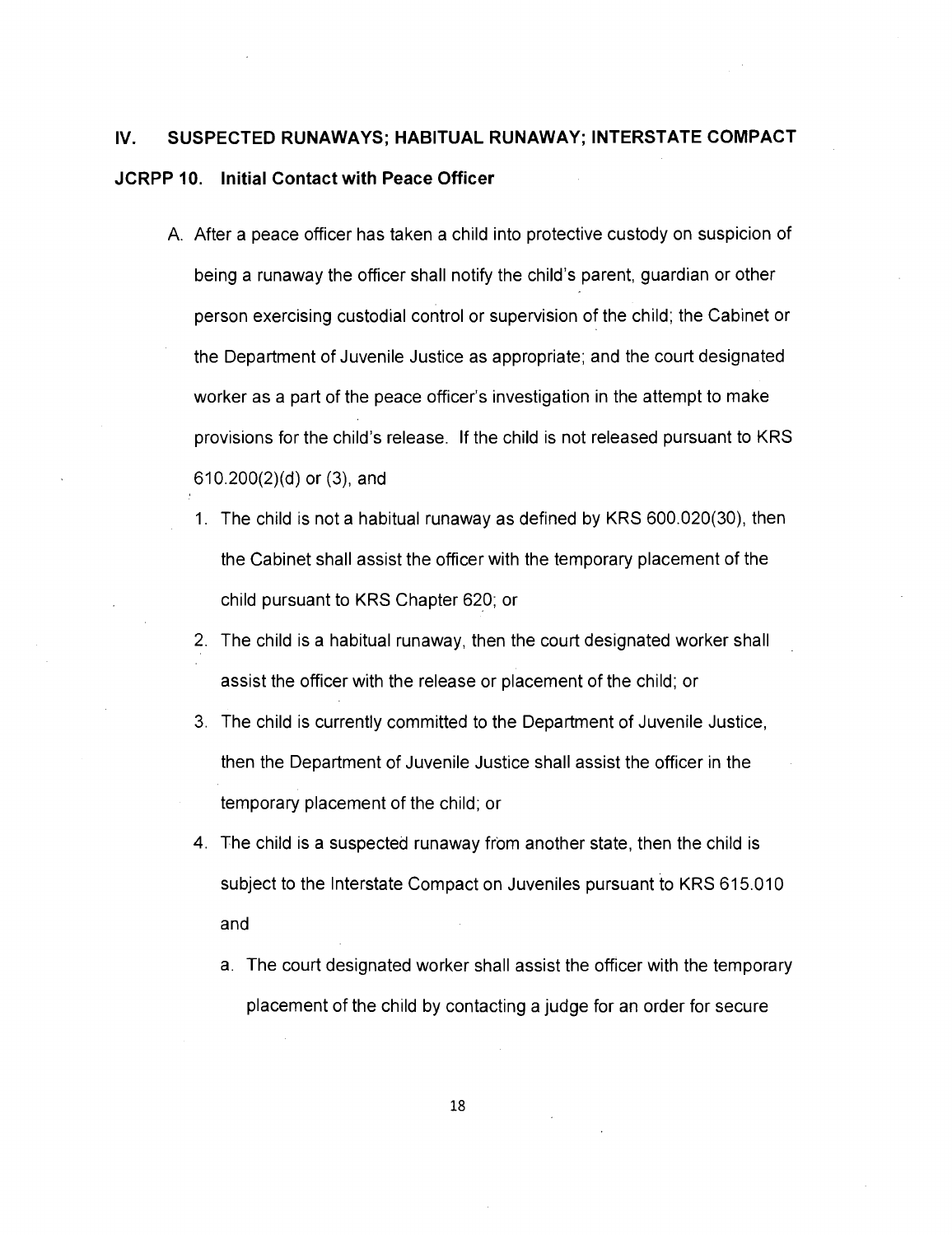detention of the child pending return to the receiving state pursuant to KRS 615.010.

- b. The court shall detain the suspected runaway from another state pursuant to the procedures established to manage the movement of juvenile offenders between states. KRS 615.010, Article I, Subsection 7.
- c. Using the appropriate federal form, the court shall detain the child in a secure facility for up to five (5) days unless an agreement is reached with the home state for longer detention.

#### **Commentary**

The peace officer may release the child pursuant to KRS 610.200(2)(d) or (3); and, if the peace officer is unable to release the child, the Cabinet, the court designated worker or the Department of Juvenile Justice can exercise the information and resources at their disposal to keep a child out of custody and avoid court involvement as appropriate. However, detention is appropriate when there is no available placement for a child who is a habitual runaway. If the child is subject to the Interstate Compact on Juveniles, then the child must be detained and the court designated worker shall contact the Interstate Compact Office currently housed within the Department of Juvenile Justice as soon as practicable for further proceedings. The court must use the appropriate Interstate Compact ICJ Form III in order to return the child to the home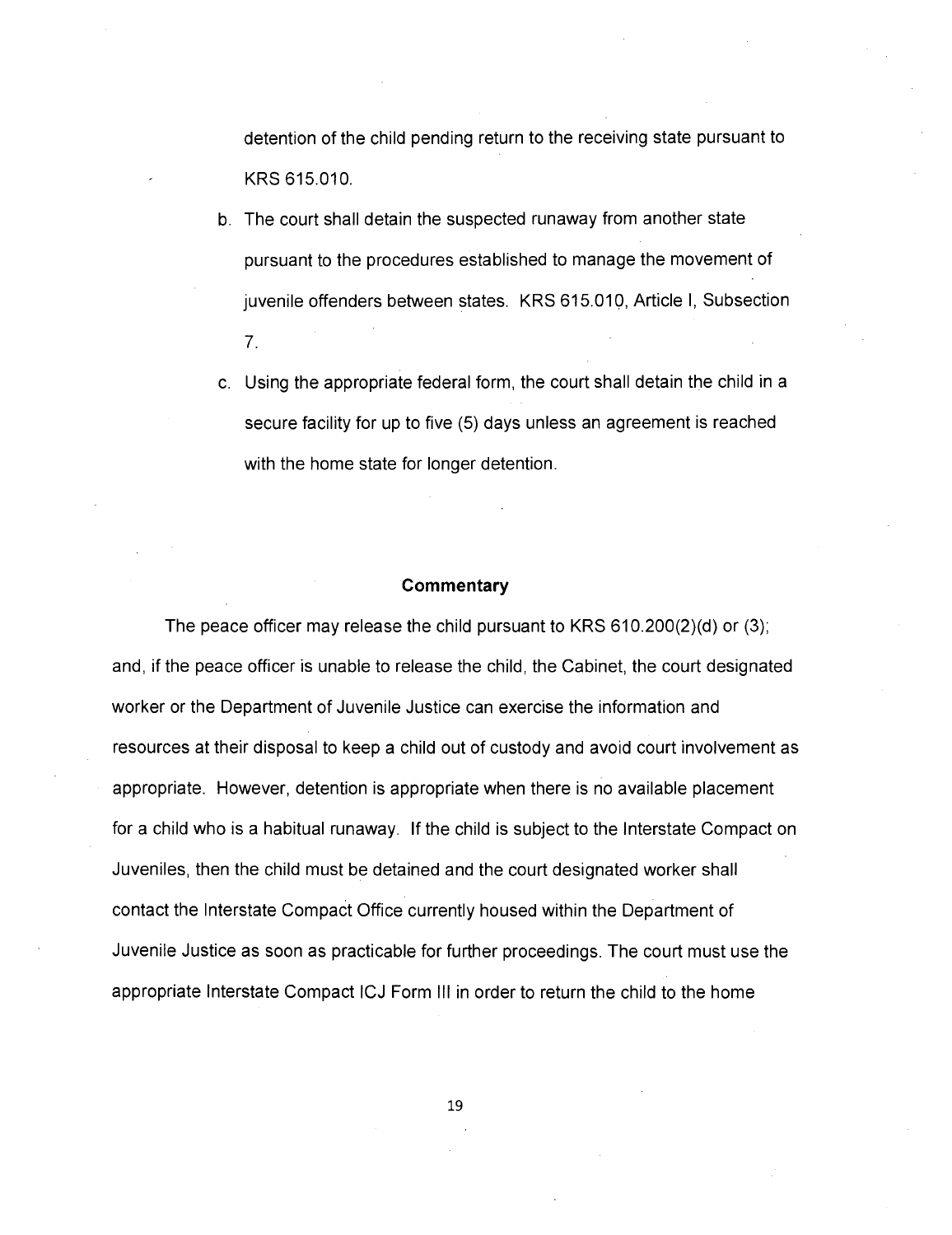state. Failure to properly detain a runaway from another state results in expenses for the child being charged to Kentucky rather than the home state.

- B. As necessary, the Cabinet may initiate an ex parte request for an emergency custody order under KRS Chapter 620 on behalf of a runaway, other than a habitual runaway.
- C. If the child cannot be released to the parent or is not otherwise placed and the child qualifies as a habitual runaway, the peace officer shall initiate a complaint with the court designated worker to seek an ex parte emergency protective custody order from the court pursuant to KRS 610.012(2), (3).

#### **Commentary**

KRS 610.012 creates a new form of emergency custody order, the emergency protective custody order, which only applies to habitual runaways. The emergency custody order set forth in KRS Chapter 620 is distinguished from this order as it pertains to emergency custody obtained only under that chapter. KRS 600.020(30) defines "habitual runaway" as a child who has been gone from home for at least three (3) days in a one-year period. Therefore, children who have not been gone from home the requisite three days are simply runaways and are not by definition status offenders. The only route to assist these children is through KRS Chapter 620 relating to dependency, neglect and abuse; KRS 620.029 relating to children who are victims of human trafficking; or, KRS Chapter 17 relating to missing children.

**JCRPP 11. Emergency Protective Custody Order.** Following an ex parte request for an emergency protective custody order on a suspected habitual runaway: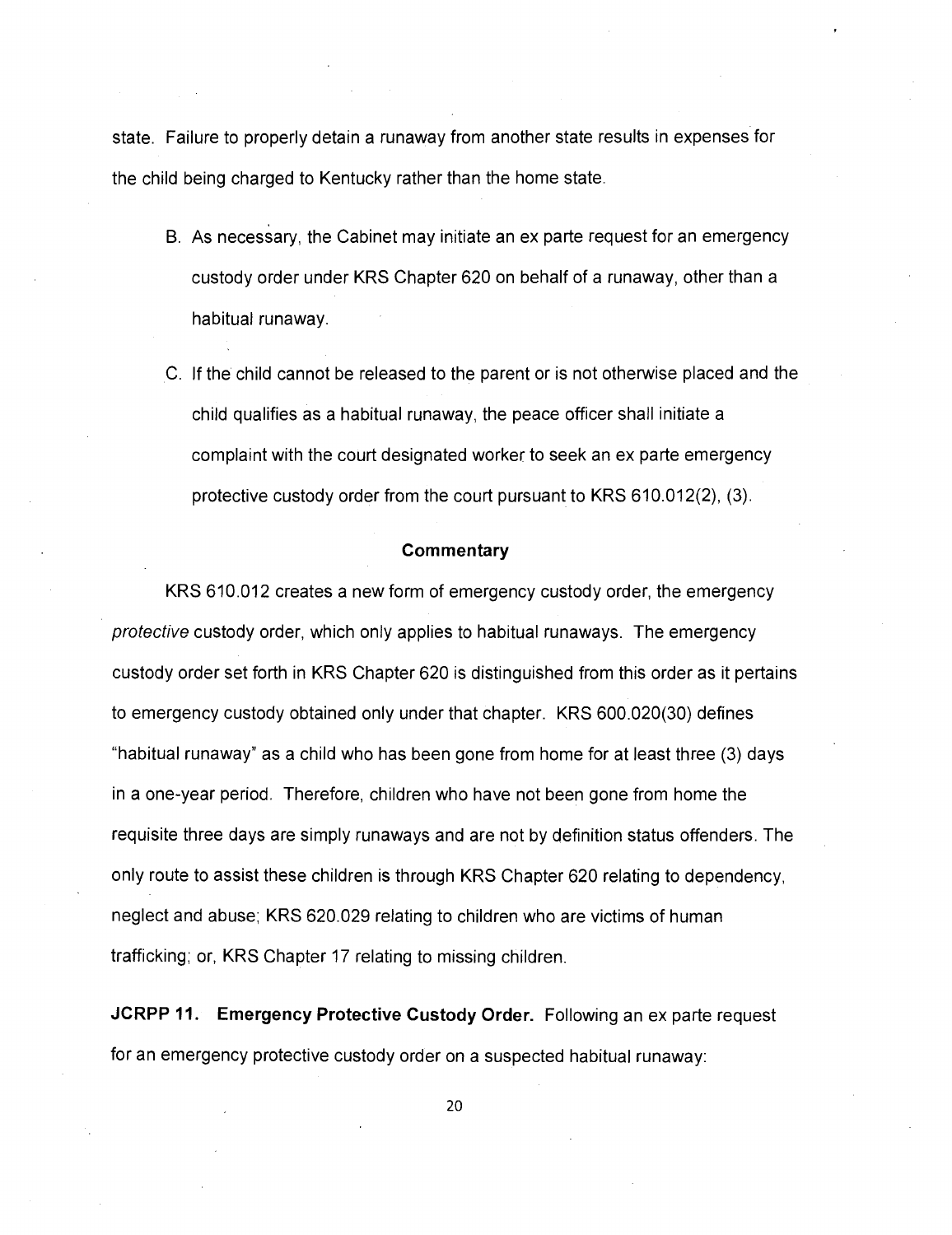- A. The court shall first attempt to place the child in the least restrictive placement alternative available, which may include relative or agency placement.
- B. If a less restrictive placement is not available, the court shall next attempt to place the child in a non-secure detention facility for no more than 72 hours, excluding weekends and holidays.
- C. Before the court places a child in a secure detention facility, the court shall make a finding that a non-secure detention facility is not available, and then may place the child in a secure detention facility for no more than 24 hours, excluding weekends and holidays.

# **JCRPP 12. Emergency Protective Custody Order Hearing on Suspected Habitual Runaway.**

A. A hearing shall be scheduled by the court and held within 24 hours of a child being detained in a secure facility or within 72 hours of a child being detained in a non-secure facility or any less restrictive alternative placement pursuant to KRS 610.012.

#### B. At the hearing, the court shall either:

- 1 Return the child to the parent or custodian, and if the child is a habitual runaway the court designated worker shall initiate a status offense case; or
- 2. Issue an emergency custody order pursuant to KRS Chapter 620, place the child with the Cabinet, and the Cabinet shall file a dependency, neglect and abuse action pursuant to KRS 610.012(4) as a new action.
- C. This action shall be final upon entry of the orders set forth in B.1. and B.2. above and the case shall be dismissed.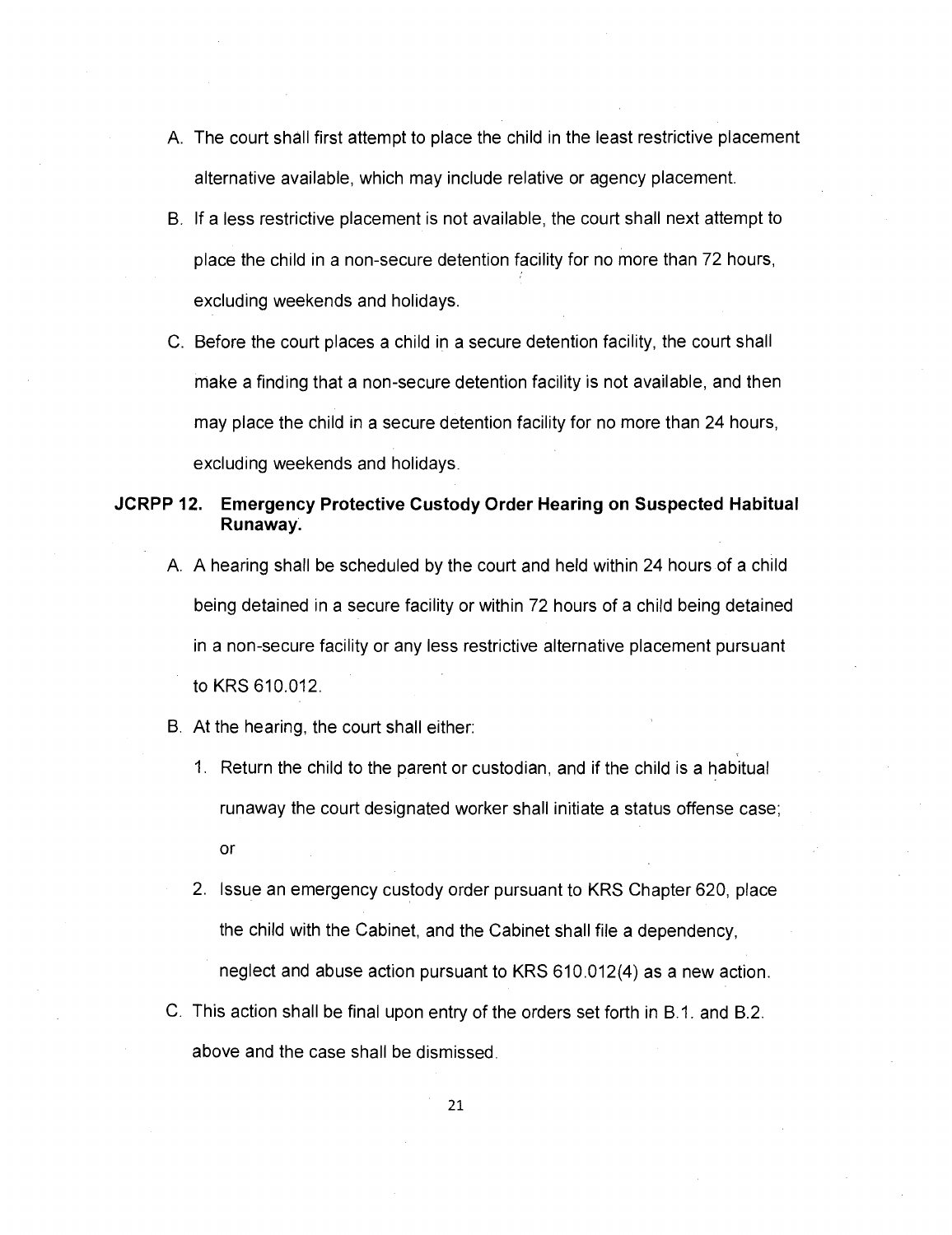# **V. PROCESS IN PUBLIC OFFENSE CASES**

#### **JCRPP 13. Pre-Petition Process in Public Offense Cases.**

- A. Public Offense Complaint. Any public offense complaint received by the court designated worker shall be on AOC-JW-58, Juvenile Complaint (Public Offense), and shall include:
	- 1. The name, address and identifying information of the child, the parent or custodian, and the complainant,
	- 2. The sworn statement of the complainant, and
	- 3. Any other information required by KRS 610.020.
- B. Complete Complaint. Any incomplete complaint shall be returned to the complainant by the court designated worker for additional information.
- C. Reasonable Grounds Review Peace Officer. If a peace officer has issued a citation or has taken a child into custody, the complaint shall state the charges in the citation and the county attorney shall make a reasonable grounds determination whether the alleged facts constitute a public offense.
	- 1. If reasonable grounds do not exist or the county attorney elects not to proceed, the county attorney shall dismiss the complaint and mark the appropriate box on the complaint form. The court designated worker shall close the complaint file and inform the complainant that no further action will be taken. KRS 635.010.
	- 2. If reasonable grounds exist and the county attorney elects to proceed with the complaint, the county attorney shall so indicate on the complaint form.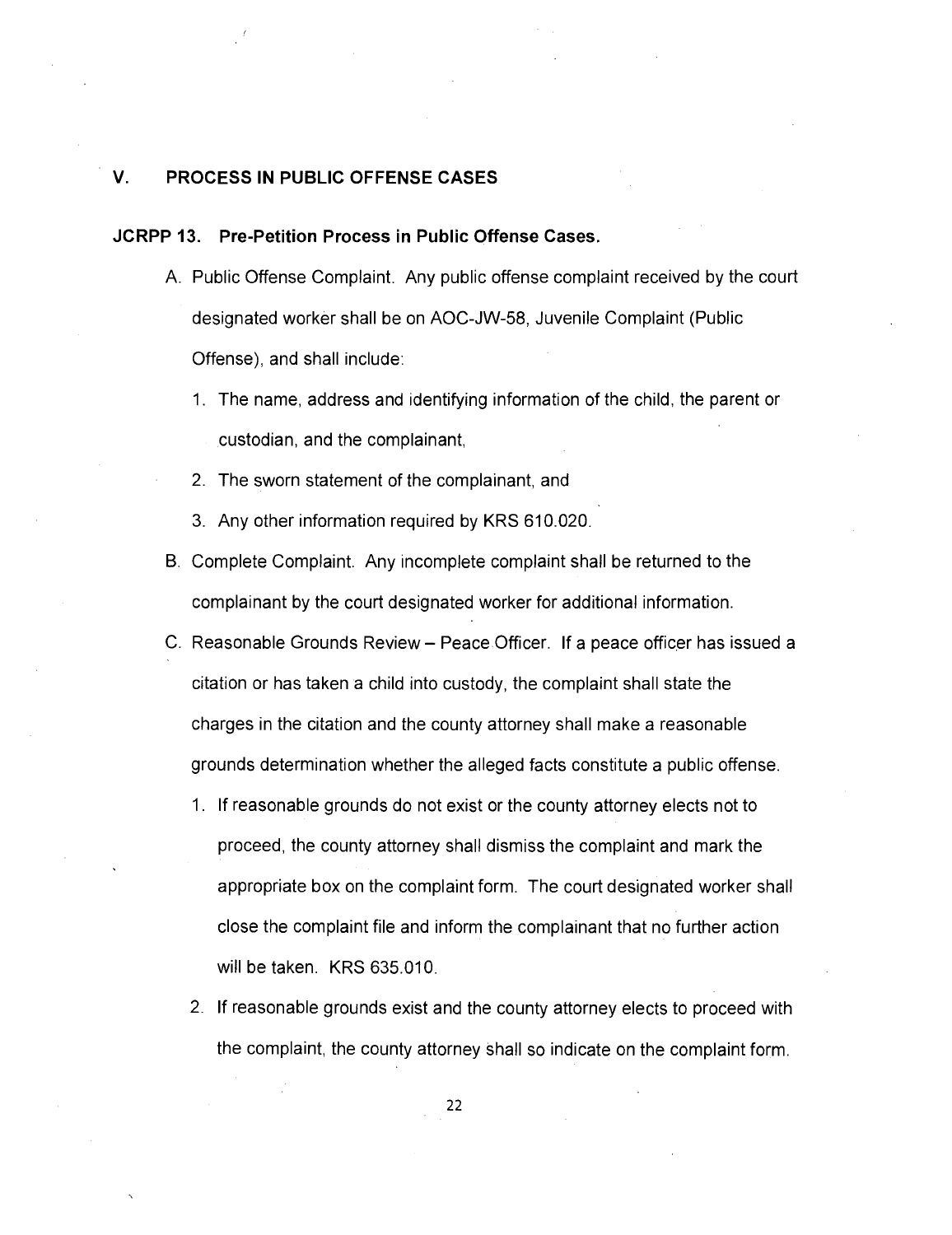- 3. Preliminary Intake Inquiry. If the county attorney finds reasonable grounds exist and does not elect to dismiss the complaint, the court designated worker shall conduct a preliminary intake inquiry with the child, including administering an evidence-based screening tool, and make recommendations to the county attorney as follows:
	- a. The child is statutorily entitled (mandatory) to diversion under KRS 635.010(4);
	- b. The child is eligible for diversion for a misdemeanor under KRS 605.030(1)(e) and a diversion agreement is recommended;
	- c. The child is eligible for diversion on a felony offense that did not involve the commission of a sexual offense or the use of a deadly weapon unless the county attorney has objected to diversion in the case in writing on AOC-JW-12, Public Offense Recommendation to County Attorney; or
	- d. The child is not eligible for diversion.
- 4. Mandatory Diversion. If the child meets the criteria for mandatory diversion, no petition shall be filed unless the child declines diversion, fails diversion, or the child denies the allegations and demands a formal court hearing.
- 5. Notice of Diversion Recommendation. In all diversion cases the court designated worker shall advise the complainant, any victim, and the law enforcement agency with jurisdiction of the offense of the reasons for the diversion recommendation in writing.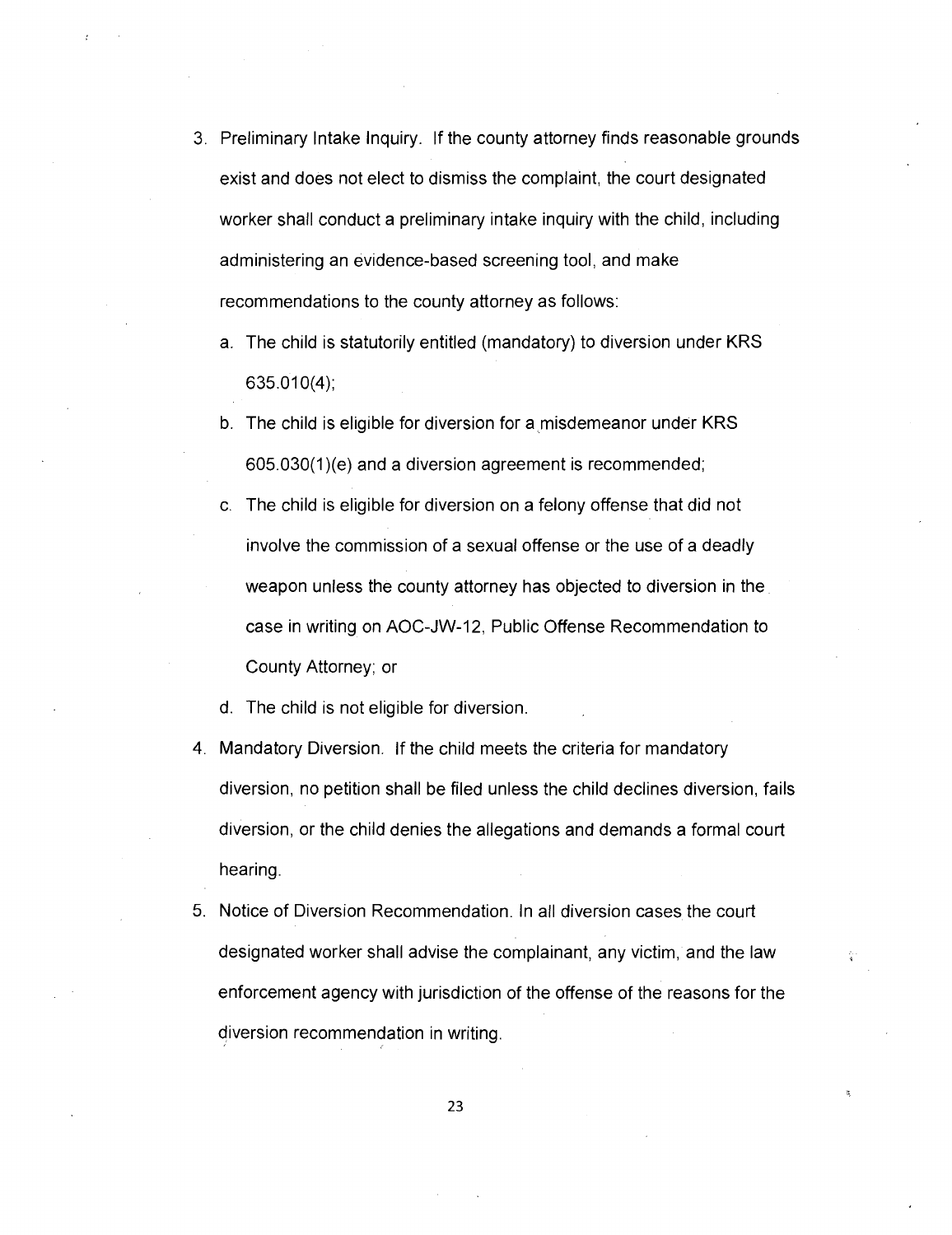- 6. Formal Conference. In all diversion cases the court designated worker shall proceed with a formal conference and enter into a diversion agreement with the child; and may make a referral to the FAIR team when appropriate.
- D. Reasonable Grounds Review Third Party. If a third party who is not a peace officer files a complaint, the court designated worker shall submit the complaint to the county attorney who shall make a reasonable grounds review, and if reasonable grounds exist, determine the appropriate charge(s) as a result of the facts alleged in the complaint, and the court designated worker shall proceed pursuant to Subsection C. above.
- E. Diversion Agreement.
	- 1. Mandatory Diversion. If a child is charged with a misdemeanor and has had no prior adjudications and no prior diversions the court designated worked shall enter into a diversion agreement with the child unless the child declines diversion.
	- 2. Permissive Diversion. If a child is eligible for diversion and the county . attorney has not objected to diversion, the court designated worker shall enter into a diversion agreement with the child unless the child declines diversion.

The county attorney retains discretion in public offense cases that are not mandatory diversion cases (permissive diversion cases) to object to diversion and file a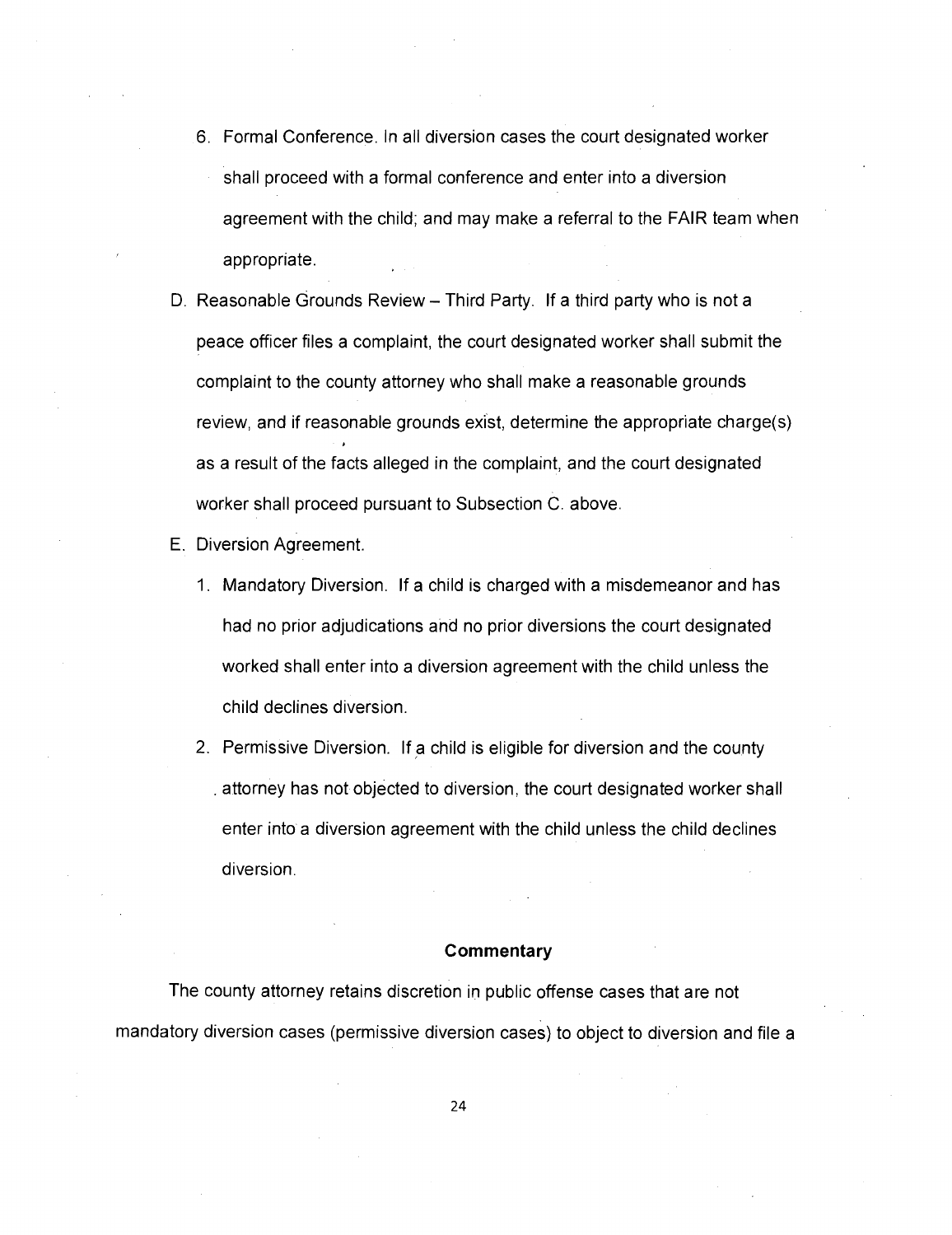petition. If the county attorney does not object to the diversion in writing, and the child enters into a diversion agreement, then diversion is no longer a mere recommendation from the court designated worker, and the child can reasonably rely on the opportunity to complete diversion and have the complaint file closed as diverted.

- 3. If the child successfully completes the terms of the diversion agreement the court designated worker shall close the case with no official court record having been created.
- 4. If the child fails to successfully complete the terms of the diversion agreement the court designated worker shall notify the county attorney who shall then determine whether to file a petition. KRS 610.030(9)(b)1.
- F. Family Accountability, Intervention, and Response (FAIR) Team. Referral to the FAIR team for enhanced case management may occur:
	- 1. Pre-Petition. When a child who is diversion eligible scores as high-needs on the risk and needs assessment.
	- 2. Post-Petition. When there has been an informal adjustment pursuant to JCRPP 19 but the court refers the case to the court designated worker for diversion under KRS 610.105(3)(a) and the assessment administered by the court designated worker indicates that referral to the FAIR team is appropriate.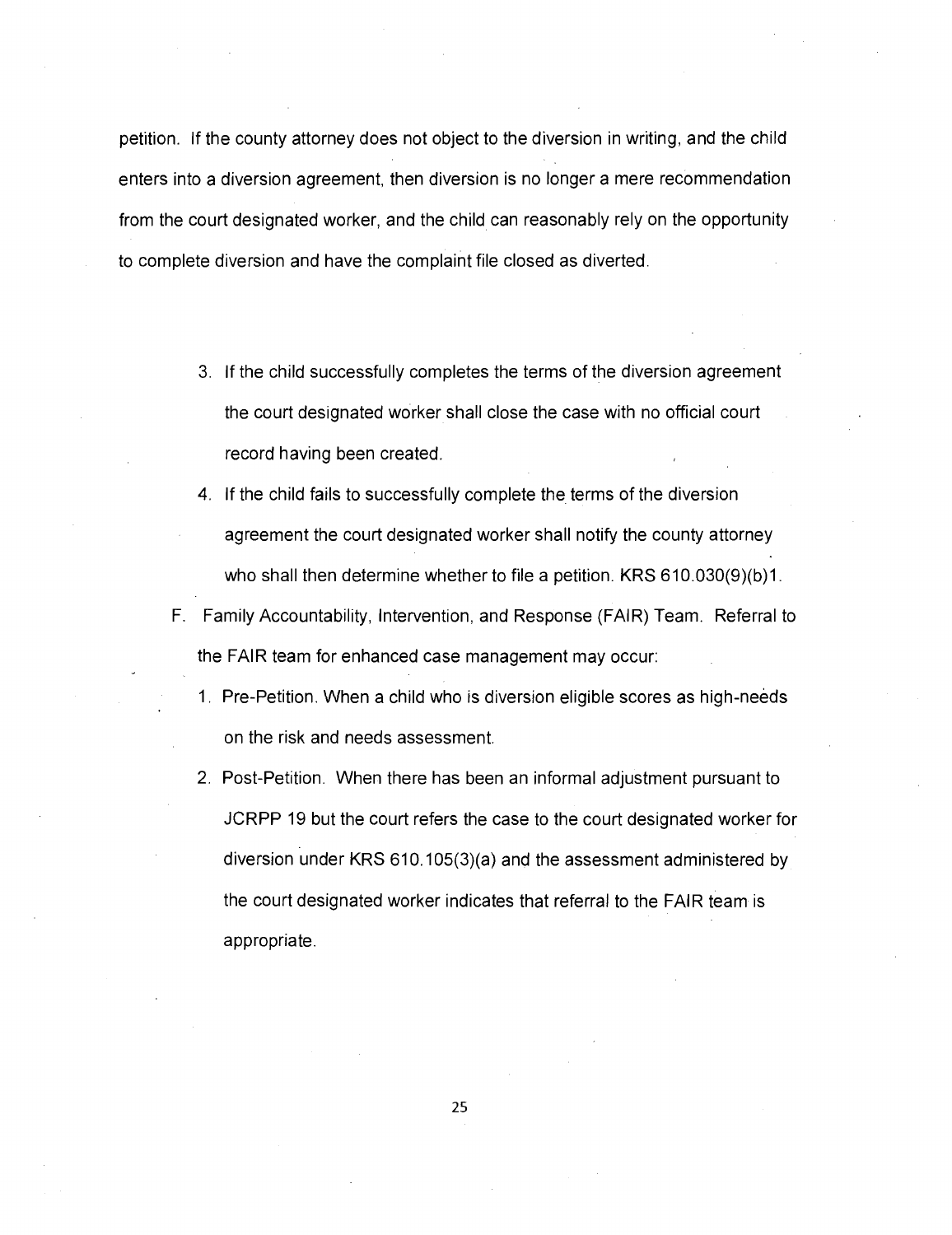Diversion through the court designated worker is by definition pre-petition diversion. Only when a child is participating in an informal adjustment and did not participate in a pre-petition diversion agreement may the court refer the child to the court designated worker for diversion if no other diversion programs are available. In the event such a diversion referral is part of an informal adjustment, the court designated worker may refer the case to the FAIR team.

#### **JCRPP 14. Public Offense Petition.**

- A. A petition may be filed by the county attorney, on AOC-JV-1, Juvenile Petition, to initiate a formal court proceeding:
	- 1. When a child is eligible for diversion but diversion is not mandatory under KRS 635.010;
	- 2. When a child is not eligible for diversion;
	- 3. When a child has failed to complete a diversion agreement; or
	- 4. When a child declines to enter into a diversion agreement.
- B. The complaint containing the verified signature of the complainant, any supporting documents, and any charging citation shall be attached to the petition.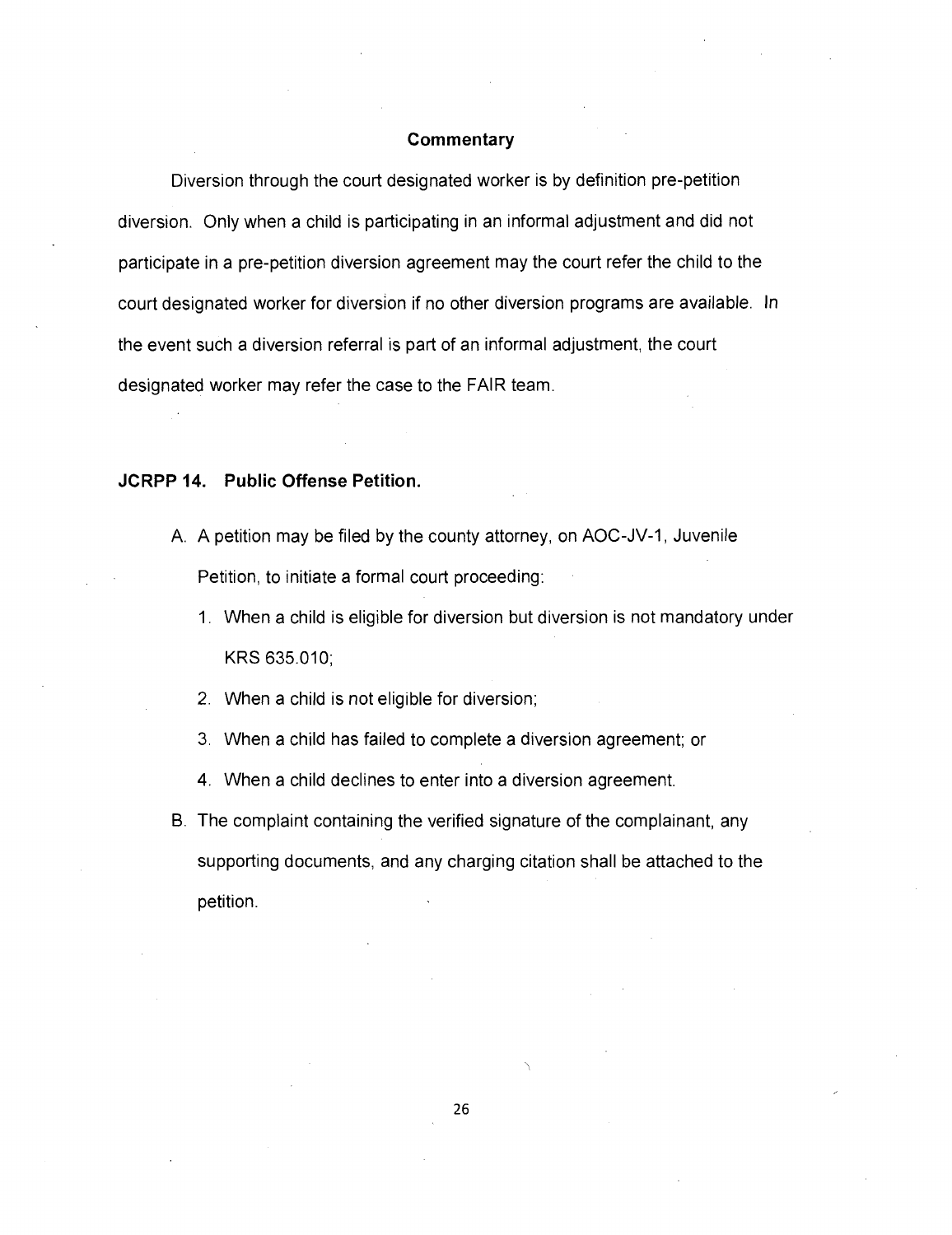#### **JCRPP 15. First Appearance — Public Offense Case.**

- A. Pursuant to KRS 610.060, at the first appearance the judge shall explain to the child, on the record, his or her rights and the charge, and shall present AOC-JV-49, Notice of Juvenile Rights and Consequences, to the child.
- B. A public advocate shall be appointed for the child unless private counsel is retained. See also JCRPP 3.A.1.
- C. The court may place the child on pendente lite terms which address the child's alleged behavior(s), and may order participation in a service, program or local resource to assist the child.

**JCRPP 16. Pretrial Conference — Public Offense Case.** A pretrial conference may be scheduled by the court on its own motion or upon the request of any party to allow the county attorney and the parties to discuss the case, review the evidence, and determine whether an agreement may be reached to resolve the case.

**JCRPP 17. Adjudication Hearing — Public Offense Case.** A record shall be made of all adjudication hearings which shall include the following as applicable:

- A. Dismissal. Upon motion of the county attorney a public offense case may be dismissed at the adjudication hearing.
- B. Admission. Prior to accepting an admission or confession from a child to the truthfulness of the allegations in the petition or any amendments thereto, the court shall inform the child of his or her rights, on the record, as contained in AOC-JV-49, Notice of Juvenile Rights and Consequences, and shall make a finding that the admission is knowingly, intelligently and voluntarily entered.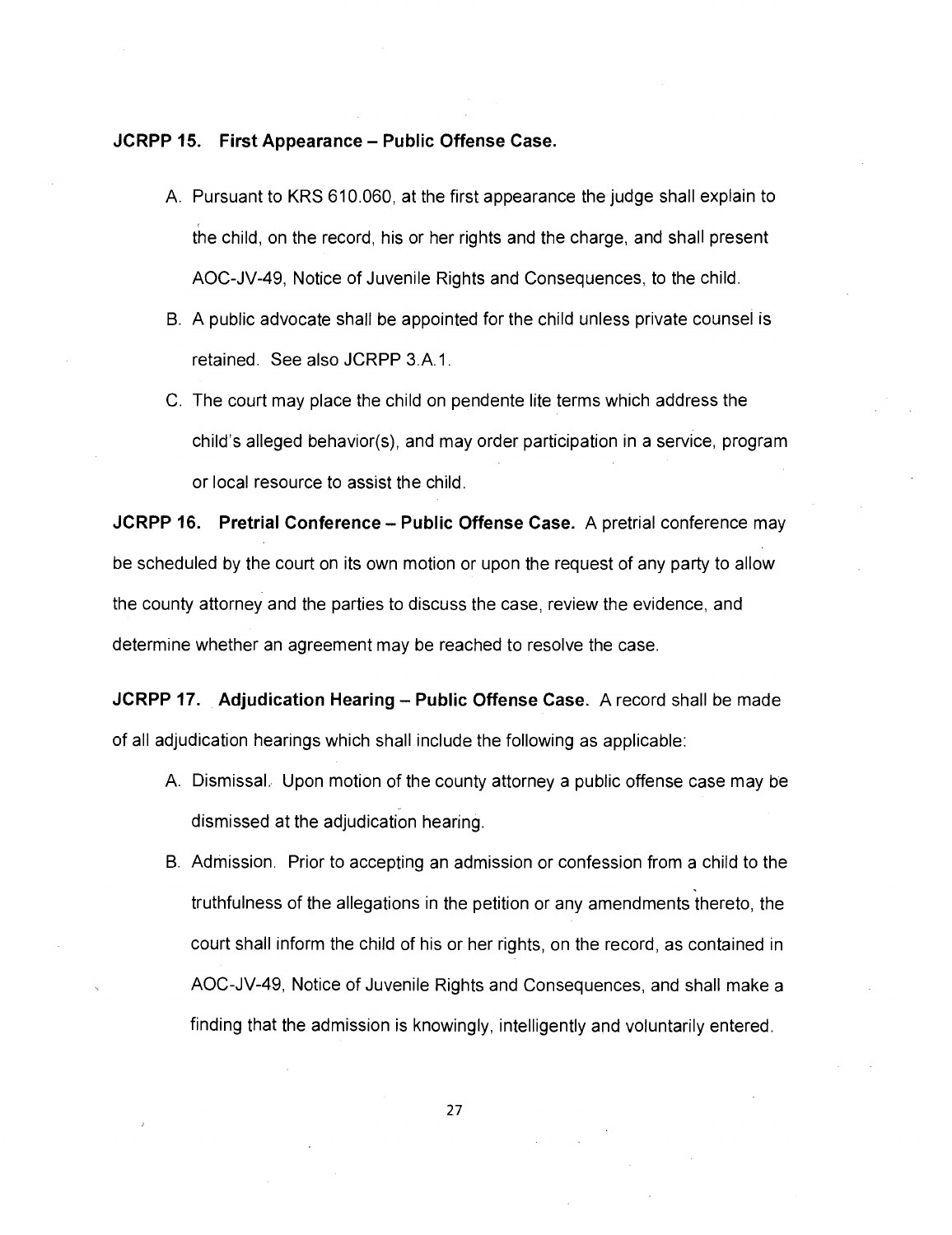- C. Adjudication Hearing. The court shall conduct an evidentiary hearing unless the case has been dismissed or the court has accepted an admission or confession.
	- 1. Findings. The court shall make a written finding that the allegations in the petition are true and set the case for disposition; or
	- 2. The court shall make a written finding that the allegations in the petition are not proven and the case shall be dismissed.
	- 3. The court shall advise the child of his or her right to have the juvenile court record expunged pursuant to KRS 610.330

The Adjudication Hearing referenced in this rule is a specific stage of the proceeding which is followed by Disposition, or resolution of the case. The Juvenile Code also refers to "adjudicatory hearings," which are any hearings where a court considers evidence and enters orders, and should be distinguished from this hearing which is a required step in formal juvenile proceedings.

D. Risk and Needs Assessment. The court shall not make a disposition without reviewing the results of the risk and needs assessment conducted by the Department of Juvenile Justice; the assessment cannot be waived. KRS 15A.0652(1)(b). KRS 610.110(2).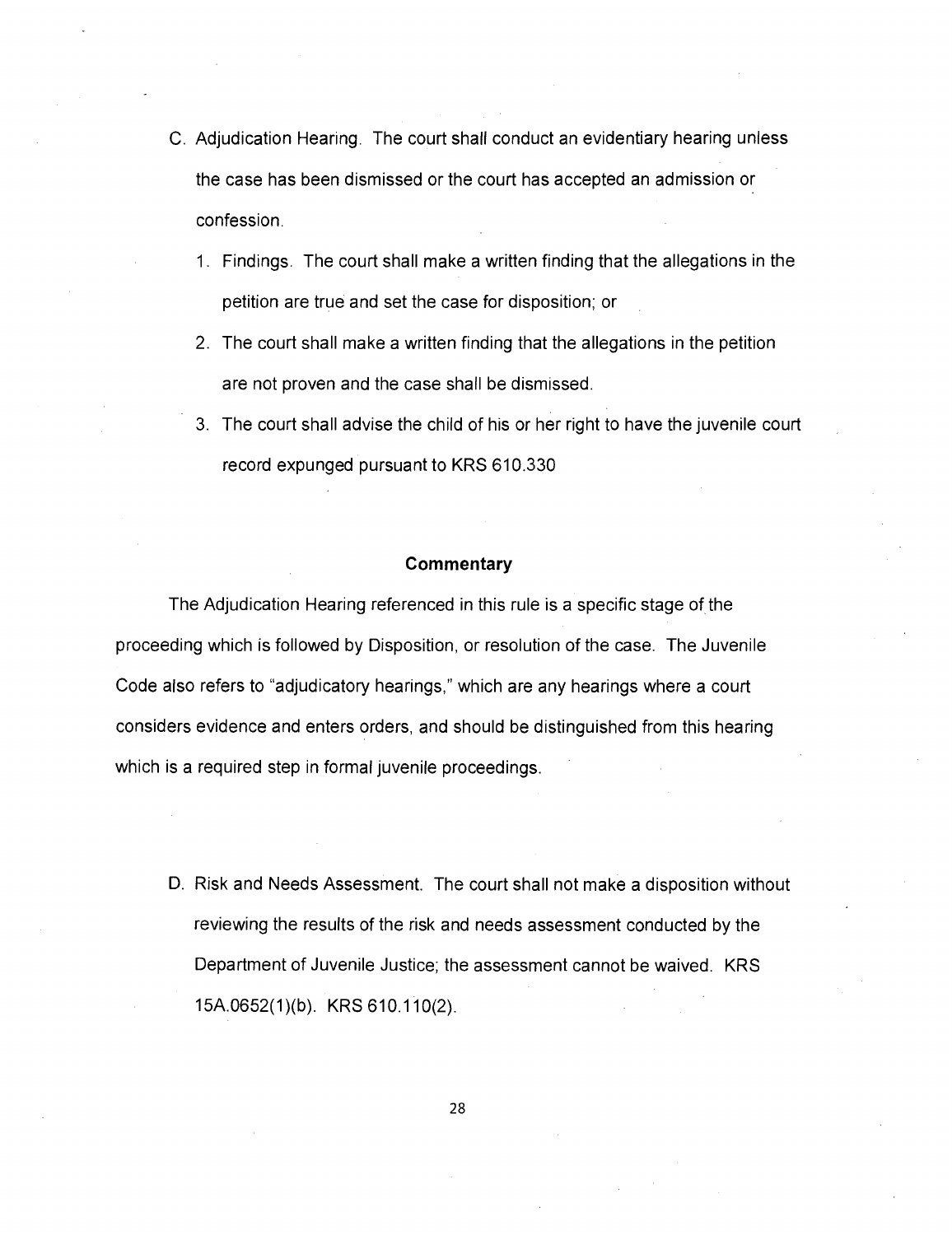- E. Predisposition Investigation Report.
	- 1. The court shall order a predisposition investigation report (PDI) if a suitable prior PDI is not available, unless appropriately waived by the child.
	- 2. The court shall order the PDI to be prepared by the Department of Juvenile Justice if commitment to the Department is being considered and the PDI may not be waived without the consent of the Department of Juvenile Justice; or
	- 3. At the discretion of the court, the PDI may be prepared by a suitable public or private agency if commitment to the Department is not being considered.
	- 4. The PDI shall be provided to the court and to counsel for the parties three (3) days prior to the disposition hearing, unless the three-day period has been waived; and
	- 5. The parties shall be afforded the opportunity to examine and controvert the report; and
	- 6. The report shall be filed in the record.

# **JCRPP 18. Disposition Hearing — Public Offense Case.**

A. The court shall consider all relevant information pertaining to the child, including the results of the risk and needs assessment, in order to determine the appropriate dispositional alternatives.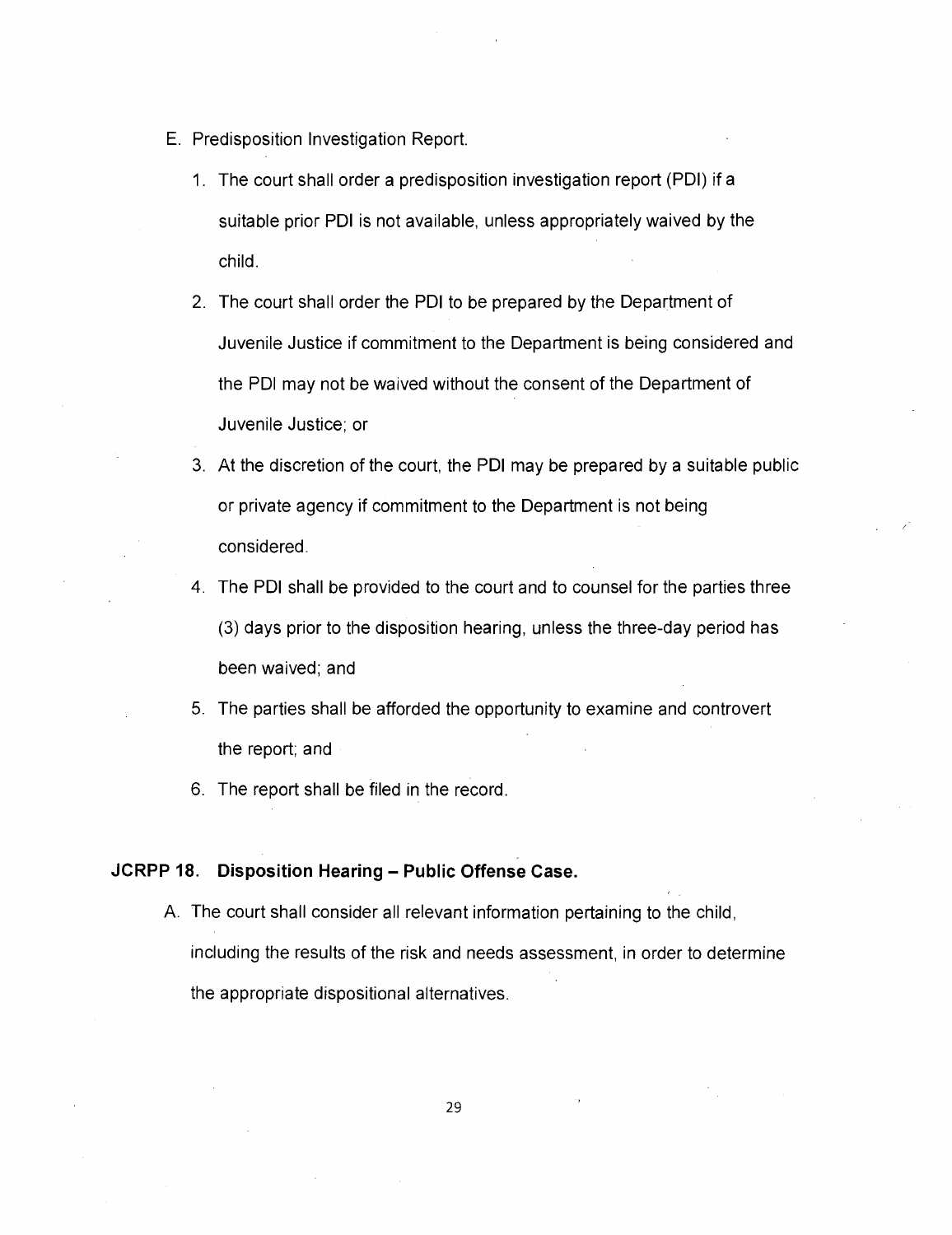- B. Dispositional Alternatives.
	- 1. Restitution or Reparation.
		- a. Any restitution or reparation shall be fixed at a reasonable amount and no child under the age of 16 shall be held in contempt if he or she does not have the funds to pay.
		- b. The county attorney may request payment of restitution or reparation from the child's parent or legal guardian and shall give notice of the hearing and the amount of restitution sought.
		- c. Unless the parent or legal guardian agrees, before ordering restitution or reparation the court shall make the following findings:
			- 1) The child has admitted or has been adjudicated responsible for causing the damage requiring restitution or reparation; and
			- 2) The'failure of the child's parent or guardian to exercise reasonable control or supervision over the child is a substantial factor in the child's conduct.
	- 2. Supervision by Parent.
		- a. A court may order a child to be supervised by his or her parent upon conditions that the court shall determine, when:
			- 1) Services are not needed;
			- 2) Services are already being provided with the parent/custodian with the child's full cooperation; or
			- 3) Services have already been completed and the child is at a low risk to reoffend.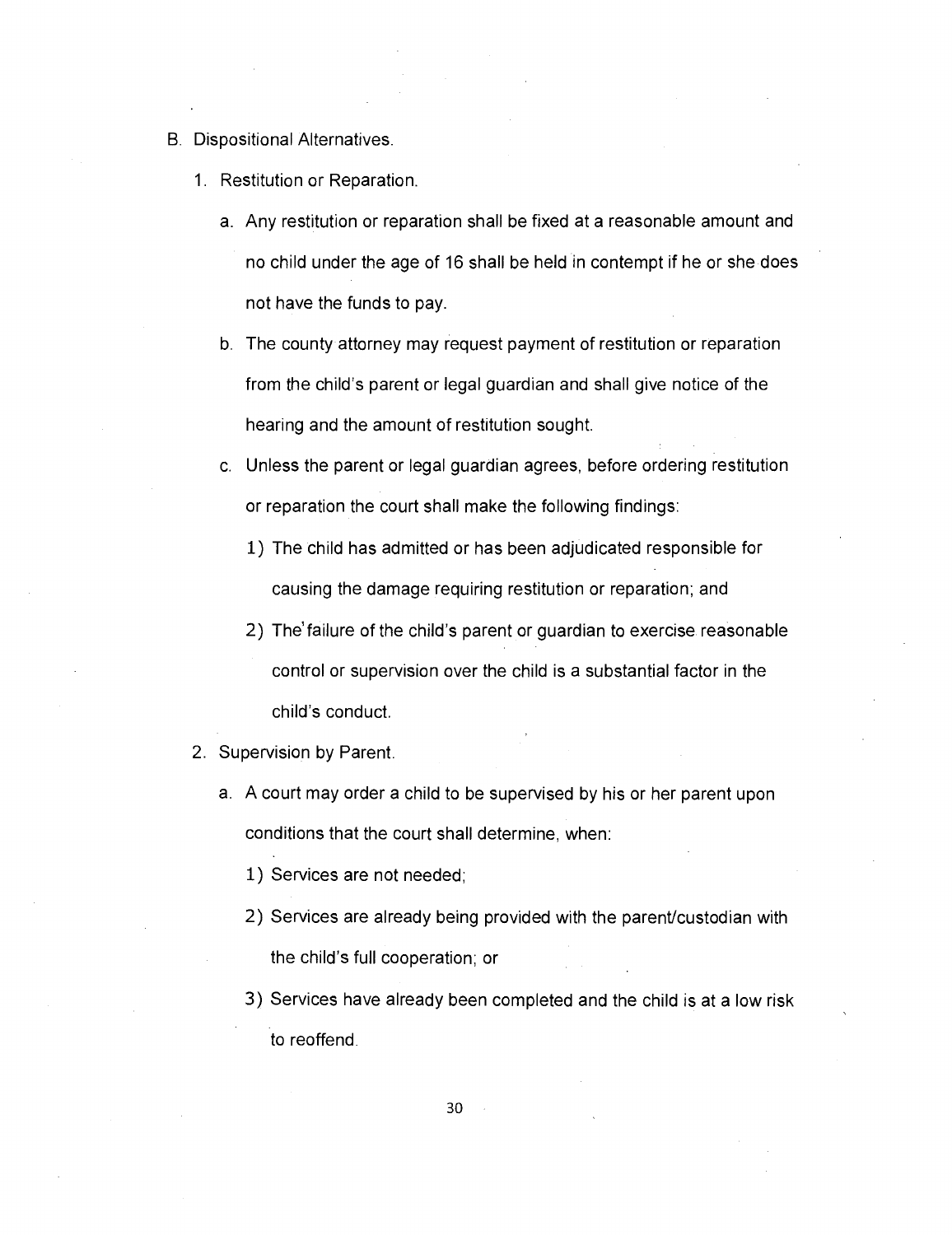- b. Parent supervision shall not exceed six (6) months for a violation or misdemeanor, nor more than 12 months for a felony, or until the child reaches age 18, whichever first occurs.
- c. If the child violates written conditions for supervision by parent, on motion of the county attorney with notice to all the parties, graduated sanctions may be imposed.
- d. Graduated sanctions are required prior to imposing detention or commitment, and shall be in writing.

Changing probation or supervision from parent-monitored to court-monitored, for example, may be an appropriate graduated sanction. When a court explains the consequences of violating the terms of probation the court may state those consequences generally, such as "community service," but once a violation occurs the sanction imposed should be described with particularity so that the child understands the expected conduct. Graduated sanctions are so termed because the statute requires first using less restrictive sanctions and graduating to more punitive sanctions should violations increase. Ideally, sanctions should be tailored to suit the nature of the violation.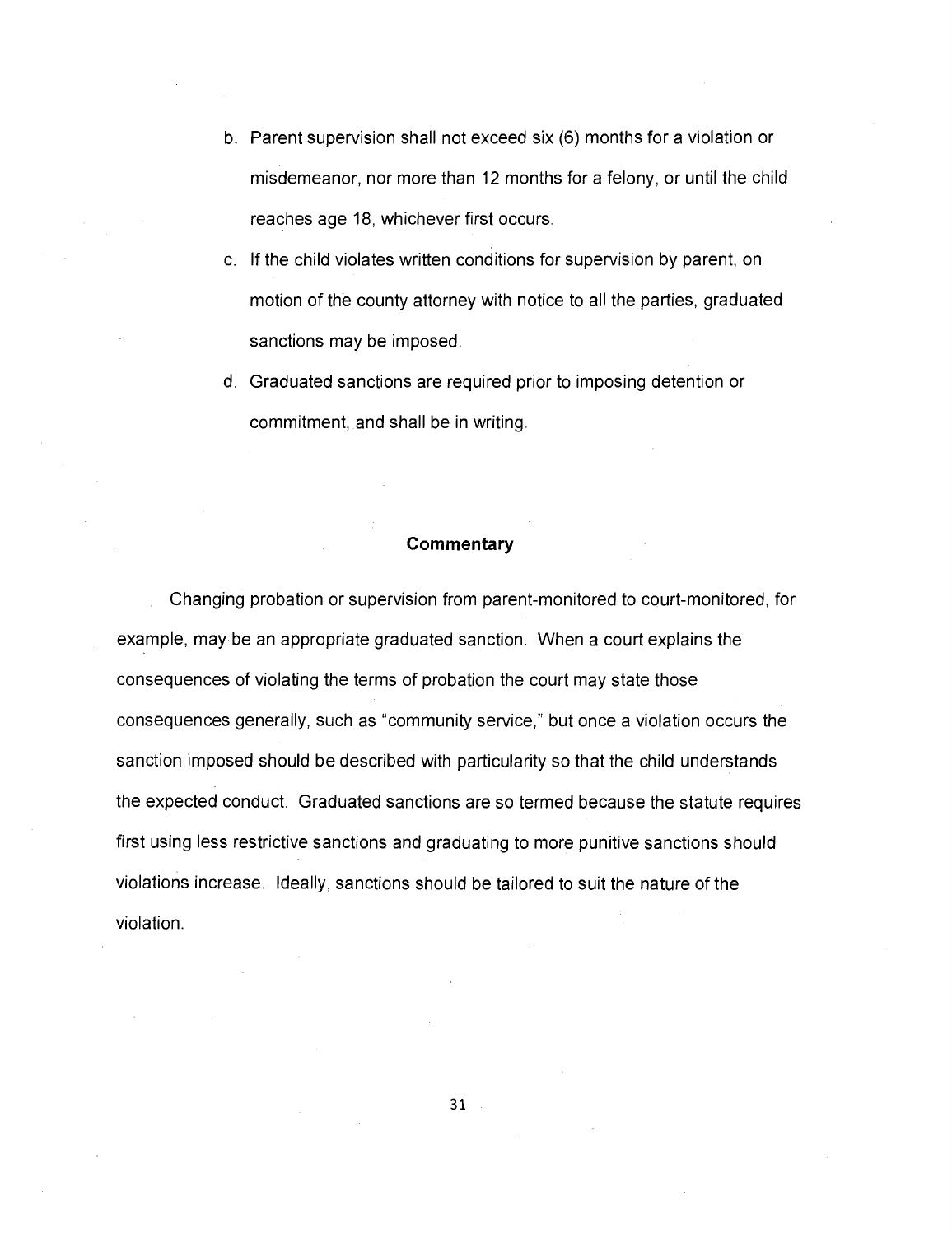- 3. Probate with Court Monitoring.
	- a. A court may set the terms of probation to be monitored by the court and according to terms set by the court, and shall include periodic review to ensure compliance.
	- b. The child, parent or guardian and the child's attorney shall be given notice of any review date and shall be advised in writing of any documentation required to be provided to the court as proof of compliance with court-ordered conditions.
	- c. Duration of Court-Monitored Probation.
		- 1) Court monitored probation for a violation shall not exceed 30 days unless as a condition of probation the child enters into a treatment program that extends beyond 30 days, in which case courtmonitored probation shall not exceed three (3) months.
		- 2) Court-monitored probation for a misdemeanor other than a juvenile sexual offense, or an offense which involves the use of a deadly weapon, shall not exceed six (6) months unless as a condition of probation the child enters into a treatment program that extends beyond six (6) months. In this event probation shall not exceed 12 months.
		- 3) Court monitored probation for a Class D felony other than a juvenile sexual offense, or an offense which involves use of a deadly weapon, shall not exceed 12 months.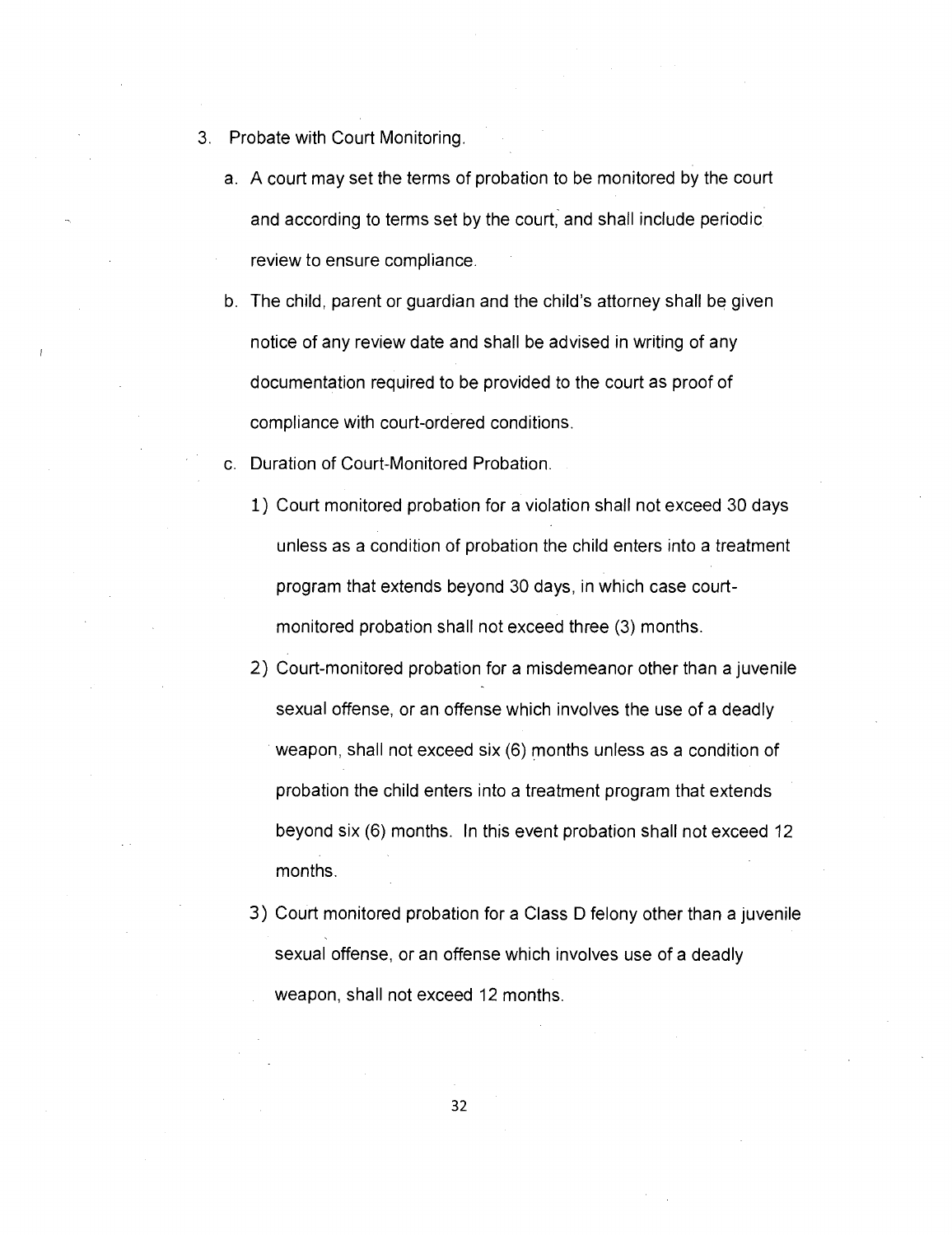- 4) Court monitored probation for all other felonies and for misdemeanors involving a deadly weapon, but not for juvenile sexual offenses, shall not extend beyond the child's 18th birthday.
- 4. Detention.
	- a. The court may impose detention or probate all or part of an order of detention
	- b. Detention shall be:
		- 1) No longer than 45 days for a child who is 14 but less than 16 years of age, and
		- 2) No longer than 90 days for a child who is 16 years of age or over.
	- c. Detention shall not be used as a disposition for a child under 14 years of age.

#### 5. Commitment.

- a. A child may be committed to the Department of Juvenile Justice when:
	- 1) The child is adjudicated to have committed what would be a misdemeanor or Class D felony by an adult and:
		- a) The child has at least three (3) prior adjudications consisting of what would be misdemeanors and felonies (not violations) which do not arise from the same course of conduct; or
		- b) The child has at least four (4) prior adjudications of what would be violations which do not arise from the same course of conduct; or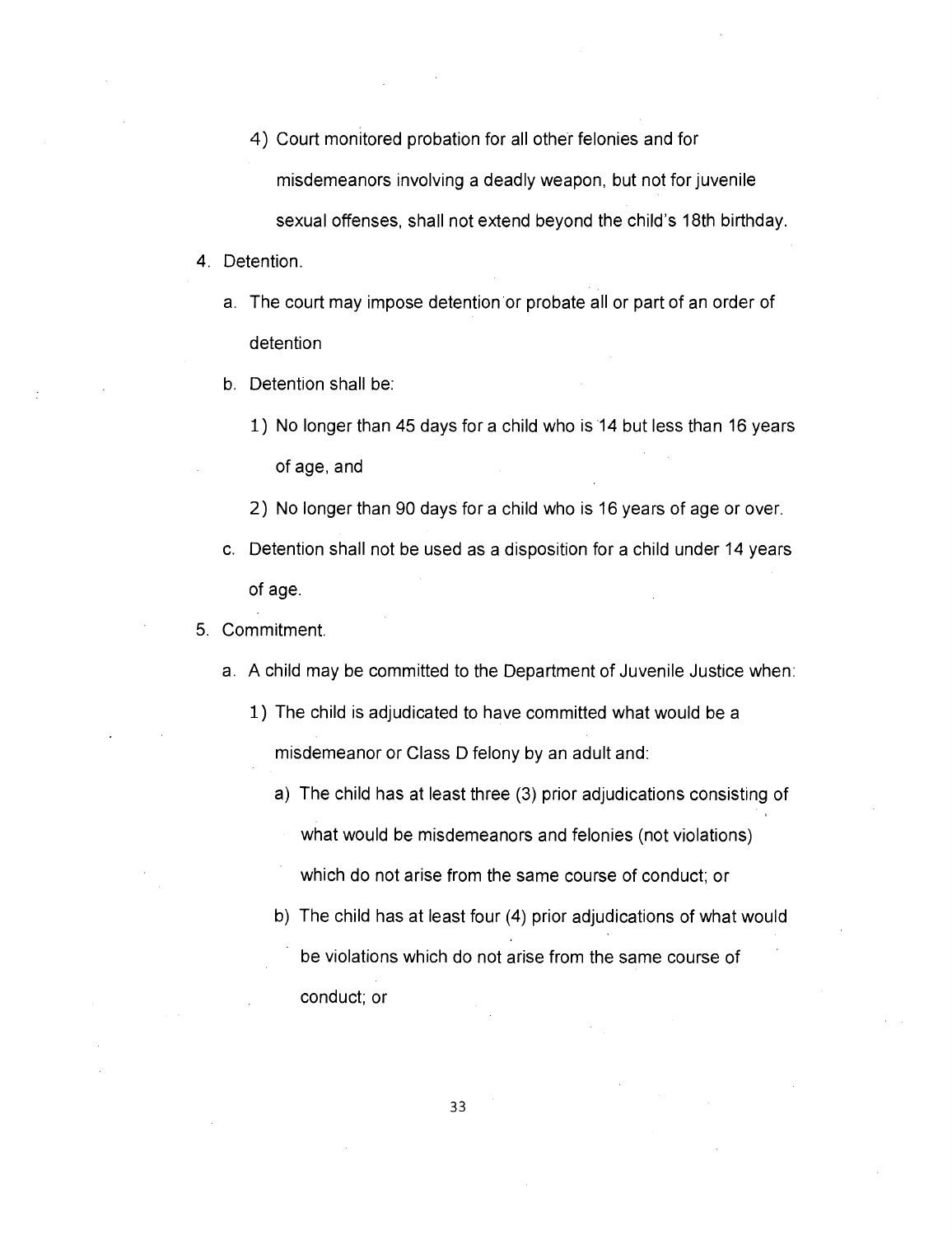- 2) The child is adjudicated to have committed an offense involving a deadly weapon; what would be a class A, B, or C felony by an adult; or, has been adjudicated as a juvenile sexual offender under KRS 635.510.
- b. If the child is committed to the Department of Juvenile Justice and is ordered to be detained pending placement the court shall determine in the initial court order of commitment whether:
	- 1) It is in the best interest of the child to be removed from his or her home, and
	- 2) It is contrary to the welfare of the child to remain in his or her home.
- c. If the child is committed but the child is returned to his or her home pending placement or action by the Department of Juvenile Justice, the court shall state in the order of commitment that community placement is authorized until placement is arranged.
- d. Term of Commitment. Commitment shall not exceed the time limits set forth in KRS 635.060 unless an extension is allowed by statute, as follows:
	- 1) For what would be a misdemeanor if committed by an adult, when the child is not declared to be a juvenile sexual offender or in possession of a deadly weapon, commitment shall not exceed 12 months; KRS 635.060(4)(b)(1)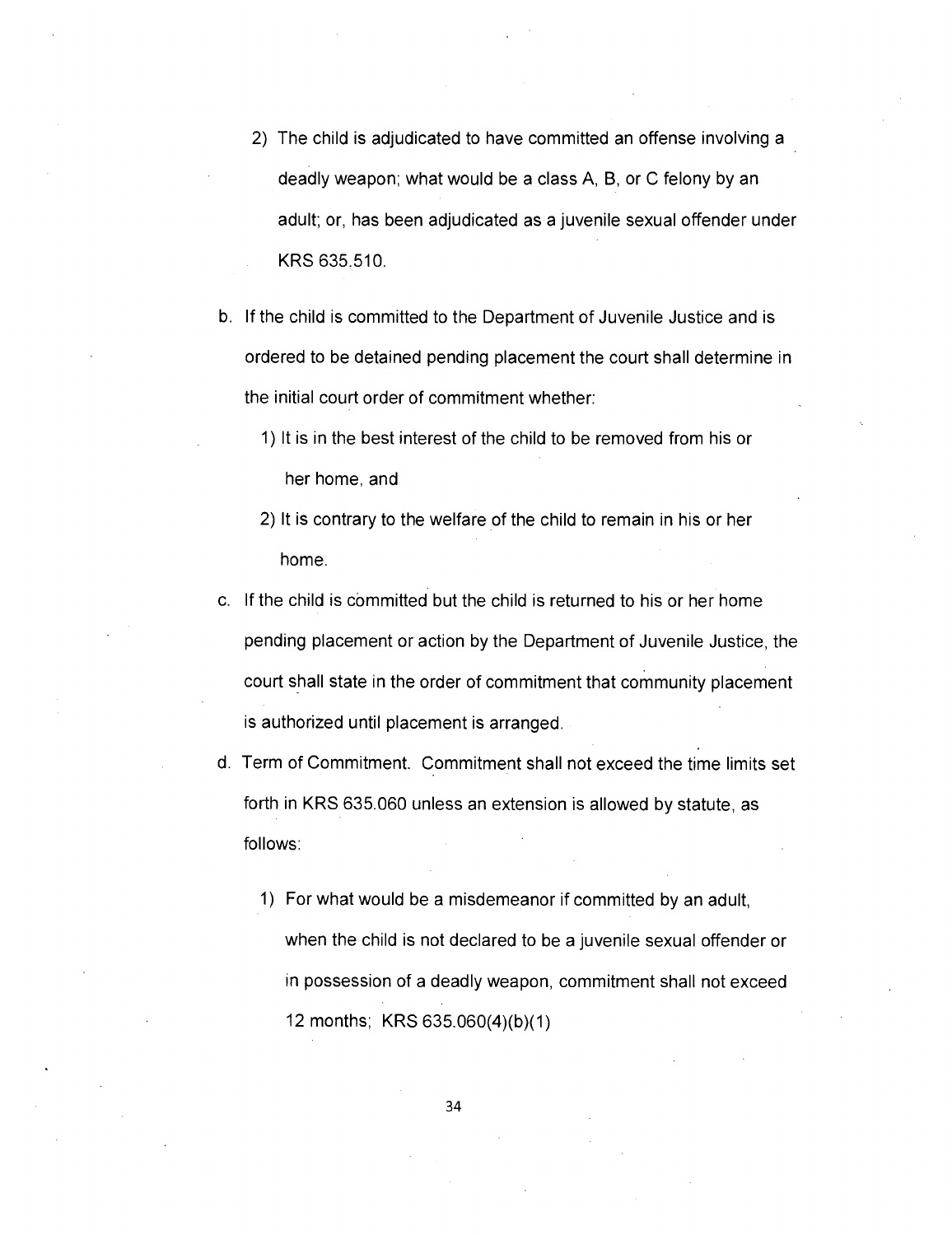- 2) For what would be a class D felony if committed by an adult when the child is not declared to be a juvenile sexual offender or in possession of a deadly weapon, commitment shall not exceed 18 months; KRS 635.060(4)(b)(2).
- 3) For what would be a class A, B or C felony if committed by an adult, or any offense in which there is use of a deadly weapon, commitment shall not exceed the child reaching age 18; KRS 635.060(4)(b)(3).
- 4) Juvenile sexual offenders shall be committed as provided in KRS 635.515.
- 6. Probation.
	- a. A child may be placed on probation:
		- 1) Under parental supervision in the child's home or other suitable home, on terms set by the court.
		- 2) The court shall explain in terms the child will understand the duration of probation, and the conditions and possible sanctions which may be imposed if the conditions are violated and shall include the duration, conditions and possible sanctions in the written order of probation which shall be given to the child and filed in the record.
	- b. A child on probation shall be supervised by a probation officer or the Department of Juvenile Justice.
	- c. The probation officer or Department of Juvenile Justice shall impose graduated sanctions prior to asking the court to impose detention.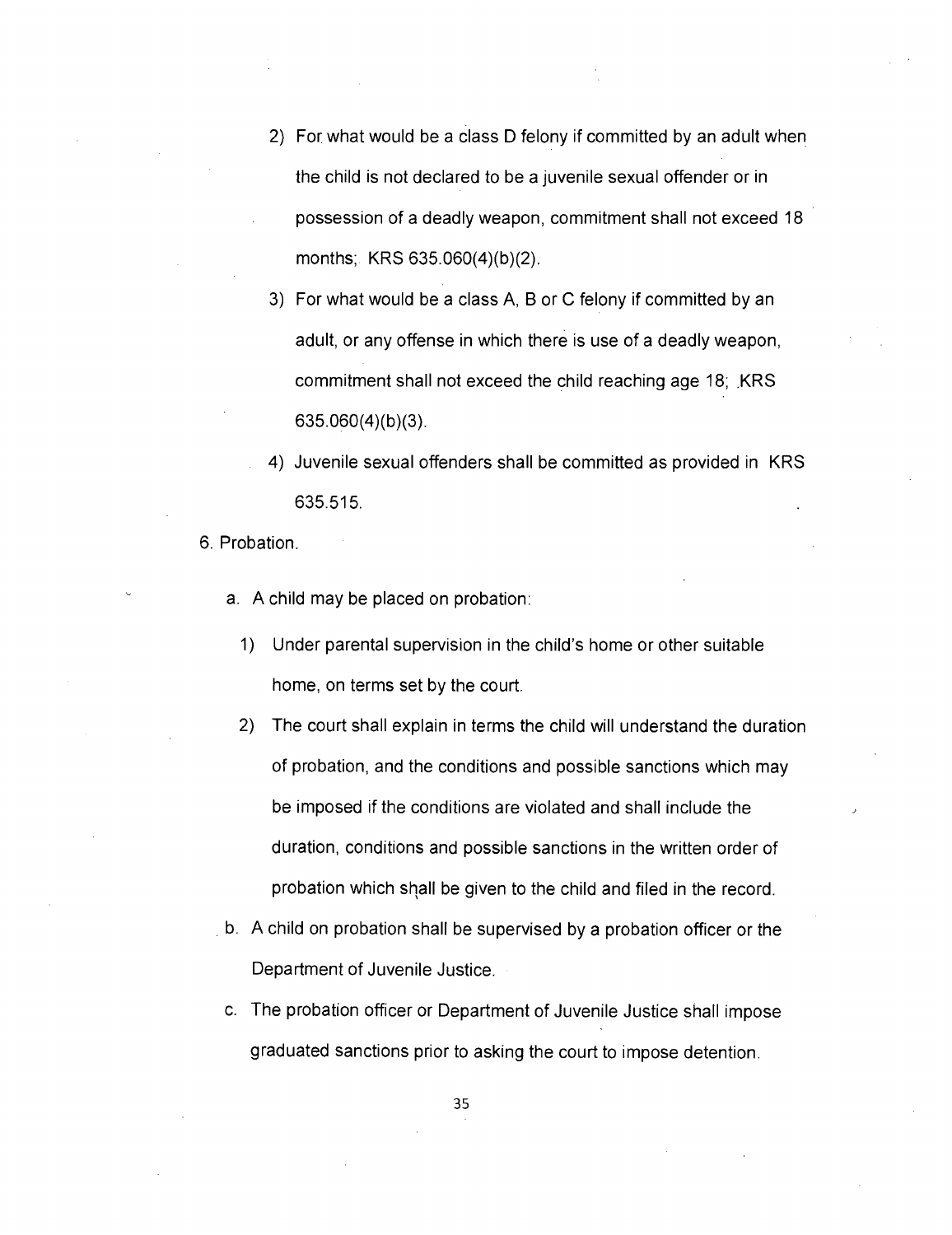- d. After graduated sanctions are exhausted, the court may impose a sanction of up to 30 days detention for violation of the conditions of supervision or probation.
- e. Term of probation.
	- 1) For an offense that would be a violation if committed by an adult, not more than 30 days unless court ordered treatment includes a program lasting longer than 30 days to complete;
	- 2) For an offense that would be a misdemeanor if committed by an adult, not more than six (6) months unless a court-ordered substance abuse or treatment program requires more than six (6) months to complete;
	- 3) For an offense that would be a class D felony if committed by an adult, not more than 12 months; or
	- 4) For an offense that would be any other felony if committed by an adult, up to age 18.
	- f. Probation Supervision.
		- 1) The Department of Juvenile Justice or probation officer shall:
			- a) Conduct an evaluation of the child;
			- b) Develop a case plan to include individualized treatment goals to address the child's risks and needs; and
			- c) Provide the case plan to the court and all parties.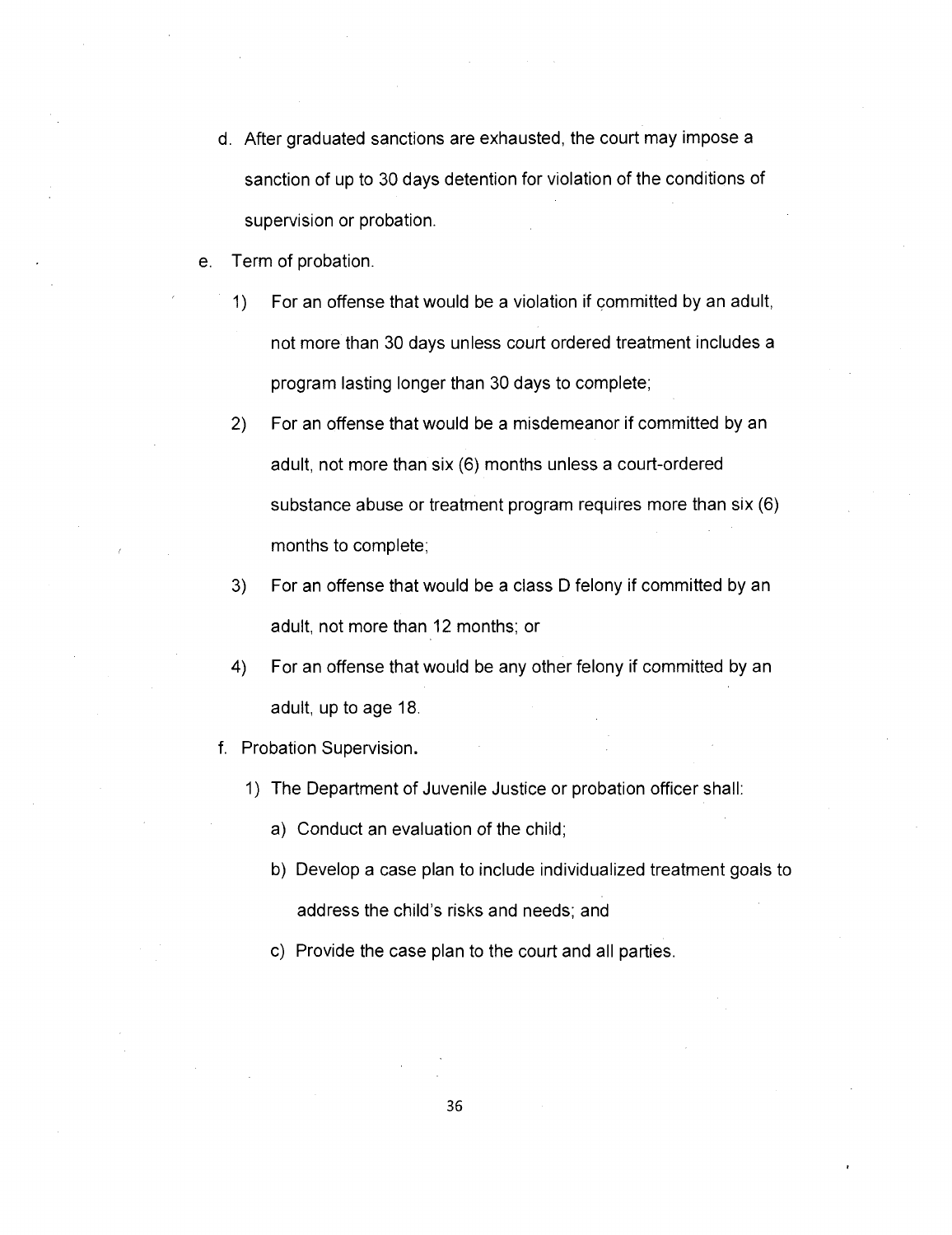- 2) The probation plan shall include all conditions imposed by the court and shall not extend beyond the statutory maximum timeframes mandated by KRS 635.060.
- 3) Prior to a motion for sanctions being filed, the Department of Juvenile Justice or probation officer shall provide to the county attorney:
	- a) The complete terms and conditions of the juvenile's probation;
	- b) The specific violation(s) and any supporting documentation; and
	- c) The graduated sanctions applied prior to seeking court action.
- g. Probation violation.
	- 1) The county attorney shall file a motion seeking review for violations of probation, and shall notice the child, the parent or custodian and the child's attorney of the hearing date;
		- a) The child's attorney may present evidence on behalf of the child; and
		- b) The court shall make a written finding whether the child has violated the court's orders, and if the court imposes detention, shall also
			- i) Make a finding by clear and convincing evidence that graduated sanctions have been applied and failed; or
			- ii) That there are no appropriate graduated sanctions short of detention to address the violation; and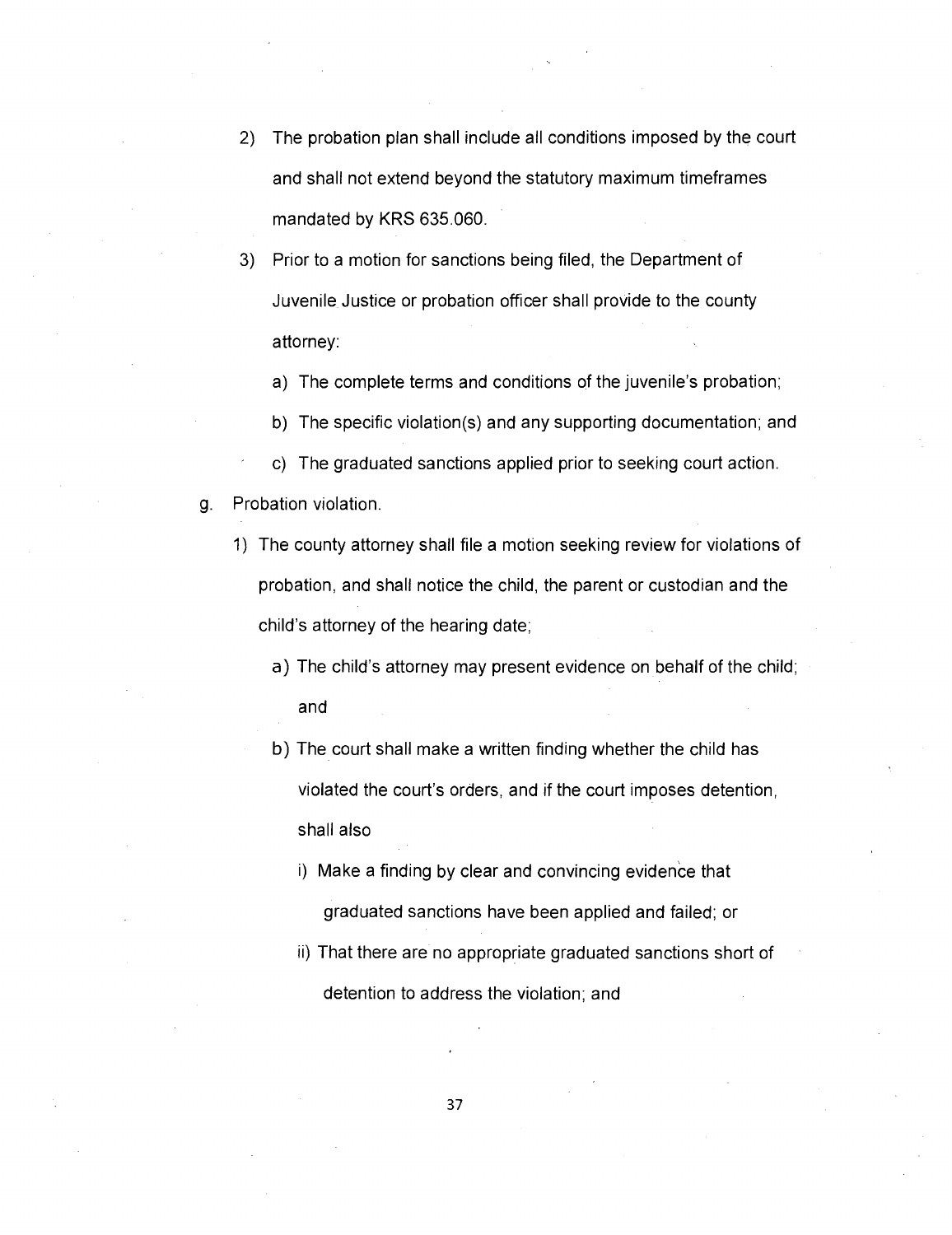- iii) That the child is an immediate threat to himself or herself or others.
- c) A probation violation shall not result in a commitment to the Department of Juvenile Justice unless the child was previously committed to the Department of Juvenile Justice and the commitment was probated.

#### **Commentary**

KRS 635.060 is a substantial change from the previous Juvenile Code and contains several new processes. This section establishes the options the court has at the dispositional hearing. The juvenile court must first find that the child falls under this chapter and then may impose any combination of the dispositional options so long as the detention time allowed for various dispositions is not exceeded. For example, a child could be placed in detention for 10 days, and then placed on probation for a period not to exceed one (1) year. If a child is placed in detention for the statutory maximum, 45 days for ages 14 to 16 or 90 days for over age 16, then the dispositional options are complete as far as detention time is concerned unless there is a contempt proceeding.

There are multiple options at disposition, including ordering restitution or reparation in conjunction with another disposition which is too varied to set forth in a rule. The court and practitioners must carefully read KRS 635.060 to determine how these dispositional options may be applied.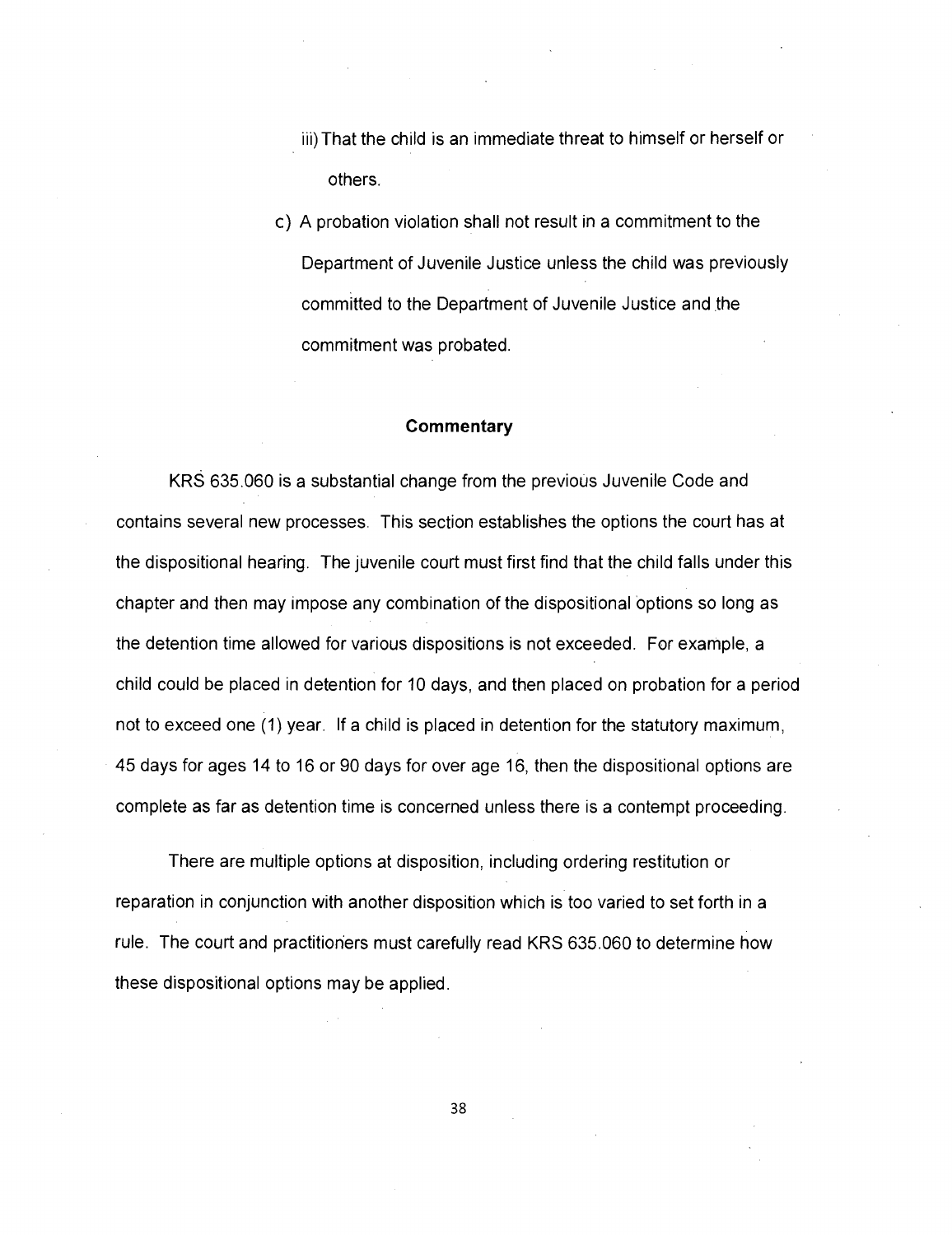One specific option includes giving credit for time a child spends in out of home placement for violating the conditions of a probated or suspended commitment against the maximum time of commitment not to exceed 12 months if the offense would be a misdemeanor if committed by an adult; not to exceed 18 months if the offense would be a class D felony if committed by an adult; or not to exceed up to age 18 if the offense would be any other felony if committed by an adult. This provision does not apply to a child who has been declared a juvenile sexual offender or who committed an offense involving a deadly weapon. These categories of offenses are addressed by other statutes. Successful completion of probation or a commitment shall terminate proceedings on the instant charge(s).

- 7. Fines. Pursuant to KRS 635.085, a fine may be imposed in lieu of commitment to the Department of Juvenile Justice in the best interest of the child and to aid in his or her rehabilitation, if the child is financially able to pay a fine as follows:
	- a. Fine amounts
		- 1) For a felony offense, not to exceed \$500;
		- 2) For a misdemeanor offense, not to exceed \$250;
		- 3) For a violation, not to exceed \$100.
	- b. The court shall allow a reasonable time for payment; otherwise fine payment is due immediately.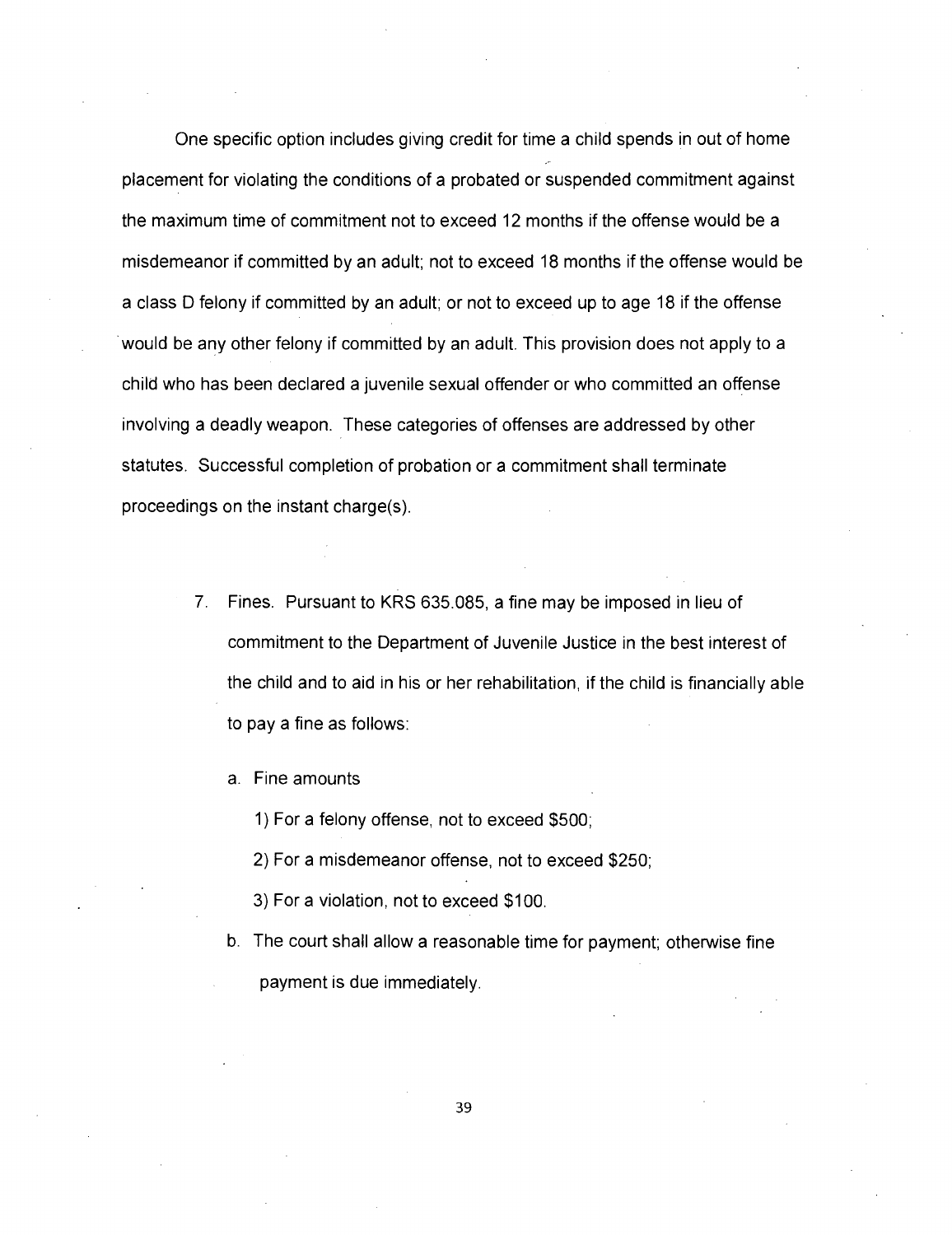- C. Juvenile Sexual Offenders.
	- 1. Upon adjudication, the court shall order a juvenile sexual offender assessment be conducted by the Department of Juvenile Justice or other qualified professional.
	- 2. A copy of the assessment and recommendations shall be provided to the court, the child's attorney and the county attorney not less than three (3) days prior to the disposition; these copies are confidential and shall be returned to the court at the disposition hearing.
	- 3. A child may be classified as a juvenile sexual offender based on the assessment and the recommendations and other relevant factors and if it is in the best interest of the child to be so classified.
	- 4. If the court finds that the child is a juvenile sexual offender and is not actively psychotic or intellectually disabled as defined by KRS 635.505, the child shall be committed to the Department of Juvenile Justice.
- D. Finality. A public offense case shall be considered final 30 days after the court is no longer re-docketing the case for active review and may not be reopened for any purpose including contempt proceedings.
- E. Duties of the clerk. The clerk shall enter in the court record information regarding the disposition of the case, including but not limited to the terms and conditions ordered by the court and the duration of the order.

# **JCRPP 19. Informal Adjustment - Status and Public Offense Cases.**

A. Upon the motion of any party, as an alternative to formal proceedings and after finding that it is in the best interest of the child, a case may be resolved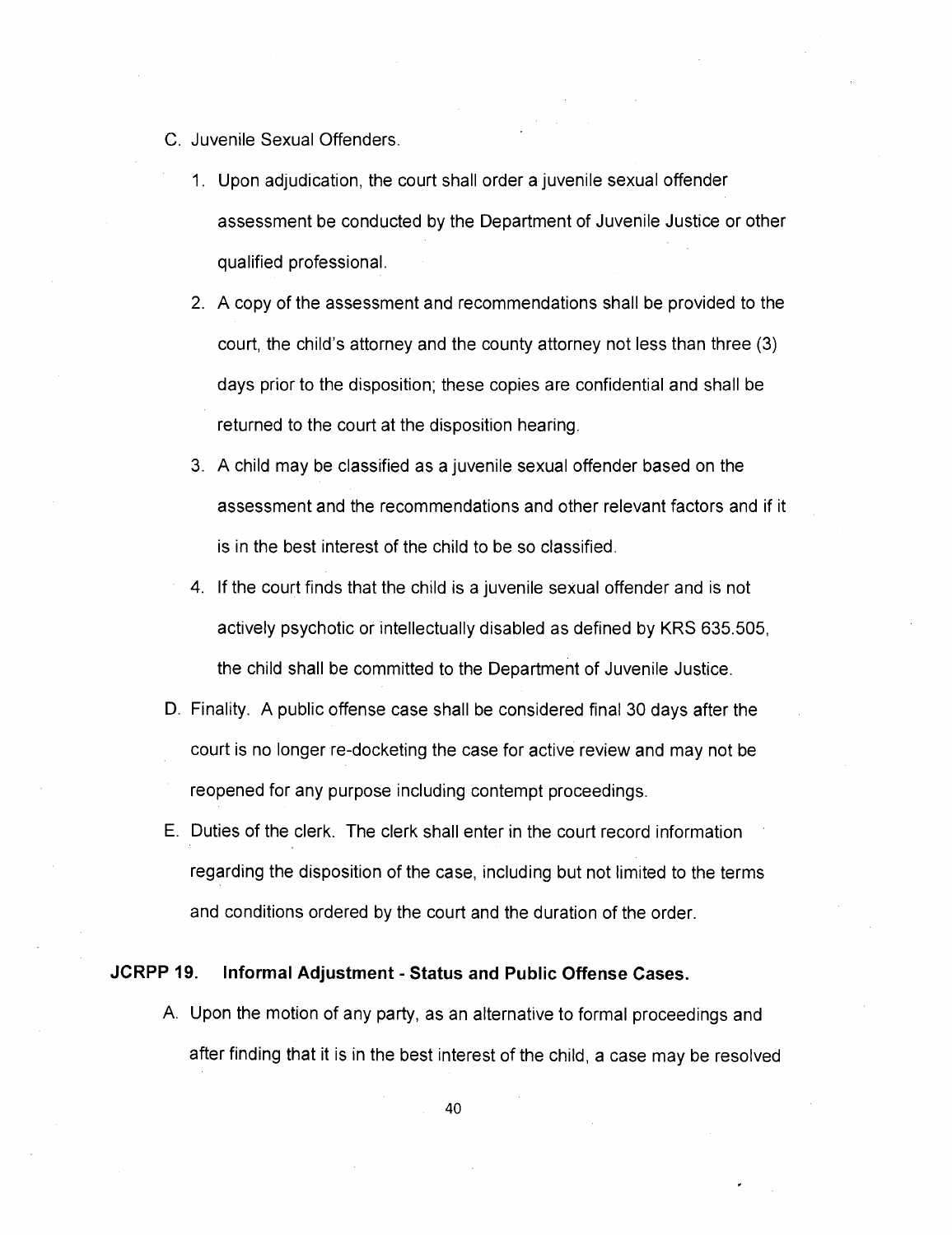by informal adjustment as defined under KRS 600.020(34) and authorized by KRS 610.105.

- B. The moving party shall give notice of the motion for informal adjustment to the child, child's attorney, county attorney, victim, and any other persons entitled to notice pursuant to KRS 610.070 as appropriate.
- C. The court shall explain to the child on the record his or her rights and the charge, and shall have the child sign as received the Notice of Juvenile Rights and Consequences, AOC-JV-49.
- D. The parties must enter an agreement setting forth the required actions of the child and consequences for failure to comply. KRS 600.020(34).
- E. If an informal adjustment occurs after adjudication but prior to disposition, the court shall set the adjudication aside and proceed with the informal adjustment. KRS 610.105.

#### **Commentary**

The definition section of KRS 610.010 states that an informal adjustment must occur prior to formal adjudication and disposition. However, KRS 610.105, a new amendment to the Juvenile Code states that informal adjustment may occur after adjudication. Thus it is now clear that informal adjustment can be an alternative disposition any time prior to formal disposition, including after formal adjudication. Therefore, if an adjudication has occurred in a case which the parties have agreed to informally adjust, the formal adjudication must be set aside as per the above rule.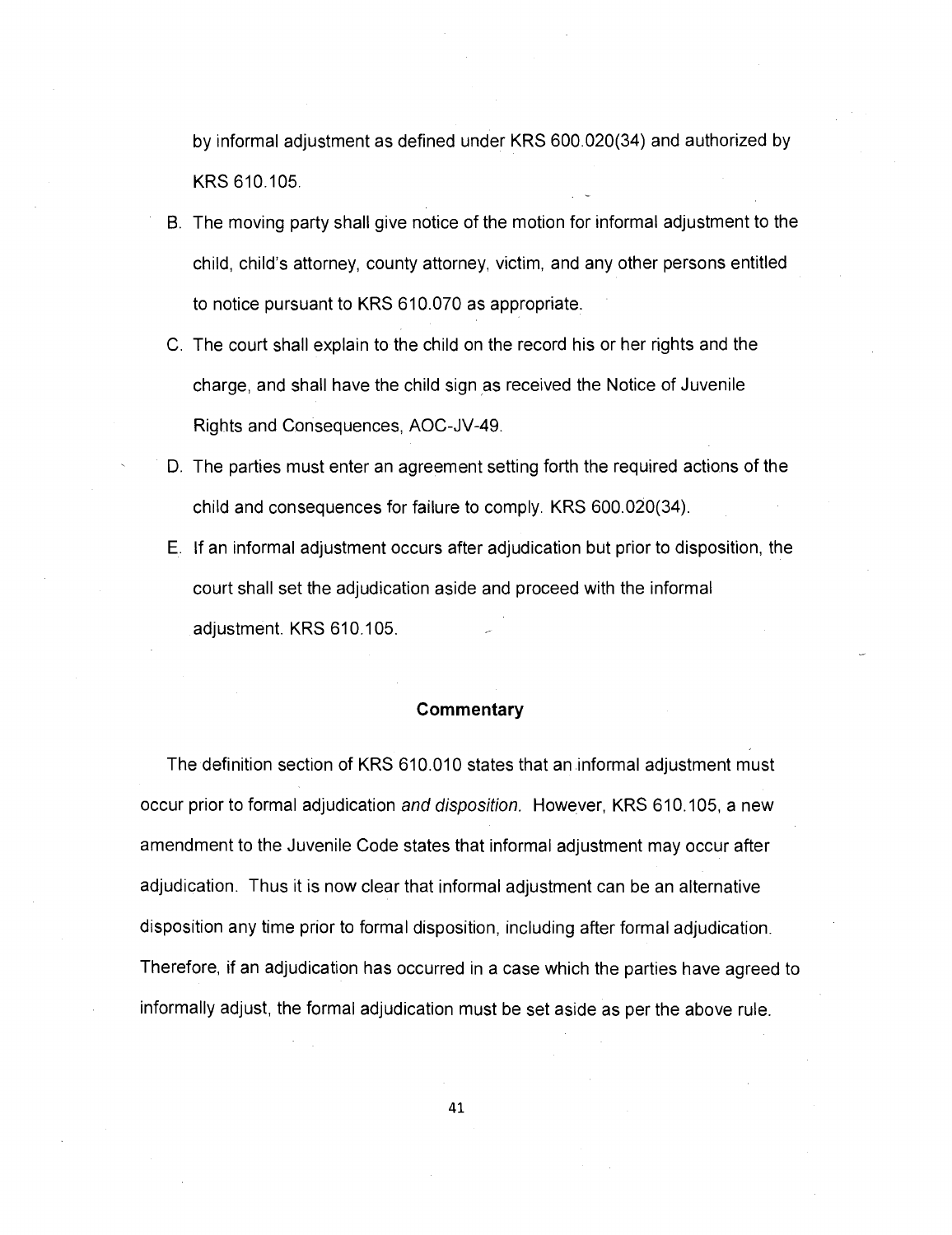- F. An informal adjustment order may include, in the best interest of the child, any terms appropriate to resolve the issues before the court, including but not limited to:
	- 1. Placing the child on community supervision or monitoring by the court, not to exceed six (6) months unless waived by the child; or
	- 2. Referral of the case to diversion other than any diversion program in which the child has participated prior to the filing of the petition.
	- 3. An informal adjustment case can only be referred to the court designated worker diversion program if the child has not previously entered into a prepetition diversion agreement on the current charge and no other diversion programs are available; the court designated worker may refer the case to the FAIR team as appropriate.
	- 4. If the informal adjustment includes diversion, which is unsuccessful, the case shall be returned to the court for further action.
- G. The child shall be returned to the court upon failure to complete an informal adjustment agreement for imposition of graduated sanctions or the agreed upon consequences.
- H. Unless otherwise ordered by the court, the informal adjustment shall be redocketed six (6) months after entry of the informal adjustment agreement order for review to determine if the terms of the informal adjustment are complete.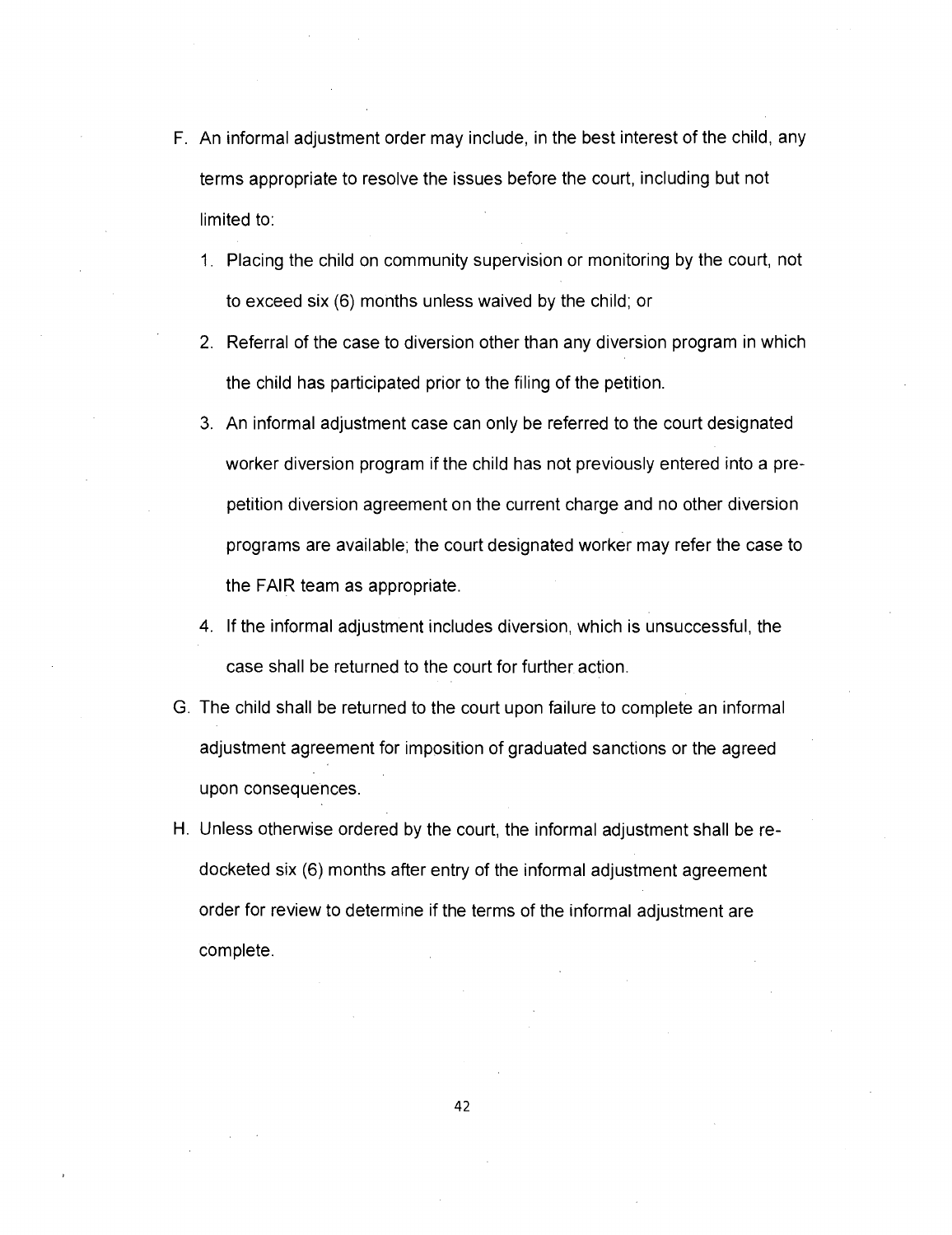Upon completion of the terms of the informal adjustment, an order shall be entered stating that the case has been informally adjusted and is dismissed.

### **Commentary**

Diversion through the court designated worker is by definition pre-petition diversion. Only when a child is participating in an informal adjustment and did not participate in a pre-petition diversion agreement may the court refer the child to the court designated worker for diversion if no other diversion programs are available. In the event of such a diversion referral as part of an informal adjustment, the court designated worker may refer the case to the FAIR team. The rationale behind this is that the court designated worker diversion program is a limited resource that is designed to divert children from ever entering the formal court process. For that reason, it should be used in a very limited manner, as set forth in these rules, for post-petition matters.

Also, mere failure to complete the terms of an informal adjustment agreement does not automatically rise to the level of contempt. While the court may still detain for violation of a valid court order, the court is required to use graduated sanctions before it may detain a child. Logically this means that contempt orders are reserved for direct contempt for acts of actual defiance or disrespect for the court.

**JCRPP 20. Youthful Offenders.** 

A. For a child who qualifies and is proceeded against as a youthful offender pursuant to KRS 635.020(2-8) and KRS 640.010, the district court shall conduct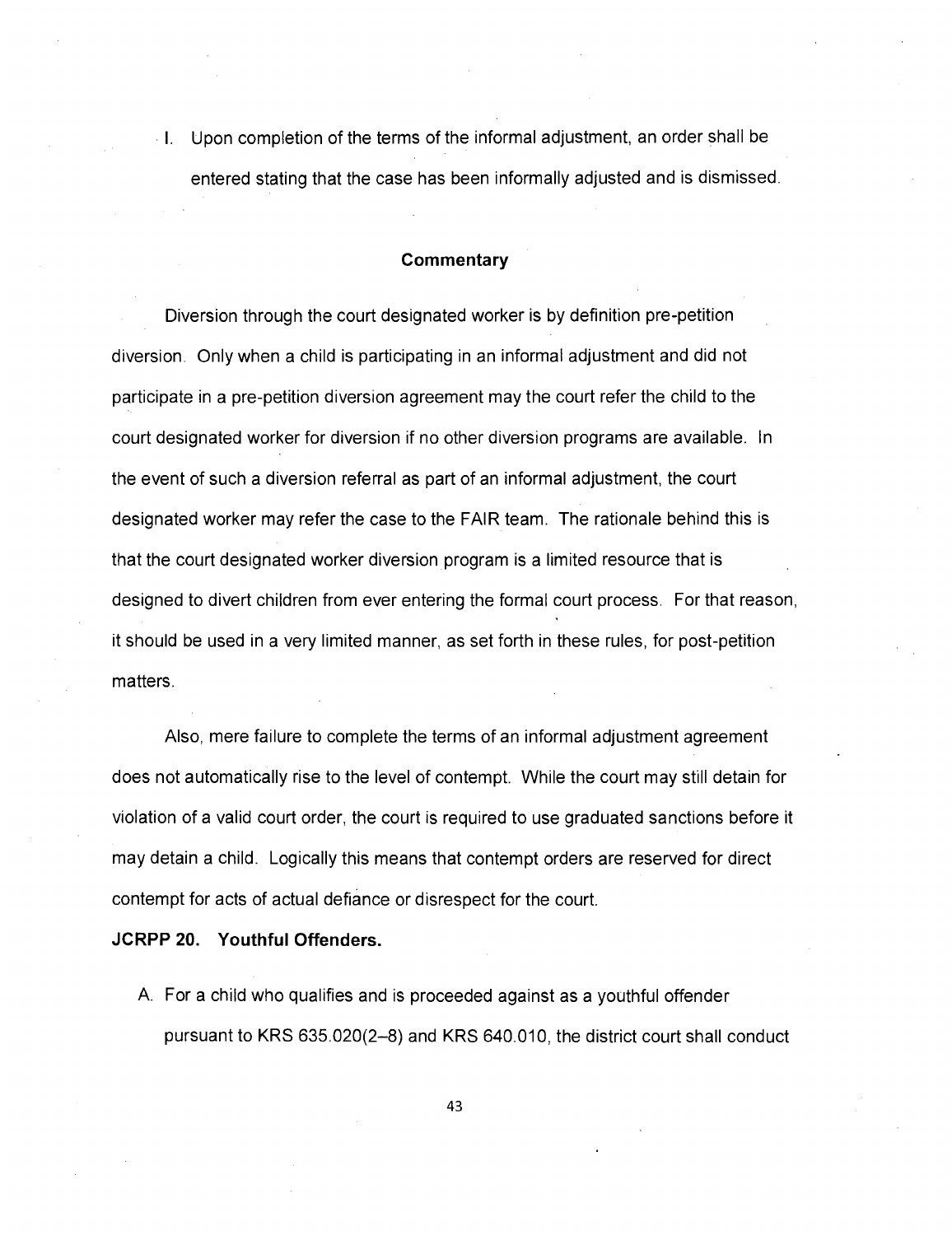a hearing to determine if the child should be transferred to circuit court for grand jury proceedings.

- B. Upon request by the child, the court shall order discovery in the manner provided by RCr 7.24 and 7.26.
- C. The court shall conduct an evidentiary hearing based upon competent evidence to determine whether probable cause exists to believe that the child has committed an offense which qualifies him or her for transfer to circuit court as a youthful offender.
- D. If the district court finds that the child qualifies as a youthful offender and transfers the case for grand jury proceedings, the district court shall:
	- 1. First determine whether the child is entitled to release or bail pursuant to Chapter 431, and
	- 2. Set bail or the conditions of release accordingly.
- E. Any child that is not released on bail or conditions of release shall be detained in a secure juvenile detention facility or juvenile holding facility, unless the juvenile is 18 years of age or older.
- F. The District Court shall retain jurisdiction until the return of an indictment by a grand jury.
- G. If a child is transferred to circuit court for grand jury proceedings and the grand jury does not indict the child as a youthful offender, and
	- 1. Finds that there is probable cause to believe the child committed another criminal offense, then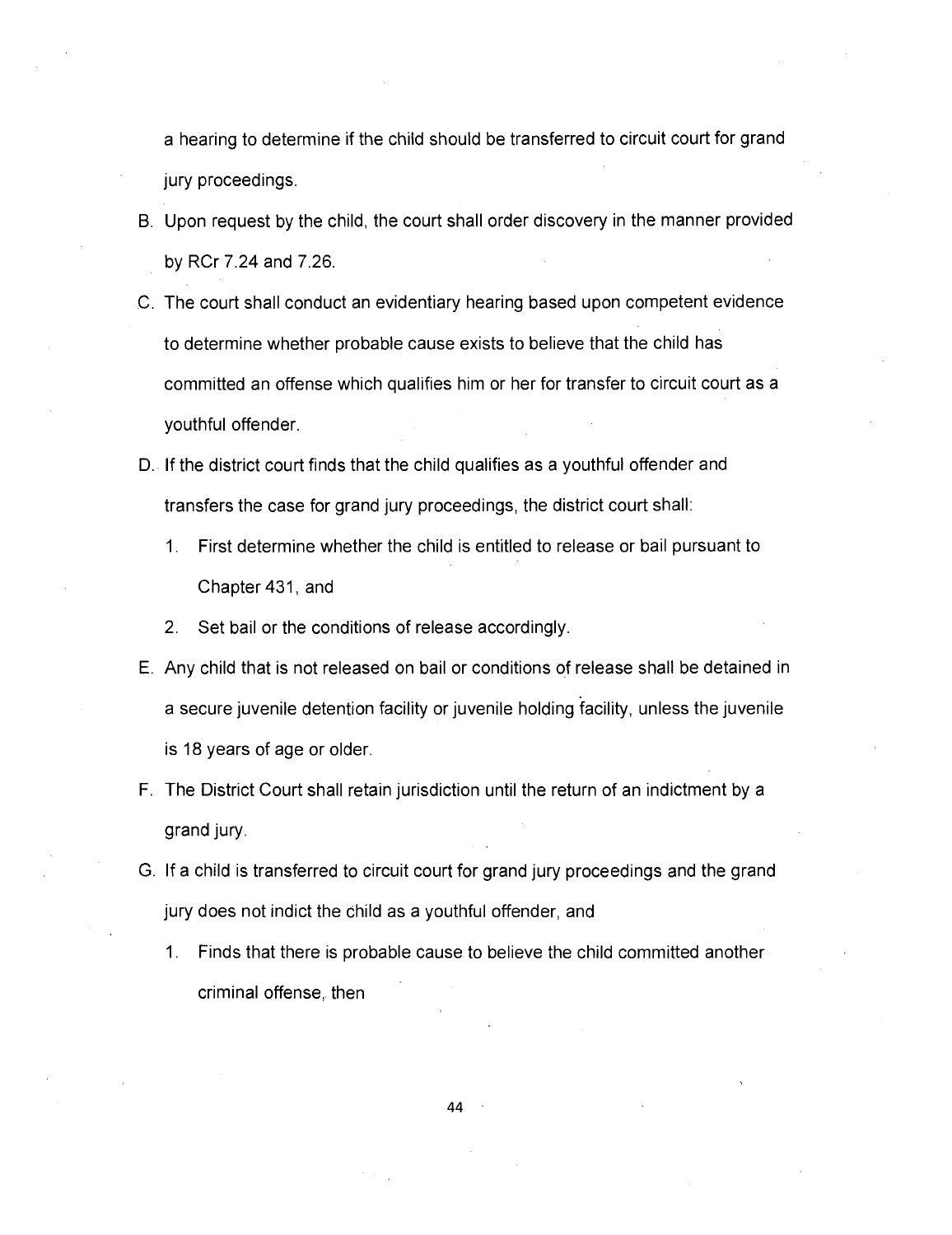- 2. The child shall be returned to district court to be proceeded against as a public offender, and
- 3. The case shall remain confidential.

#### **Commentary**

While KRS 640.010 referring to preliminary hearings does not mention KRS 635.020(4) relating to use of a firearm in a felony, the latter section states that a preliminary hearing is required to determine whether there is probable cause to believe that the child committed a felony using a firearm, and that the child was over 14 years of age at the time of the commission of the felony, before the court may transfer the case for grand jury proceedings. Therefore, there is no "automatic transfer" of a firearms felony offense absent a finding of probable cause to believe that the child has committed such an offense. See K.R. v. Commonwealth, 360 S.W.3d 179, 185 (Ky. 2012).

# **JCRPP 21. Violations of the Conditions; Contempt Proceedings.**

- A. Conditions in Status Offense Cases.
	- 1. A court may issue a valid court order or orders setting conditions pending further hearing; as part of an informal adjustment; or for any other reason during the pendency of a case.
	- 2. A "valid court order" as defined in KRS 600.020(66) only applies in a status offense case when
		- a. The child is before the court;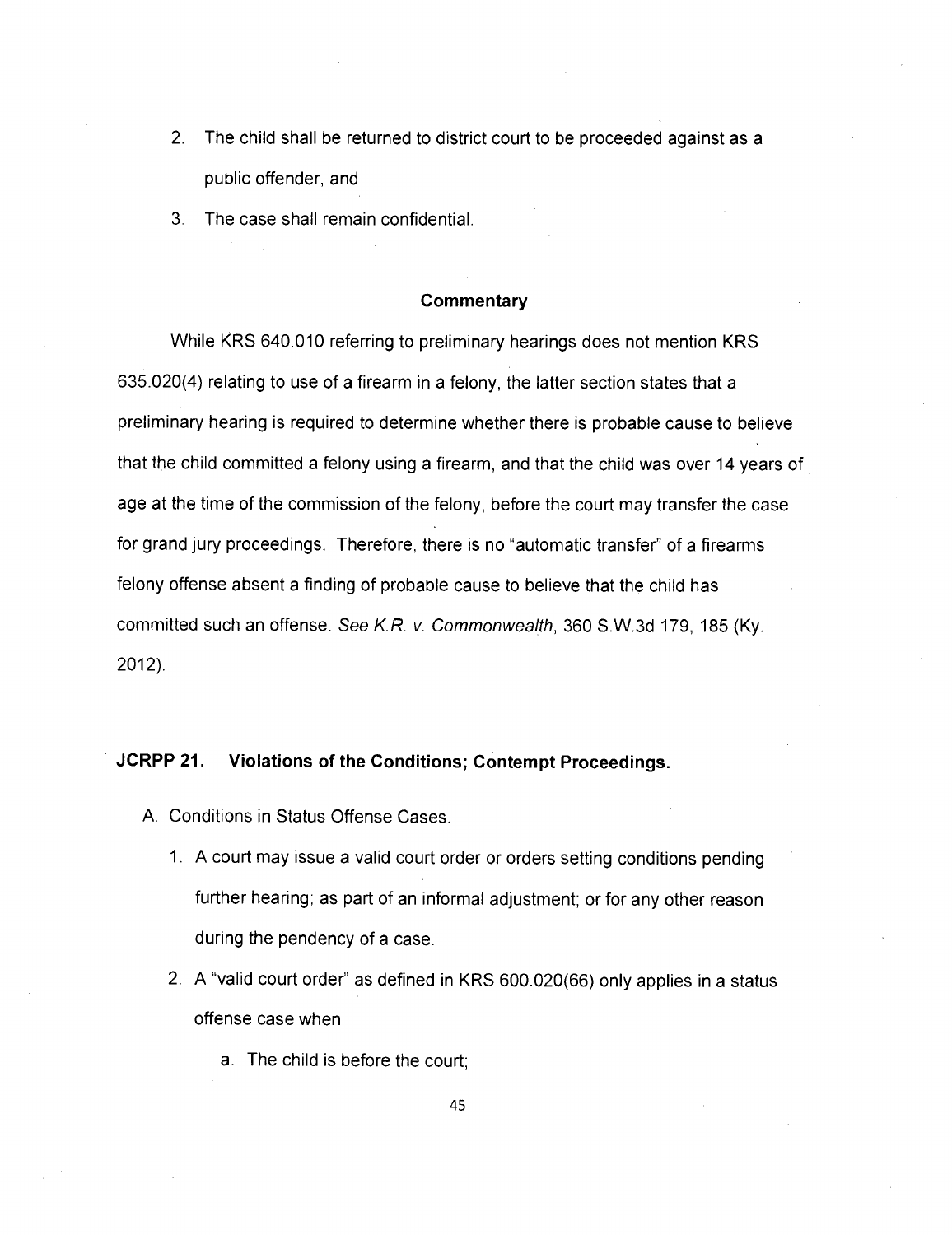- b. The order regulates future conduct;
- c. The child was given written and verbal warning of the consequences of violation at the time the order was issued;
- d. The child's attorney or parents or legal guardian was provided with written notice of the consequences of violation of the order; and
- e. The child was given full due process rights guaranteed by the Constitution of the United States.
- 3. Prior to ordering a child to be securely detained because he or she violated a valid court order pursuant to KRS 610.265(3)(d), the court shall:
	- a. Conduct a hearing and make a finding that the child violated the valid court order;
	- b. Order a written report prepared by an appropriate public agency concerning the behavior of the child, why he or she was brought before the court, and states that all alternatives short of secure detention have been exhausted or are inappropriate.
	- c. The above information shall be included in the court's written detention order.
- B. Contempt in Status Offense Cases.
	- 1. Violation of a court order of conditions shall be addressed pursuant to Subsection A. above and is not subject to a finding of contempt.
	- 2. A finding of contempt shall issue for direct contempt or acts of defiance or inappropriate conduct toward the court.
- C. Conditions in Public Offense Cases.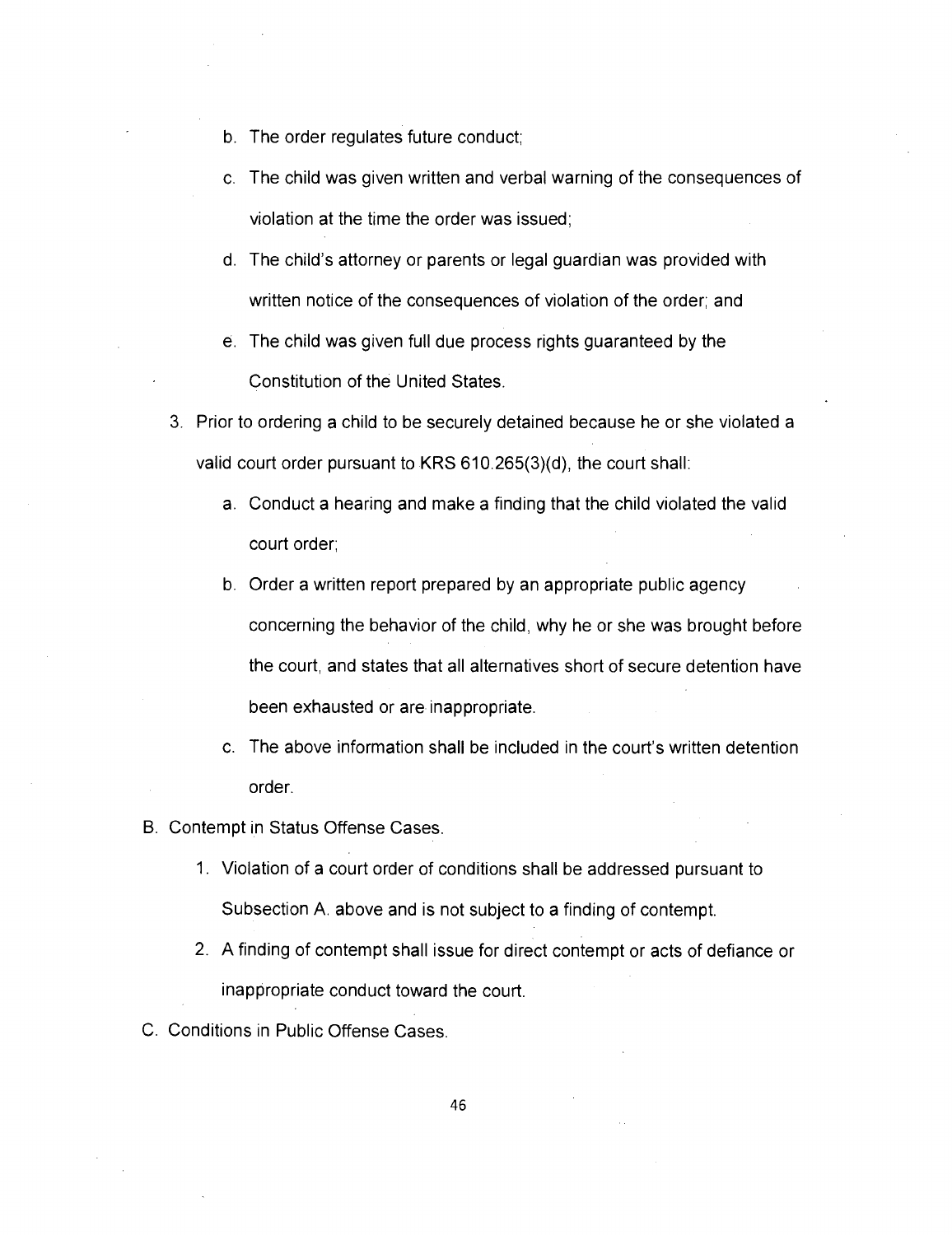- 1. A court may issue an, order or orders setting conditions as part of release pending further hearing; as part of an informal adjustment; as part of a grant of probation; as part of a probated commitment; as part of court-monitored probation; or for any other reason during the pendency of a case.
- 2. If a child is placed on probation,
	- a. A court may not impose detention for failing to perform a term of probation until the court has first levied graduated sanctions. KRS 635.060(2)(b)(2).
	- b. A finding of contempt shall issue for direct contempt or acts of defiance or inappropriate conduct toward the court.
	- c. Any detention imposed shall not exceed 30 days.
- 3. If the child's case is informally adjusted then,
	- a. Violations of the conditions of informal adjustment shall be subject to the
	- consequences agreed upon when the court entered the terms for the informal adjustment, and shall not be subject to contempt.
	- b. A finding of contempt shall issue for direct contempt or acts of defiance or inappropriate conduct toward the court.
	- c. Any detention shall not exceed 30 days. KRS 600.060.
- D. Contempt during the pendency of the case.
	- 1. A court may not impose detention for failing to perform conditions set during the pendency of a case until the court has first levied graduated sanctions.
	- 2. A finding of contempt shall issue for direct contempt or acts of defiance or inappropriate conduct toward the court.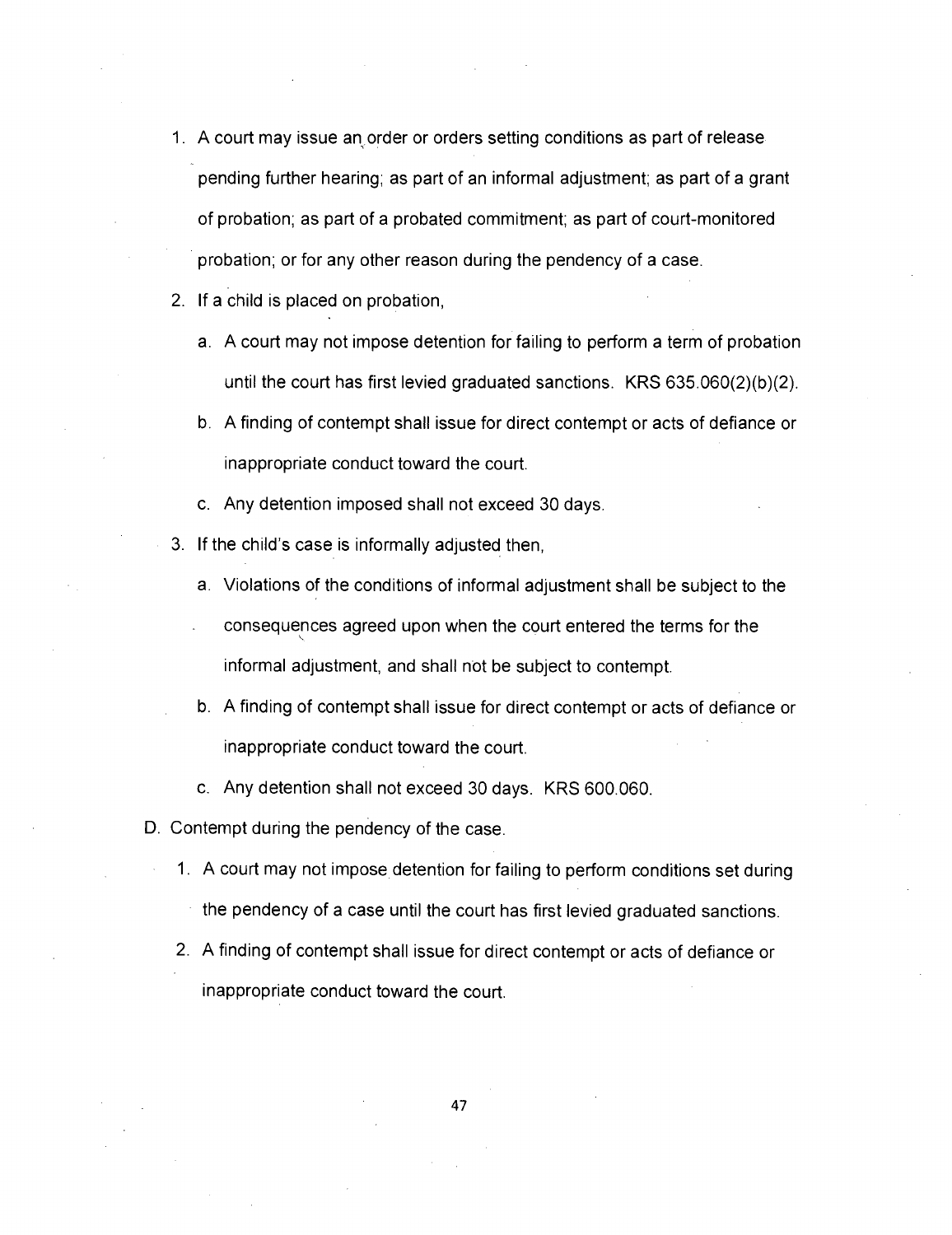3. A contempt sanction shall not exceed 30 days of detention. KRS 600.060.

# **Commentary**

The inherent contempt power of the court is not diminished by the statutes referenced in the JCRPP because the statutory language simply defines the process to be applied in a dispositional option under KRS 635.060, and sets a timeframe for the imposition of detention for contempt. The statute does not require graduated sanctions on pendente lite orders, but it is unreasonable not to allow the same considerations to children who have not yet been adjudicated as having committed a public offense as we allow for children on probation.

# **JCRPP 22. Expungement of Juvenile Cases.**

- A. Any child who has been adjudicated as a status offender or has admitted to committing what would be a misdemeanor or violation if committed by an adult may petition the court for expungement of the record of those offenses:
	- 1. No sooner than two (2) years after the date of termination of the court's jurisdiction over the child, or
	- 2. Two (2) years after the child's release from any commitment.
	- 3. This time restriction may be waived by the court.
- B. The child shall be informed of the right to expungement at the time of adjudication if eligible.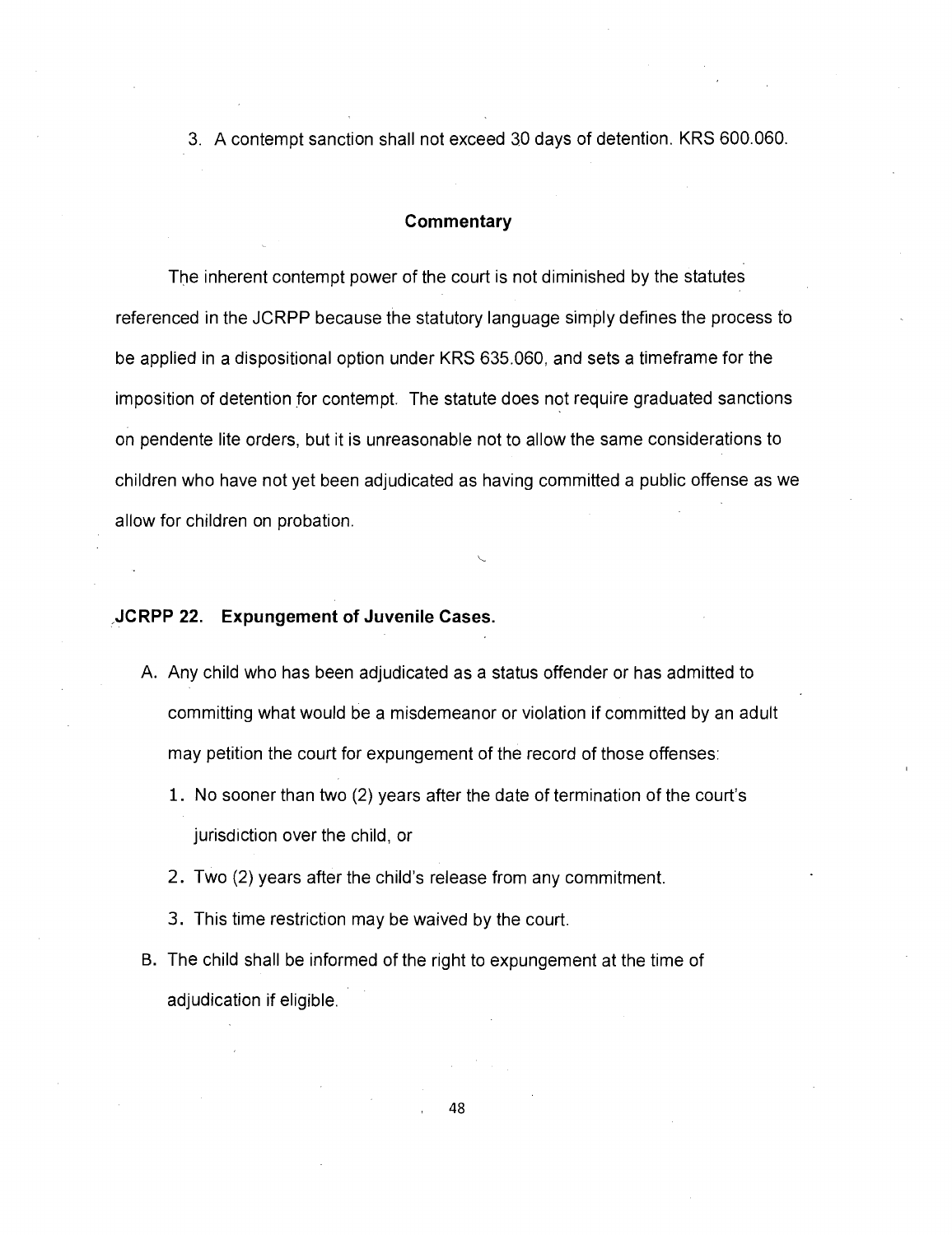C. If the court grants the order of expungement sealing the record, all index

references shall be deleted, unless otherwise ordered by the court.

# **B. AMENDMENTS TO THE FAMILY COURT RULES OF PROCEDURE AND PRACTICE (FCRPP).**

## **I. Title and Scope of Rules**

#### **FCRPP 1 Title and Scope**

(1) Pursuant to KRS 403.130, these rules constitute a separate section of the civil rules and shall be known as the Kentucky Family Court Rules of Procedure and Practice. They may be cited as such, or by the abbreviation "FCRPP."

(2) These Rules shall be applicable to the procedure and practice in all actions pertaining to dissolution of marriage; custody and child support; visitation and timesharing; property division; maintenance; domestic violence; paternity; dependency; neglect or abuse; termination of parental rights; adoption; and status offenses, or any other matter exclusively within family law jurisdiction, except for any special statutory proceedings, which shall prevail over any inconsistent procedures set forth in these Rules.

(3) Self represented litigants shall be held to knowledge of these rules the same as parties represented by counsel.

(4) The Rules of Civil and Criminal Procedure shall apply to family law matters to the extent they are not inconsistent with these Rules.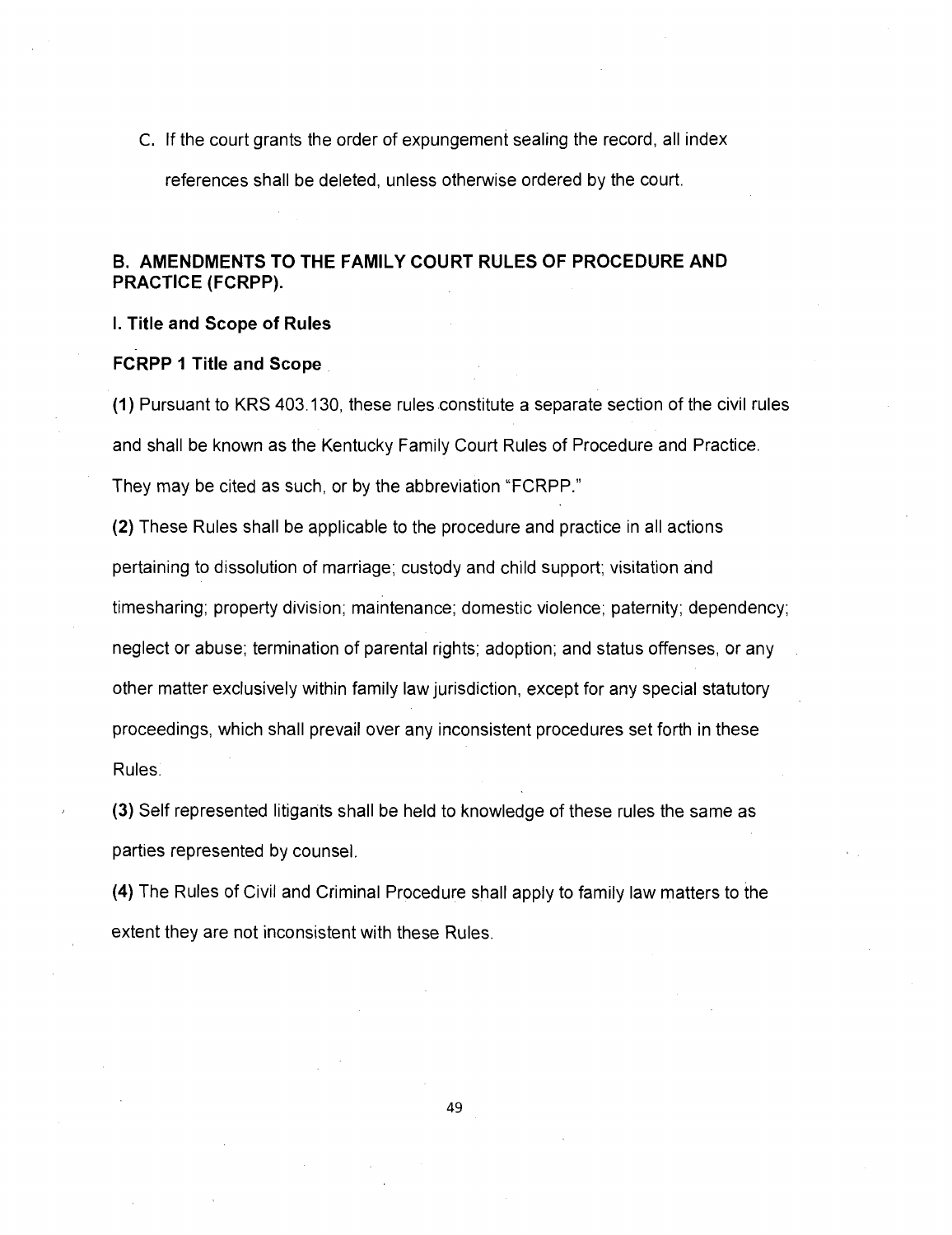## **II. Dissolutions and Property Division**

#### **FCRPP 2 Preliminary Matters**

**(1) Original Pleadings.** All original pleadings, including forms, in a dissolution action shall be signed by the preparer, filed with the clerk of the court, and if applicable, shall include, unless otherwise ordered by the court, the following:

(a) A verified petition;

(b) Proof of service;

(c) A verified response, or a verified entry of appearance in lieu of a response;

(d) Unless waived by the court pursuant to KRS 403.180(4)(b), a verified separation agreement;

(e) The Final Verified Disclosure Statement;

(f) A verified waiver of notice of final hearing;

(g) A verified deposition or interrogatories for proof of the allegations of the petition if done without a hearing;

(h) A divorce education certificate; and

(i) A child support work sheet.

**(2) Multiple Actions.** When actions concerning the same subject matter are filed in different circuits, the first action filed shall be the controlling action, subject to transfer by the court of that circuit on a motion for forum non conveniens or other appropriate legal grounds. A motion for transfer shall be filed prior to or with the response. On notice to the parties, the courts in both circuits may confer concerning the proper venue.

**(3) Preliminary Mandatory Disclosure.** A preliminary verified disclosure statement which contains the contents of the official AOC form, AOC-238, Preliminary Verified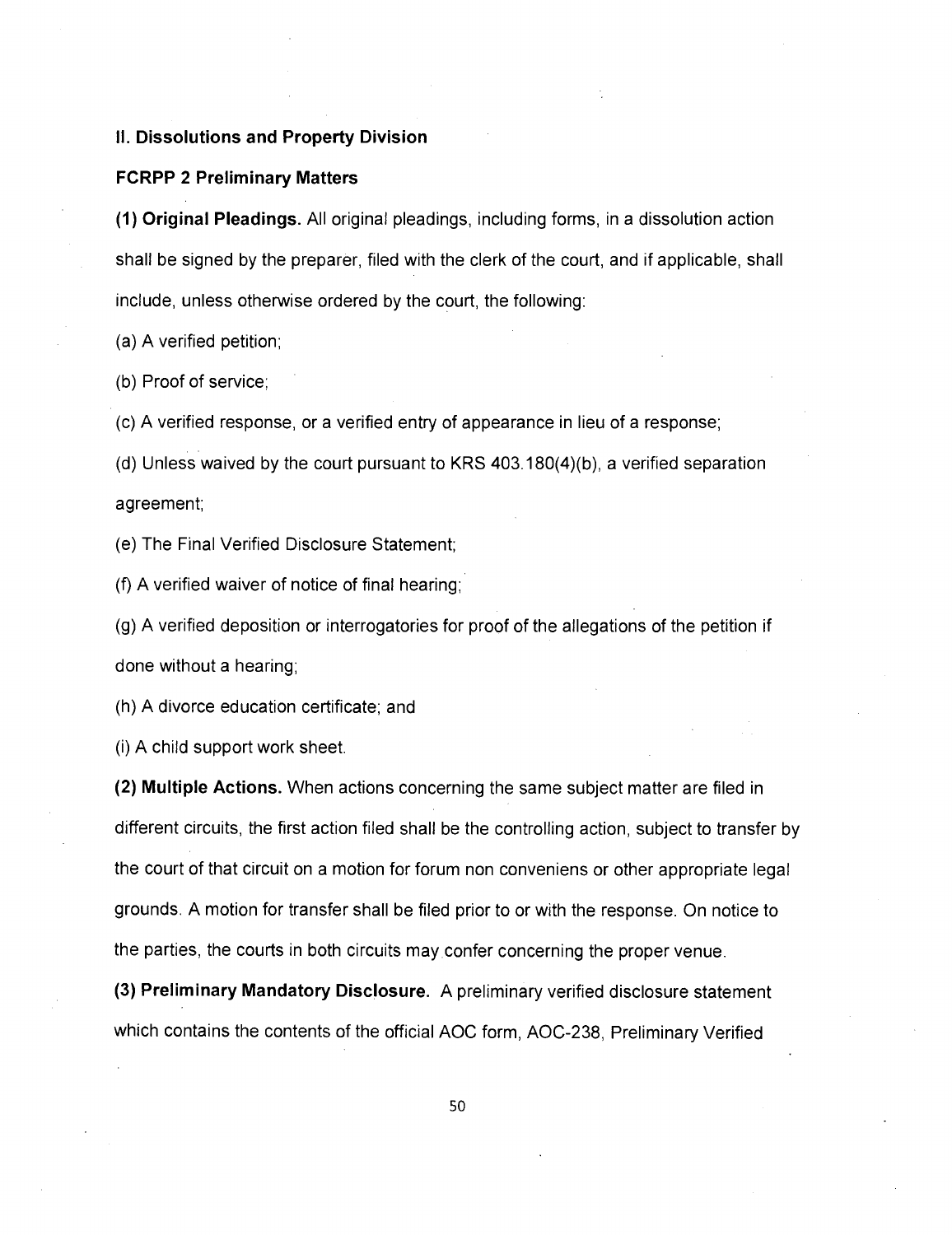Disclosure Statement, shall be exchanged between the parties within 45 days of service of the petition on the respondent, and objections thereto shall be exchanged 20 days thereafter but the disclosures shall not be filed in the record unless ordered by the court or required by local rule. The official AOC form, AOC-238, is available for use in compliance with this rule.

**(4) Exchange of Information and Documents.** The parties shall sign and return specific releases for relevant information and documents unless objected to in writing. Such releases shall contain a provision directing that any information and/or documents provided in writing to the requesting counsel or pro se party shall simultaneously be transmitted to the other counsel or pro se party, at requesting party's expense. Upon objection, the requesting party may file a motion to compel.

**(5) Status Quo Orders.** Without limiting a party's relief under CR 65, upon notice and opportunity to be heard, a court may enter a status quo order regarding disposition of the marital estate. Any such order may be entered on the AOC-237. A status quo order may include but not be limited to the following:

(a) Neither party shall, except as necessary to pay reasonable living expenses, incur unreasonable debt, sell, encumber, gift, bequeath or in any manner transfer, convey or dissipate any property, cash, stocks or other assets currently in their possession or in the control of another person, company, legal entity or family member without permission of the court or an agreed order signed by both parties or their attorneys. (b) Neither party shall allow the cancellation or lapse of any health, life, automobile, casualty or disability insurance currently covering themselves or a family member or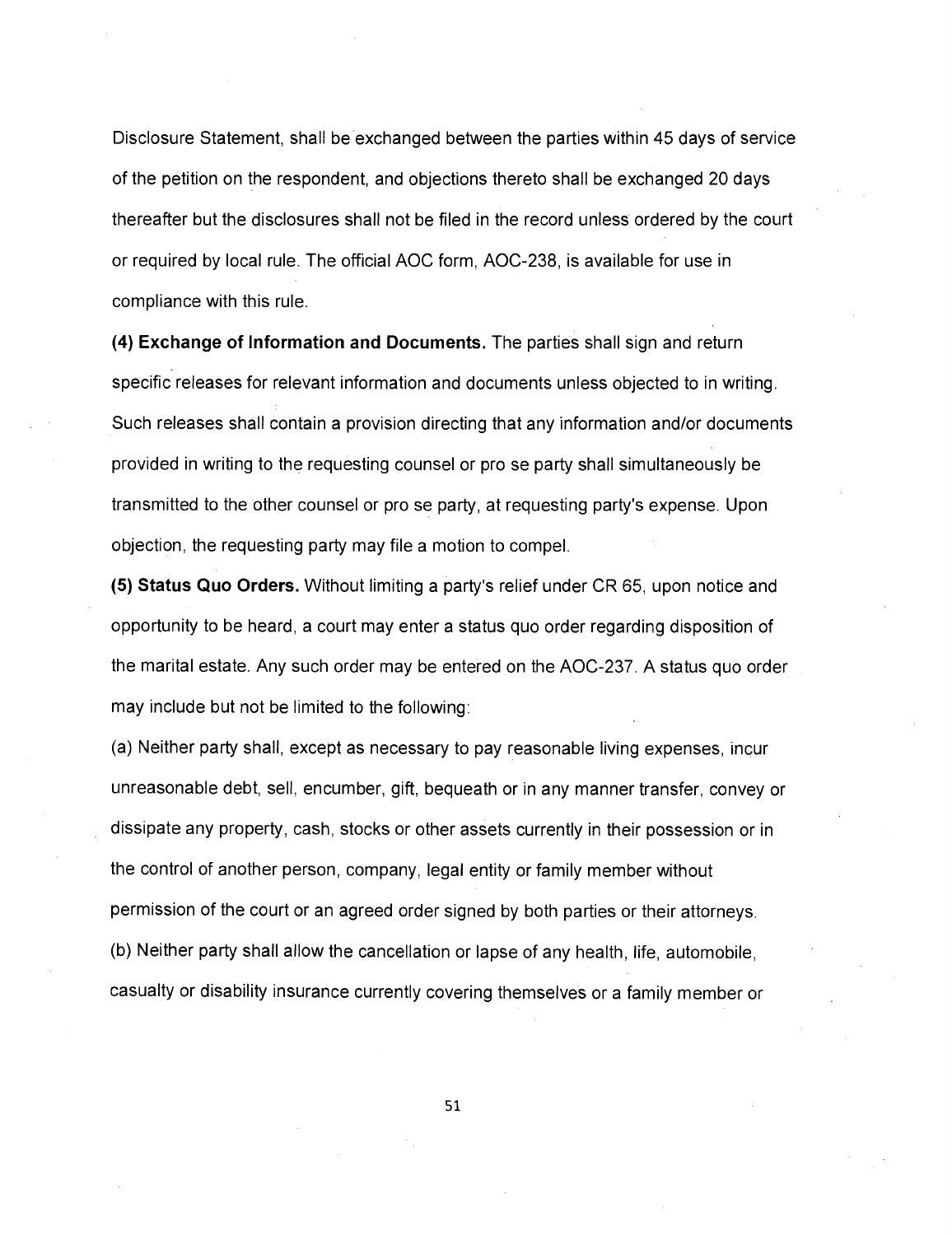change the named beneficiaries on such policies prior to receiving permission of the . court or filing an agreed order signed by both parties or their attorneys.

#### **(6) Case Management.**

(a) Mediation.

(1) The parties may agree to mediate at any time. After notice and opportunity to be heard and unless prohibited by KRS 403.036 (domestic violence), the parties may be ordered to mediate any issues before further proceedings.

(2) Within 10 days of a final mediation, if the parties have been unable to resolve all issues, the petitioner shall file a motion for a case management conference or final hearing date, unless previously scheduled by the court.

#### (b) Case Management Conference.

(1) Unless notice is given to the court that a case is being mediated, within 60 days of service of the petition upon the respondent, the petitioner shall file a motion for a case management conference.

(2) Both parties and their counsel shall attend the conference, unless otherwise ordered by the court.

(3) Each party shall file the following documents at least 7 days prior to the conference:

(i) Any related motions; and

(ii) Any stipulations or agreements reached.

(4) In the event of failure of a party or parties to appear at the conference, the court may, in accordance with its order, conduct a hearing in which proof may be taken or the case dismissed, as the court may determine appropriate.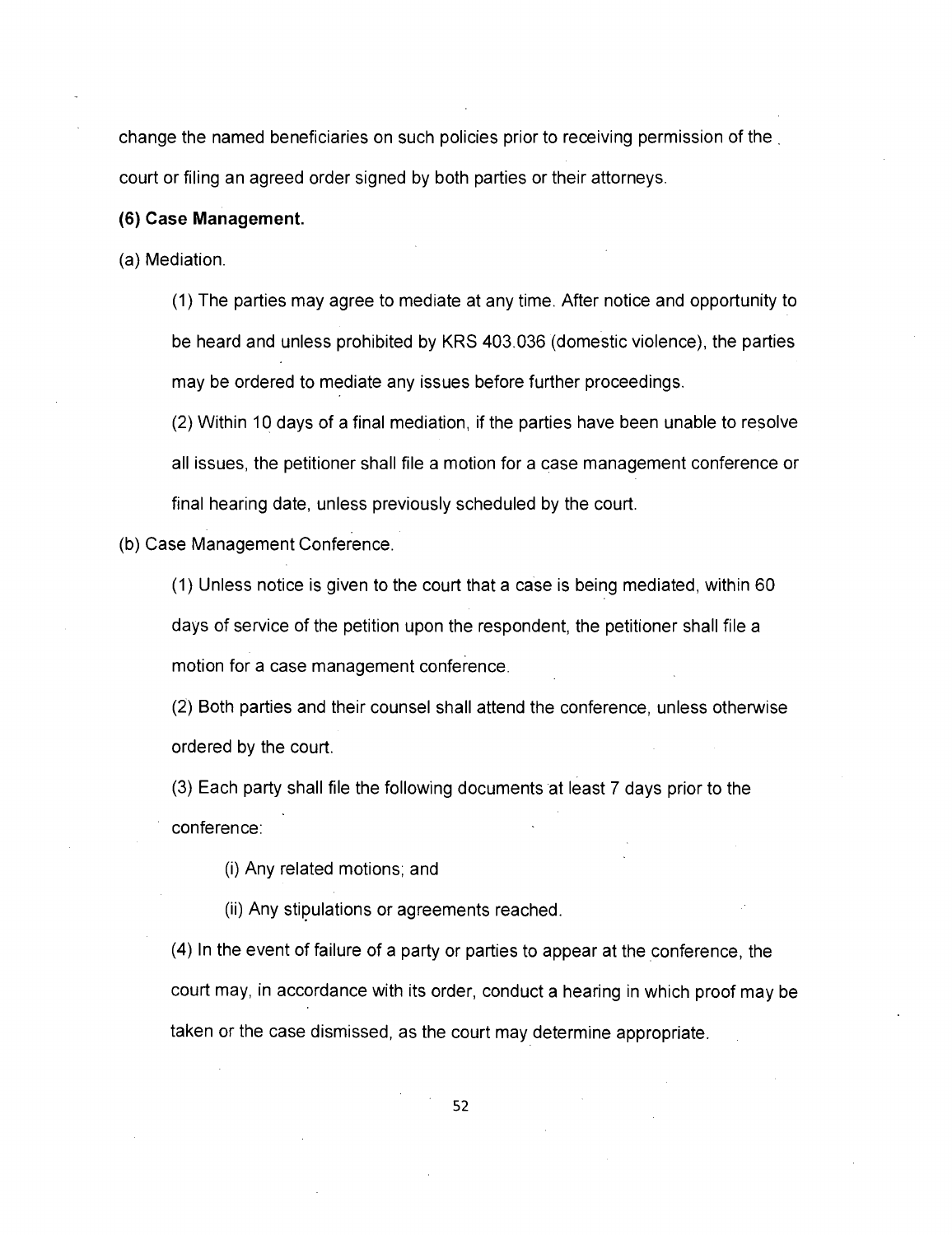**(7) Trial.** The trial shall not be continued except as otherwise ordered for good cause shown on the record.

#### **(8) Temporary Motions.**

(a) Any ex parte motion shall be accompanied by a supporting affidavit sufficient to state grounds for injunctive relief, and if granted, shall be set for hearing with all parties at the earliest available date.

(b) Any pendente lite motions shall be served on the opposing party and set for a hearing before the court unless otherwise agreed to by the parties.

#### **FCRPP 3 Obtaining a Decree of Dissolution**

# **(1) Matters Not Requiring a Trial.**

(a) If the parties reach an agreement on all issues, a decree of dissolution may be obtained without a trial by filing a motion or agreed order to submit for decree of dissolution of marriage, and the parties shall further comply with any local rule requiring additional filings.

(b) A decree shall not be final until the original is signed by the court and entered by the clerk.

(c) If the parties reach an agreement on individual issues short of settling the entire case, the agreement, signed by both parties, may be submitted to the court for approval and entry.

## **(2) Default cases.**

In all cases of default, the motion to submit for decree shall state the following:

(a) That no answer or pleadings have been received by the moving party or counsel;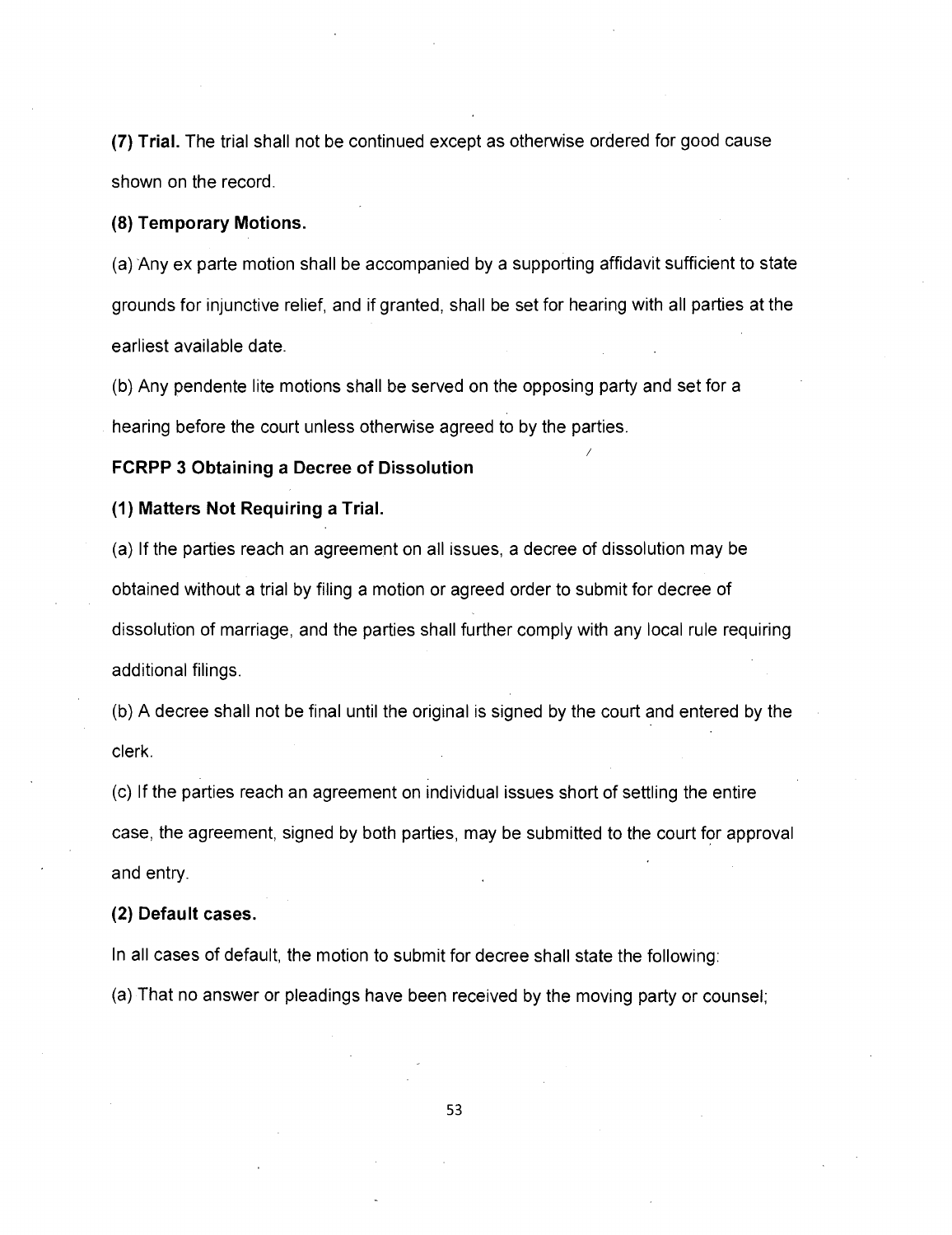(b) That the respondent was personally served and 20 days have elapsed since service, or that a warning order attorney was appointed, has filed a report and affidavit and that 50 days have elapsed since appointment of the warning order attorney; and,

(c) Shall include certification that the motion and notice of trial or submission has been served on the opposing party at the party's last known address; and if the party is on active military duty, that the provisions of the Servicemembers' Civil Relief Act have been followed.

**(3) Matters Requiring a Trial.** 

(a) If the parties do not reach an agreement on any or all issues, a trial shall be held, on motion, as set by the court.

(b) No later than 5 days prior to the trial, the parties shall file a final verified disclosure statement in the record if property matters are in dispute at that trial; or the parties may file an affidavit that there are no changes in circumstance since the completion of the preliminary verified disclosure statement, if filed. The final verified disclosure statement shall contain the contents of the official AOC form; AOC-239, Final Verified Disclosure Statement, which is available for use in compliance with this rule. Further, any affidavit filed in lieu of the final verified disclosure statement shall contain the content of the official AOC form, AOC-239.2, 4ffidavit of No Change in Circumstances Requiring the Filing of a Final Verified Disclosure Statement, which is also available for use in compliance with this rule.

(c) A copy of final verified disclosure statement or the affidavit in (b) above, together with any supporting documentation, shall be provided to the opposing party 15 days prior to trial unless otherwise ordered by the court.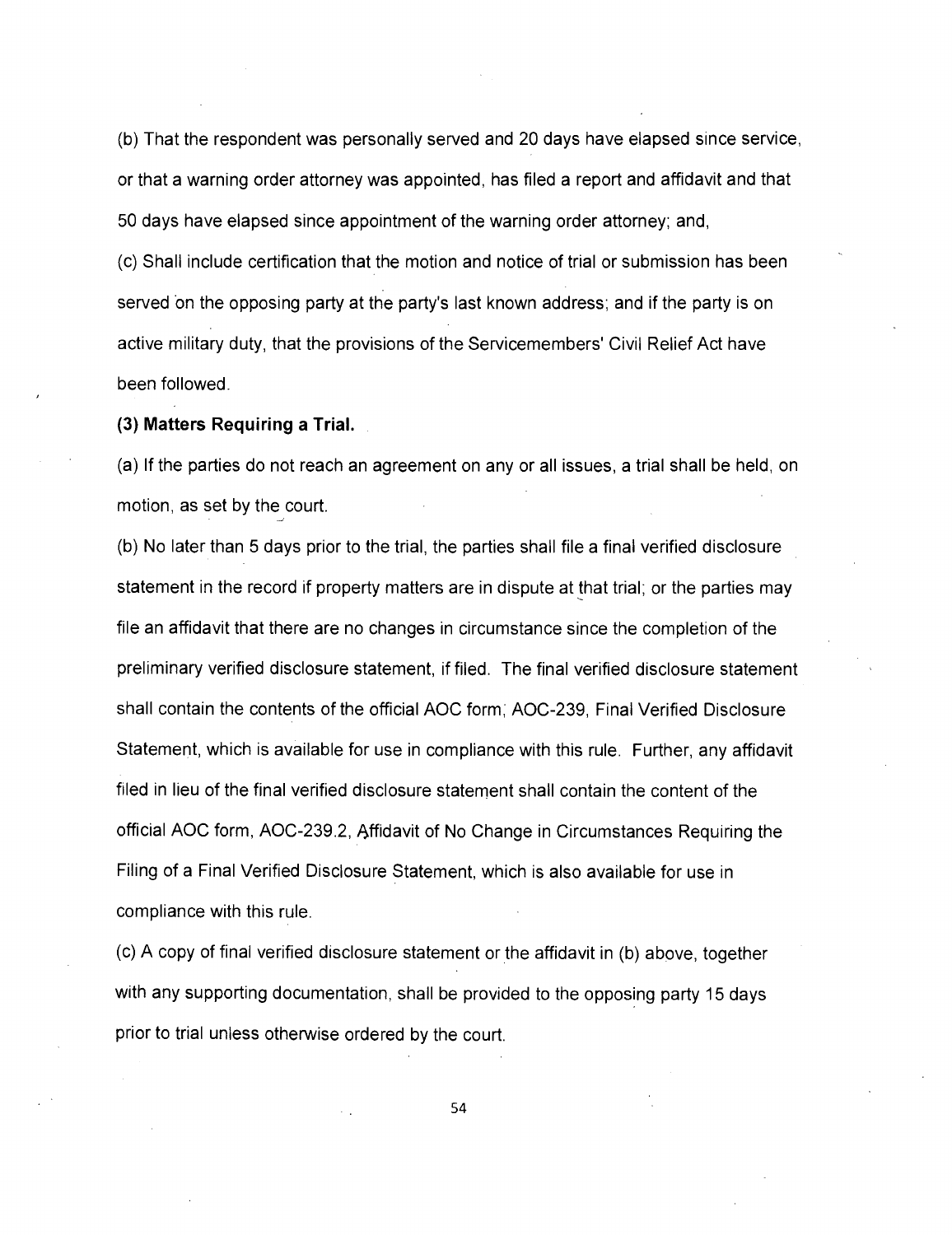## **(4) Evidence and Exhibits.**

(a) A court-appointed expert's report shall be in lieu of live testimony, unless either party subpoenas the expert to testify or unless the court orders otherwise. The party who subpoenas the expert shall be responsible for paying the expert's fee for appearance at trial, unless otherwise ordered by the court.

(b) In the trial order, the court shall order parties to exchange the list of exhibits to be submitted at trial. Absent good cause shown, failure to provide an exhibit list may result in the exclusion of such exhibit at trial.

(c) Originals of depositions, interrogatories or requests for admissions, shall not be filed in the court record unless offered as proof. The attorney who noticed the taking of a deposition, or propounded the interrogatories or requests for admissions, shall be the custodian of the record for the originals, and shall present them when directed by the court or at the request of any party.

# **(5) Post-Decree Litigation.**

A fee of \$50.00 shall be paid by the movant in domestic relations cases reopened after 6 months from the entry of the decree,for the purpose of modifying the decree. This does not include motions in 42 U.S.C. Title IV-D cases for child support enforcement. The clerk shall collect any fee upon the filing of the motion, unless the movant files a motion to proceed in forma pauperis.

(a) Reopening for purposes of this rule means any motion for modification of an order filed more than 6 months after entry of the order. A case is considered reopened until all matters in the motion are resolved.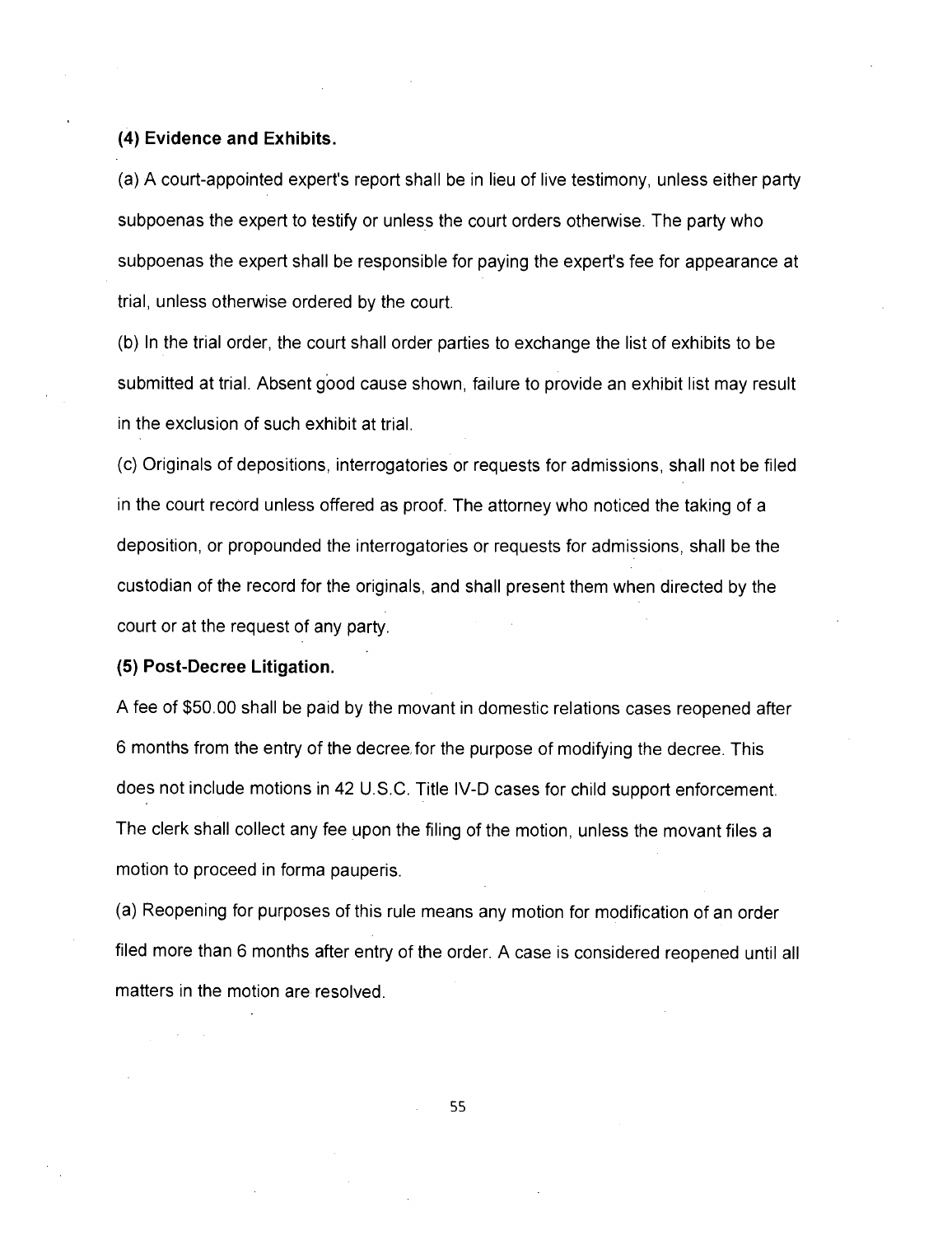(b) Once a case is reopened and the fee is paid, another fee will not be required unless 6 months or more have elapsed since entry of the order on the motion that re-opened the case.

(c) This fee shall not be required for motions to enforce an order and which are so titled.

## **FCRPP 4 Procedures Before the Domestic Relations Commissioner**

(1) In jurisdictions having no family court, the circuit judge may appoint a domestic relations commissioner, who shall serve at the pleasure of the court. The court may refer domestic relations matters under KRS Chapter 403 to the domestic relations commissioner, except for domestic violence proceedings, contempt proceedings and injunctive relief proceedings. Any local rules relating to domestic relations commissioners shall be approved by the Chief Justice and be uniform in all divisions of circuit court within each county of each circuit.

(2) Each domestic relations commissioner shall have been licensed to practice law for at least eight years at the time of appointment, unless otherwise authorized by the Chief Justice, and shall satisfy the annual continuing legal education minimum requirement with domestic relations law education. Additionally, each domestic relations commissioner shall attend a training program, at least once every two years, which focuses on the dynamics and effects of domestic violence including the availability of community resources, victims' services and reporting requirements. Domestic relations commissioners shall not otherwise engage in the practice of domestic relations law. (3) The domestic relations commissioner shall hear all matters and file a report promptly pursuant to KRS 454.350(2). Testimony may be heard orally before the commissioner or by deposition or interrogatory. All actions involving indigents shall be heard by the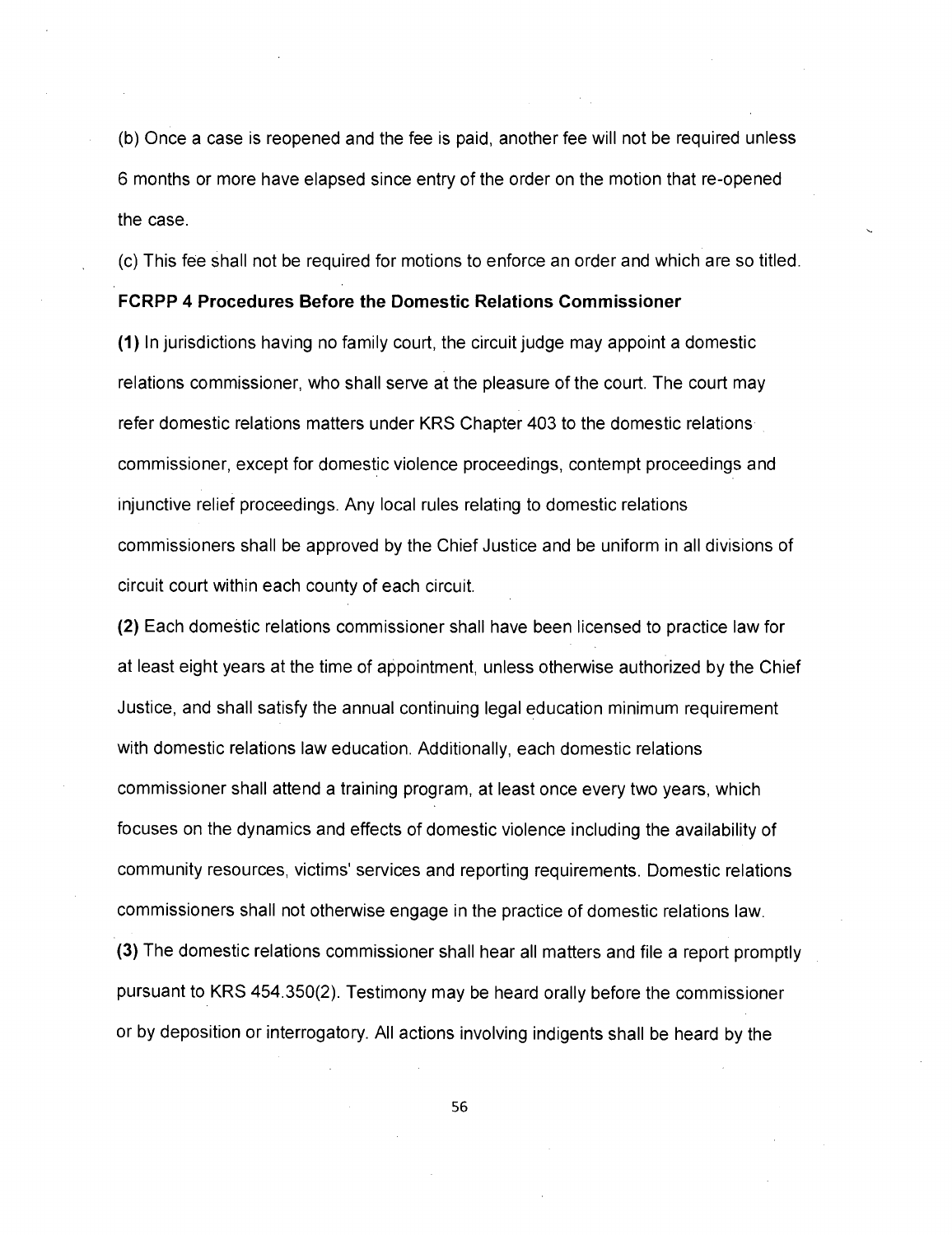commissioner without fee. Proceedings before the commissioner shall be recorded by audio or video and a recording log shall be kept. The domestic relations commissioner shall file the recorded hearings and the recording log in the record with the clerk of the court. Transcriptions shall not be required for any purpose within this Rule.

**(4)** The domestic relations commissioner shall have the authority to make recommendations to the judge regarding motions for temporary orders of custody, support and maintenance. All temporary and final decrees and orders shall be entered by the court upon review of the recommendations of the domestic relations commissioner as set forth below:

(a) Within 10 days after being served with a copy of the commissioner's recommendations, any party may file written objections thereto with the court. After hearing the court may adopt the recommendations, modify them, or reject them in whole or in part, or may receive further evidence or may recommit them for further hearing. (b) The circuit court shall sign any recommended temporary or post-decree order within 10 days after the time for filing exceptions has run unless a motion for a hearing on the exceptions has been filed. All temporary recommendations of the domestic relations commissioner which become orders of the court shall be without prejudice and subject to the court's de novo review on final hearing.

(c) If the parties stipulate that the commissioner's findings of fact shall be final, only questions of law arising upon the recommendations shall thereafter be considered. (d) All final decrees shall be entered by the court within 20 days of submission if no exceptions have been filed. If exceptions have been filed, entry of the final decree shall occur within 10 days of disposition of the exceptions.

57

 $\ddot{\cdot}$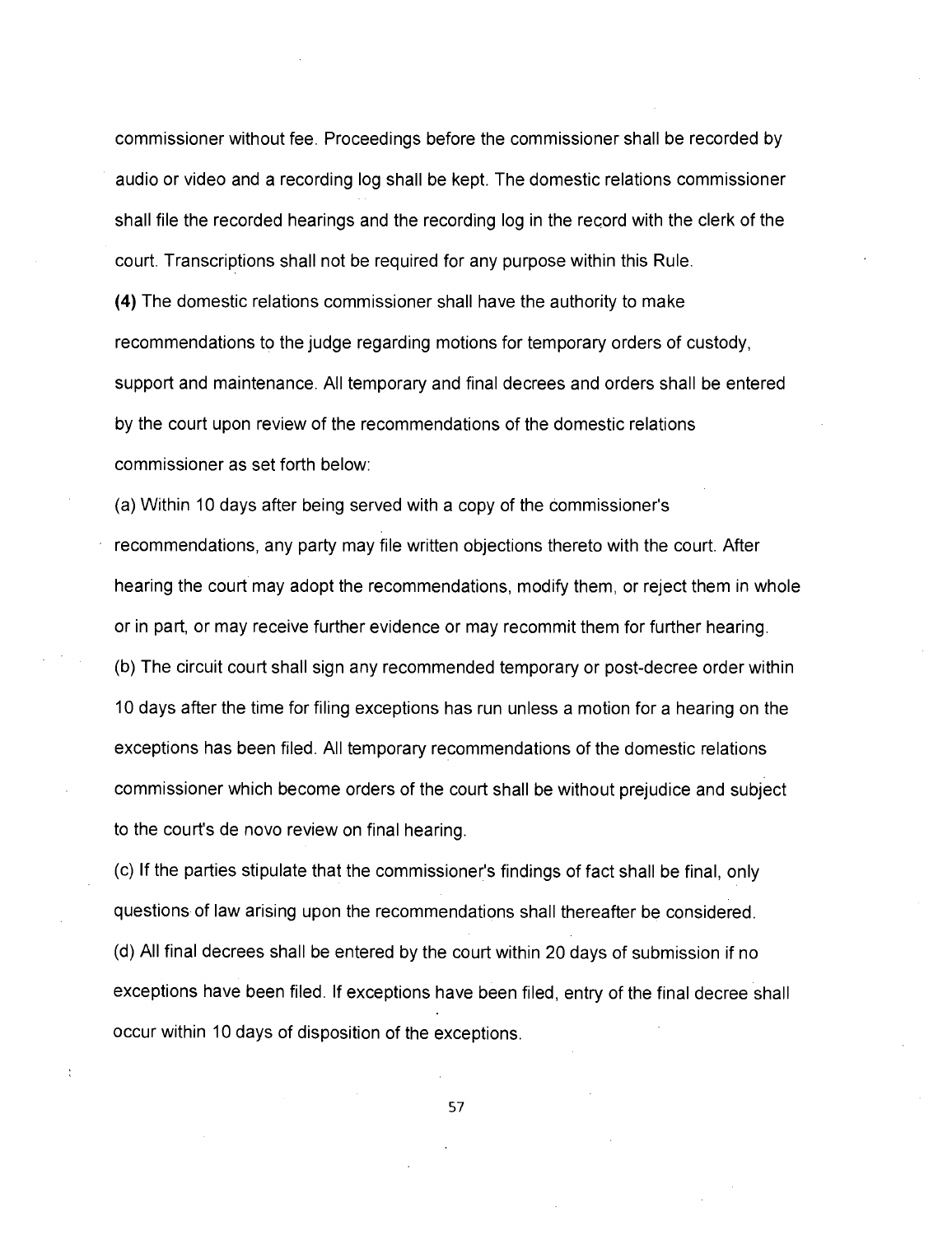(5) For any case assigned, the domestic relations commissioner shall receive a fee of \$60 per hour, assessed at a rate of \$15.00 for each quarter hour or part thereof. Such fees shall be paid through the office of circuit court clerk to the commissioner and shall be due on the fifth working day following the conclusion of the hearing. No more than \$600 shall be assessed in any case regardless of the number and length of hearings unless recommended by the circuit judge and approved by the Chief Justice for extraordinary circumstances shown. If a case is reopened additional fees totaling not more than \$200'may be assessed. No more than \$15 shall be assessed in any uncontested divorce.

(6) The compensation of domestic relations commissioners shall be by fee charged upon the parties, or paid out of any fund or subject matter of the action which is in the custody or control of the circuit court. This compensation shall be paid to the circuit court clerk, who shall issue payment to the commissioner.

(7) All domestic relations commissioners shall be limited in their total personal compensation derived from fees to not more than \$48,000 per annum unless approved by the Chief Justice. Fees in excess of the personal compensation of the commissioner shall be remitted to the Administrative Office of the Courts with the annual accounting for all amounts received.

(8) The Administrative Office of the Courts shall establish audit and accounting standards, prescribe bookkeeping and accounting practices and procedures, and otherwise perform audits and oversee the financial accounts of domestic relations commissioners. A copy of any audit shall be submitted by the Administrative Office of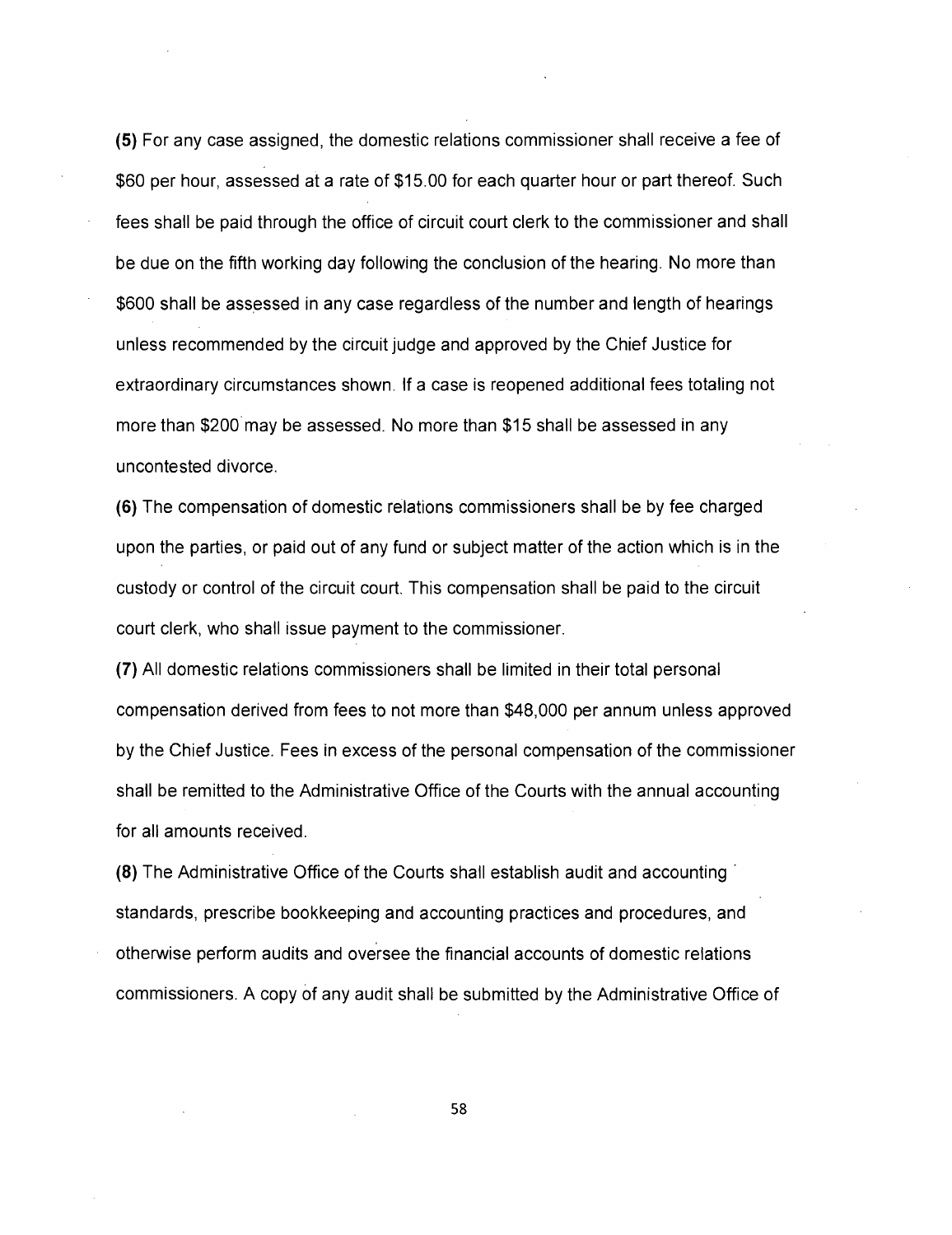the Courts to the chief judge of the circuit. In the event that the audit reveals an accounting or other irregularity, a copy shall also be submitted to the Chief Justice. **(9)** The commissioner shall not retain his or her recommendations as security for his or her compensation. When the party ordered to pay the compensation allowed by the court does not pay it after notice and within the time prescribed by the court, that party may be subject to civil contempt.

## **FRCPP 5. Maintenance.**

(1) A motion for temporary maintenance shall be accompanied by copies of the movant's last three pay stubs or, if movant is self-employed, proof of the movant's current income, and by an affidavit setting forth movant's monthly expenses and income and the monthly income of the party from whom maintenance is sought.

(2) The notice of hearing accompanying a motion for temporary maintenance shall contain the following statement: "You must file with the Court, at least 24 hours prior to the time of the hearing, a responsive affidavit setting forth your net monthly income and expenses and attach copies of your last three pay stubs or, if self-employed, proof of your current income."

(3) Motions to Establish or Modify Permanent Maintenance

(a) All motions to establish or modify permanent maintenance shall be accompanied by the following:

(i) A statement from movant setting forth the amount of maintenance requested. (ii) Copies of the movant's last three pay stubs or, if movant is self-employed,

proof of the movant's current income.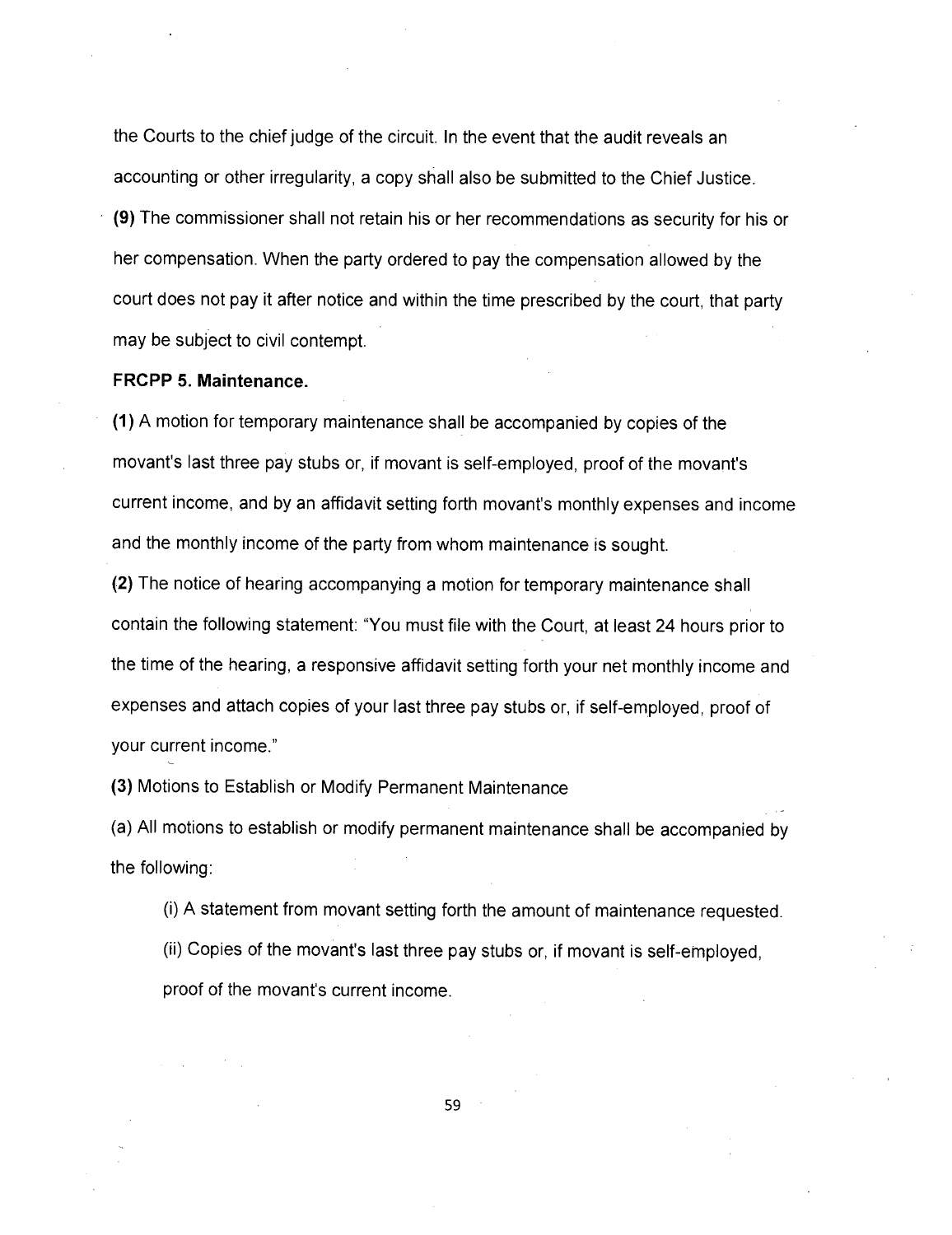(iii) An affidavit setting forth movant's monthly expenses and income and the monthly income of the party against whom the motion is brought, if known.

(iv) The most recently filed federal and state income tax return.

(b) The respondent shall file the above financial information with the court and serve it on the opposing party 5 days prior to the hearing.

(c) The notice of hearing accompanying a motion to establish or modify permanent maintenance shall contain the following statement: "You must file with the court, at least 24 hours prior to the time of the hearing, copies of your last three pay stubs, or if selfemployed, proof of your current income and by an affidavit setting forth your monthly expenses and income, and the most current federal and state tax returns."

## **Ill. Custody, Shared Parenting, Visitation and Support**

#### **.FCRPP 6 General Provisions**

(1) The provisions of this section shall apply to all actions in which there are disputes regarding custody, shared parenting, visitation or support.

(2) A parent or custodian may move for, or the court may order, one or more of the following, which may be apportioned at the expense of the parents or custodians:

(a) A custody evaluation;

(b) Psychological evaluation(s) of a parent or parents or custodians, or child(ren);

(c) Family counseling;

(d) Mediation;

(e) Appointment of a guardian ad litem;

(f) Appointment of such other professional(s) for opinions or advice which the court deems appropriate; or,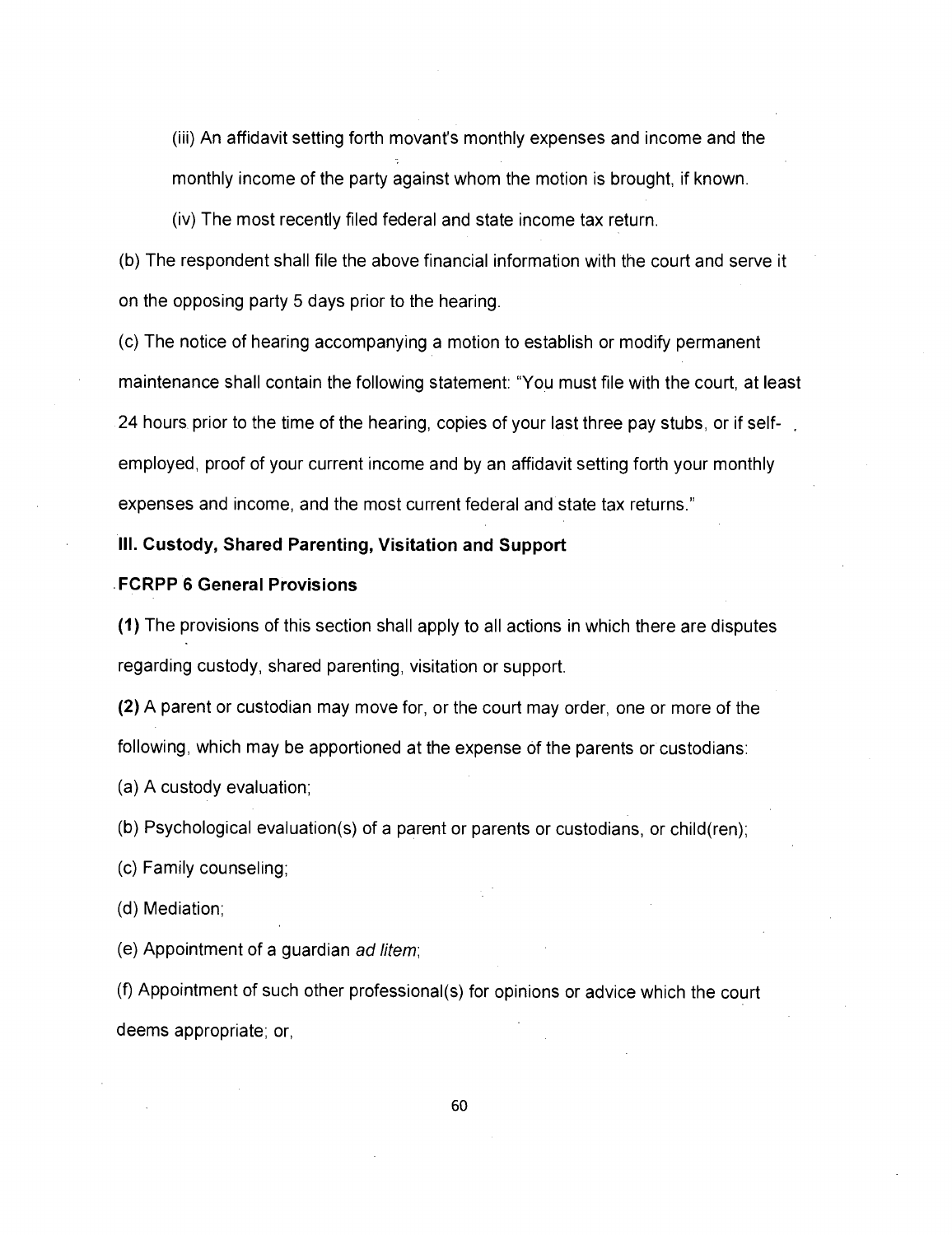(g) Such other action deemed appropriate by the court.

(3) The court or domestic relations commissioner shall conduct a hearing on any motion for temporary custody, time sharing, visitation or child support, within 60 days of the filing of the motion except for good cause stated on the record. Nothing herein prevents the parties from entering into an agreement on these issues.

(4) In all proceedings for the dissolution of marriage in which children of the marriage are minors, or in any custody proceedings, the court may order the parents or custodians and children to participate in counseling or divorce education on a case-bycase basis, which shall be at the expense of the parties.

#### **FCRPP 7 Custody**

(1) Unless otherwise ordered by the court, in any action in which the permanent custody or time-sharing of the child(ren) is in issue, each party shall, not less than 14 days prior to the day set for hearing, provide the other party(ies) with a list of the names and addresses of every person and a short statement of the subject of their testimony, other than a parent or the child(ren) of the parents, expected to be called as a witness, as well as a list of exhibits to be entered.

#### **(2) Relocation.**

(a) Before a joint custodian seeks to relocate, written notice shall be filed with the court and notice shall be served on the non-relocating joint custodian. Either party may file a motion for change of custody or time-sharing within 20 days of service of the notice if the custodians are not in agreement; or, the parties shall file an agreed order if the time sharing arrangement is modified by agreement. See Pennington v. Marcum, 266 S.W.3d 759 (Ky. 2008) and Wilson v. Messinger, 840 S.W.2d 203 (Ky.1992).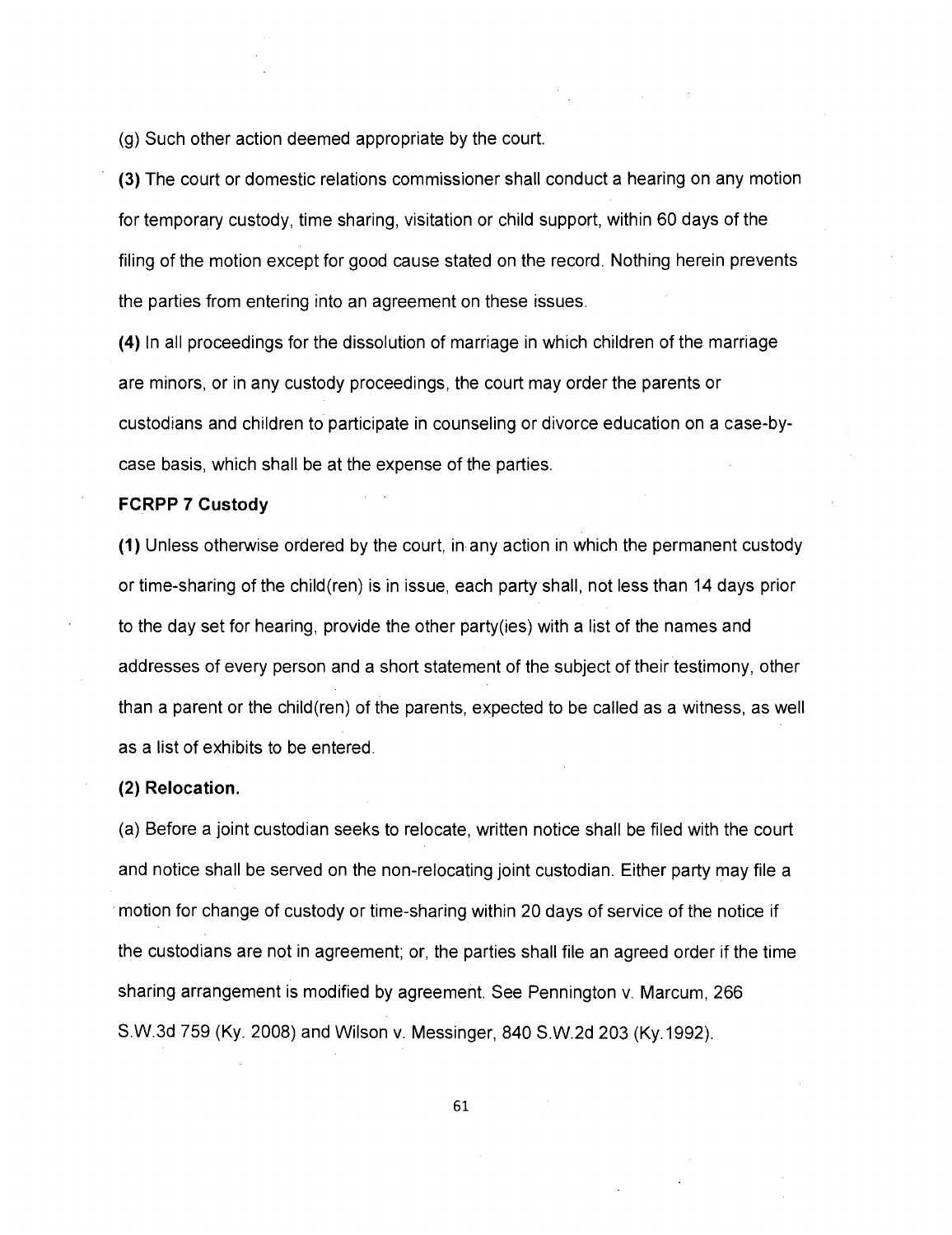(b) Before a sole custodian seeks to relocate, written notice shall be filed with the court and notice shall be served on the non-custodial parent. If the court ordered visitation is affected by the relocation, the non-custodial parent may file a motion contesting the change in visitation within 20 days of service of the notice.

# SUPREME COURT STANDING COMMITTEE ON THE FCRPP (2012)

#### **COMMENTARY**

Pursuant to KRS 403.770, if the relocating custodian has an active Emergency Protective Order or Domestic Violence Order against the other parent or custodian, the relocating custodian must not be required to disclose to the other party the relocation destination. The court and clerks will strictly comply With the statutory mandates set forth in KRS 403.770. If the domestic violence action is not pending in the same circuit, the court may require the relocating custodian to disclose the relocation destination provided only if the location is filed under seal, with strict confidentiality maintained by the court and clerk, and the location is not disclosed to the opposing party.

## **FCRPP 8 Time-Sharing/Visitation**

(1) A parent shall be entitled to time-sharing/visitation as ordered by the court, which may be in accordance with the Model Time-Sharing/Visitation Guidelines, unless otherwise agreed to by the parties or ordered by the court.

(2) Model Time-SharingNisitation Guidelines are set forth in Appendix A to these Rules or other guidelines may be applied and set forth in local rules.

## **FCRPP 9 Support**

**(1)** Once support has been set by the court, it shall continue in full force and effect unless modified by the court, or ended by operation of law.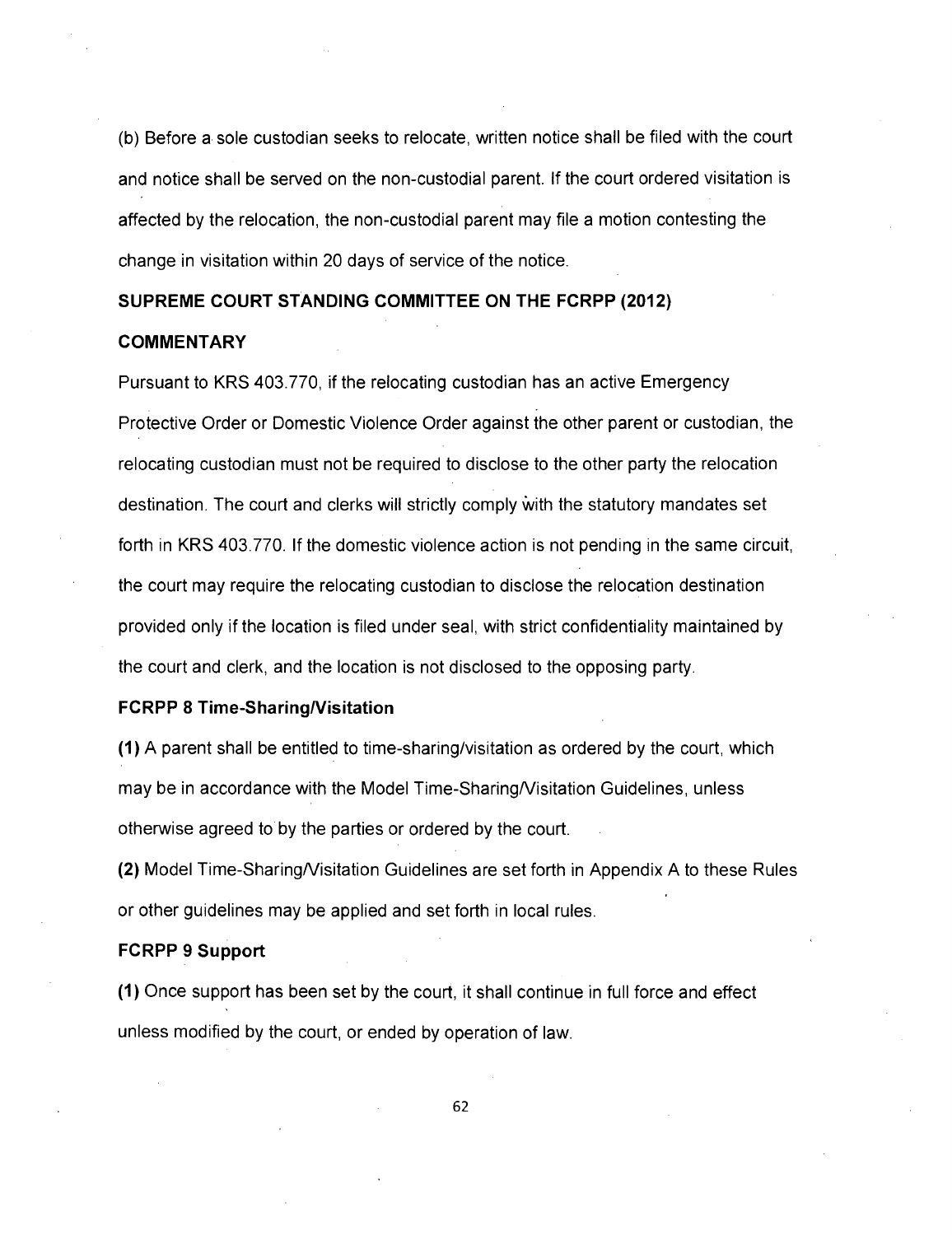**(2)** An order directing the payment of child support shall be entered utilizing the AOC-152, Uniform Child Support Order and/or Wage/Income Withholding Order which is the form prescribed by the Administrative Office of the Courts pursuant to KRS 205.713 and KRS 205.802. This form shall be located on the Court of Justice website and shall include the following:

(a) The amount and frequency of the support payments;

(b) That the payment shall be paid

(i) By wage/income withholding, to begin immediately; or,

(ii) If wage/income withholding is not ordered to begin immediately for good cause shown, as ordered by the court and as directed in KRS 403.215; or,

(iii) According to a written agreement reached between both parties which provides for an alternative arrangement to wage/income withholding.

(c) In non-IV-D cases the federal Income Withholding  $[FN1]$  for Support (IWO) form OMB 0970-0154, and in IV-D cases the state CS-89, shall be utilized to notify the employer/income withholder of any wage/income withholding ordered by the court. (d) The party responsible for medical and other ordered expenses of the child(ren); and, (e) The social security numbers of the parties and child(ren),.CR 7.03 notwithstanding. **(3)** Notice of any wage/income withholding shall be served upon the employer and the employee as follows:

(a) In non-IV-D cases, the OMB 0970-0154 shall be accompanied by the underlying AOC-152.

(b) In IV-D cases, the CS-89 shall be utilized.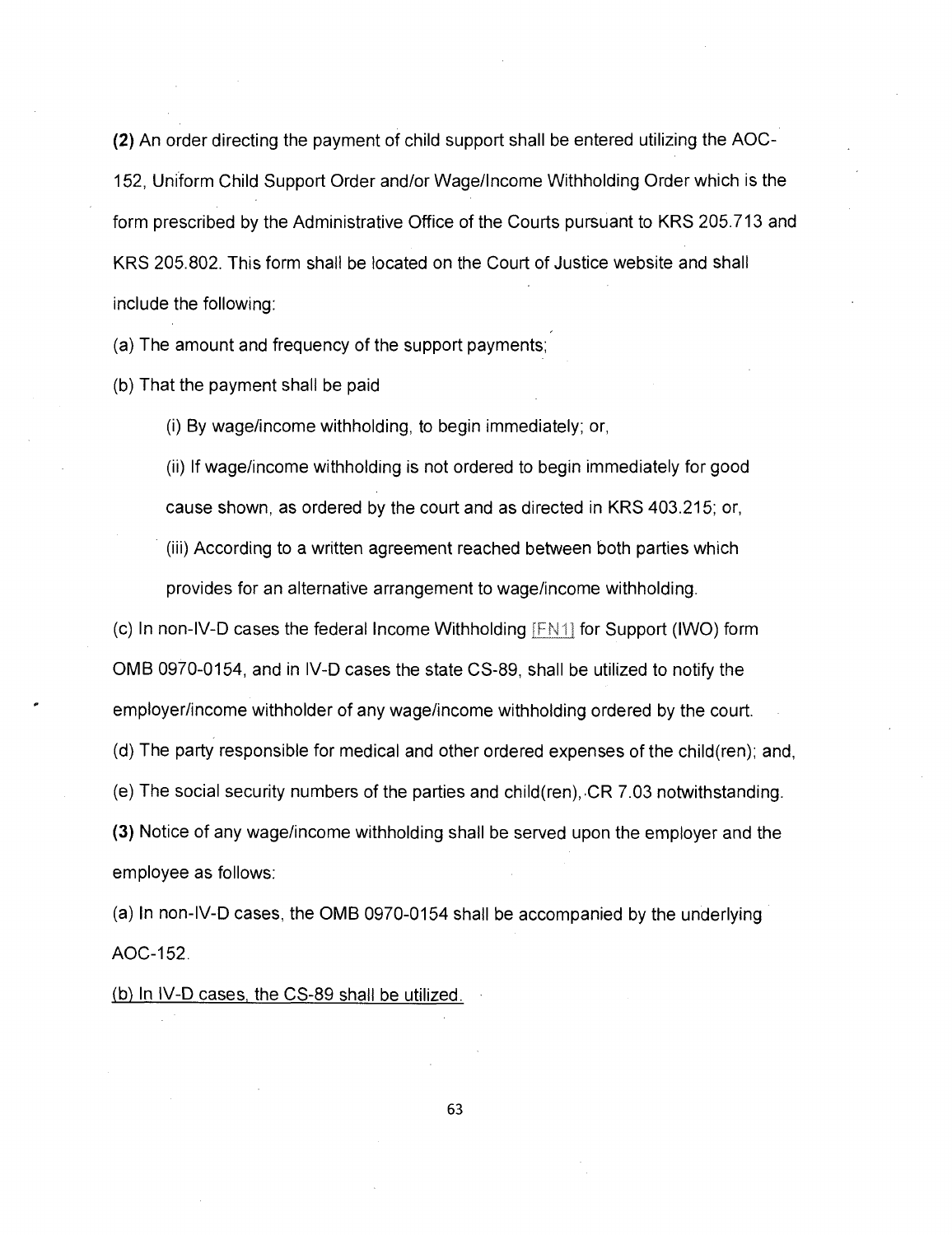**(4)** Motions to Establish or Modify Child Support.

(a) A motion to establish or modify child support shall be accompanied by the following:

(1) A completed child support guidelines worksheet.

(2) Copies of the movant's last three pay stubs or, if movant is self-employed,

proof of the movant's current income.

(3) The most recently filed federal and state income tax returns.

(4) Verification of the cost of health insurance for the child(ren) only.

(5) A notice of hearing accompanying a motion for child support which shall contain the following statement: "You must file with the Court, at least 24 hours prior to the time of the hearing, a completed child support guidelines worksheet and copies of your last three pay stubs or, if self-employed, proof of your current income and the most current federal and state tax returns."

(b) The responding party is to similarly file this financial information at least 24 hours prior to the hearing.

(c) All parties shall exchange said information 10 days prior to the hearing.

(d) In addition, counsel shall certify, prior to the hearing being held, that reasonable efforts were made to resolve all the issues in dispute.

#### **IV. Domestic Violence**

## **FCRPP 10 Issuance of Summons**

**(1)** If an emergency protective order is not issued due to an insufficient relationship as identified in KRS 403.720(2) or (4), or for failure to state an act or threat of domestic violence between the parties, the finding of the insufficient relationship or failure to state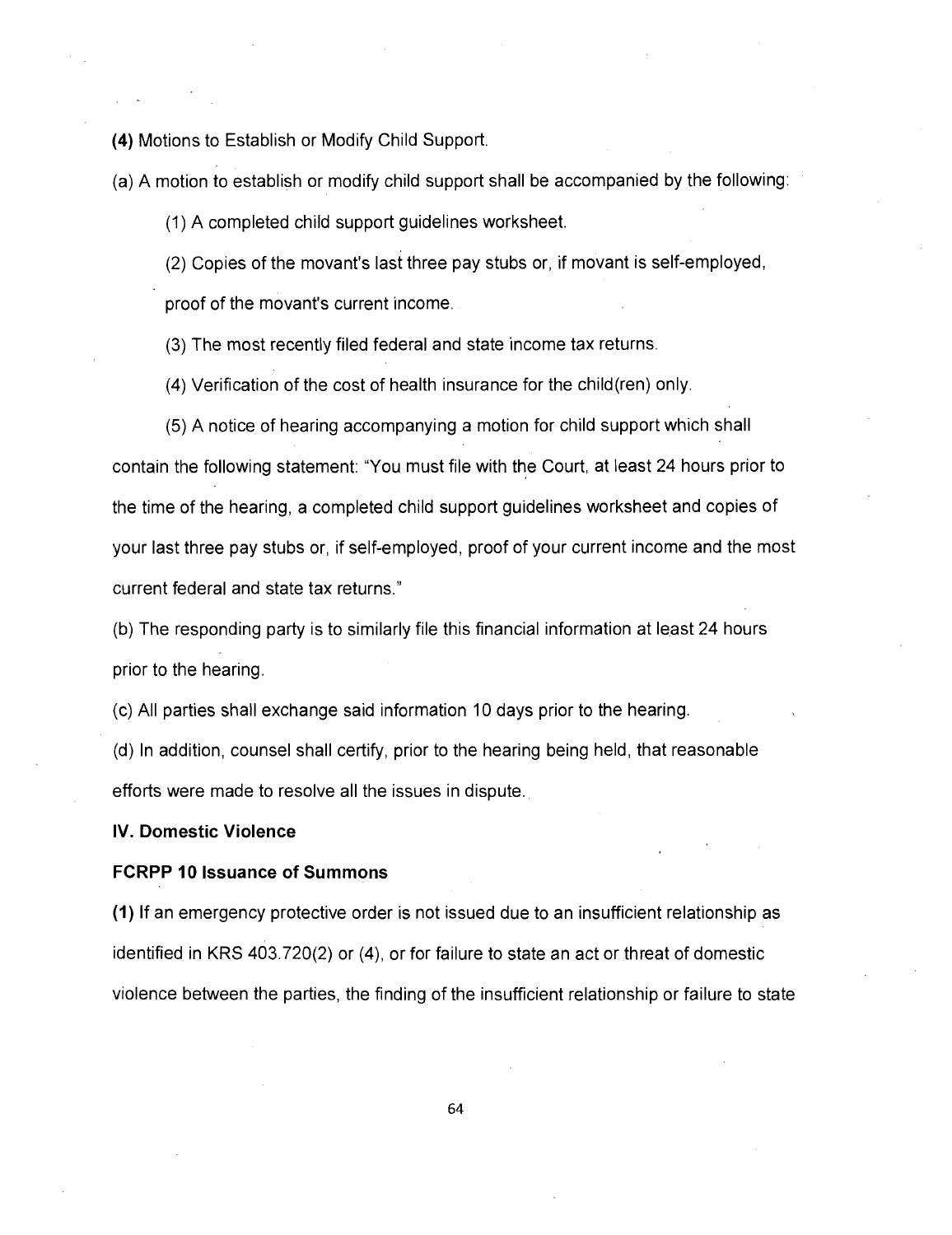an act or threat of domestic violence shall be noted on the petition by the judge, and no summons shall be issued.

(2) If the relationship is one recognized under KRS 403.720(2) or (4) and there is a finding of domestic violence and abuse and a finding of immediate and present danger, an emergency protective order shall be issued.

(3) If there is no finding of an immediate and present danger of domestic violence and abuse, when the relationship is one recognized under KRS 403.720(2) or (4), but the court determines that domestic violence and abuse exists, a summons shall be issued and a hearing shall be held to determine if a domestic violence order should be issued. Any finding at the hearing shall constitute an appealable order.

#### **FCRPP 11 Contempt Proceedings**

(1) No petitioner shall be held in contempt for failure to appear at a domestic violence hearing or for failing to prosecute a civil or criminal contempt violation of a protective order except for good cause shown on the record. Failure to appear may result in denial of the petition.

(2) When the court conducts contempt proceedings in domestic violence actions, the party subject to contempt shall be represented by counsel, unless waived, and an attorney shall be appointed by the court if the party qualifies as an indigent.

**FCRPP 12 Reissuance of Emergency Protective Order Upon Transfer to Another Circuit**  When the local domestic violence protocol requires that a case be transferred to another circuit due to a pending dissolution case, an emergency protective order shall continue and the summons shall be re-issued by the initiating court, pursuant to KRS 403.740(4), for a period not to exceed 14 days if service has not been made on the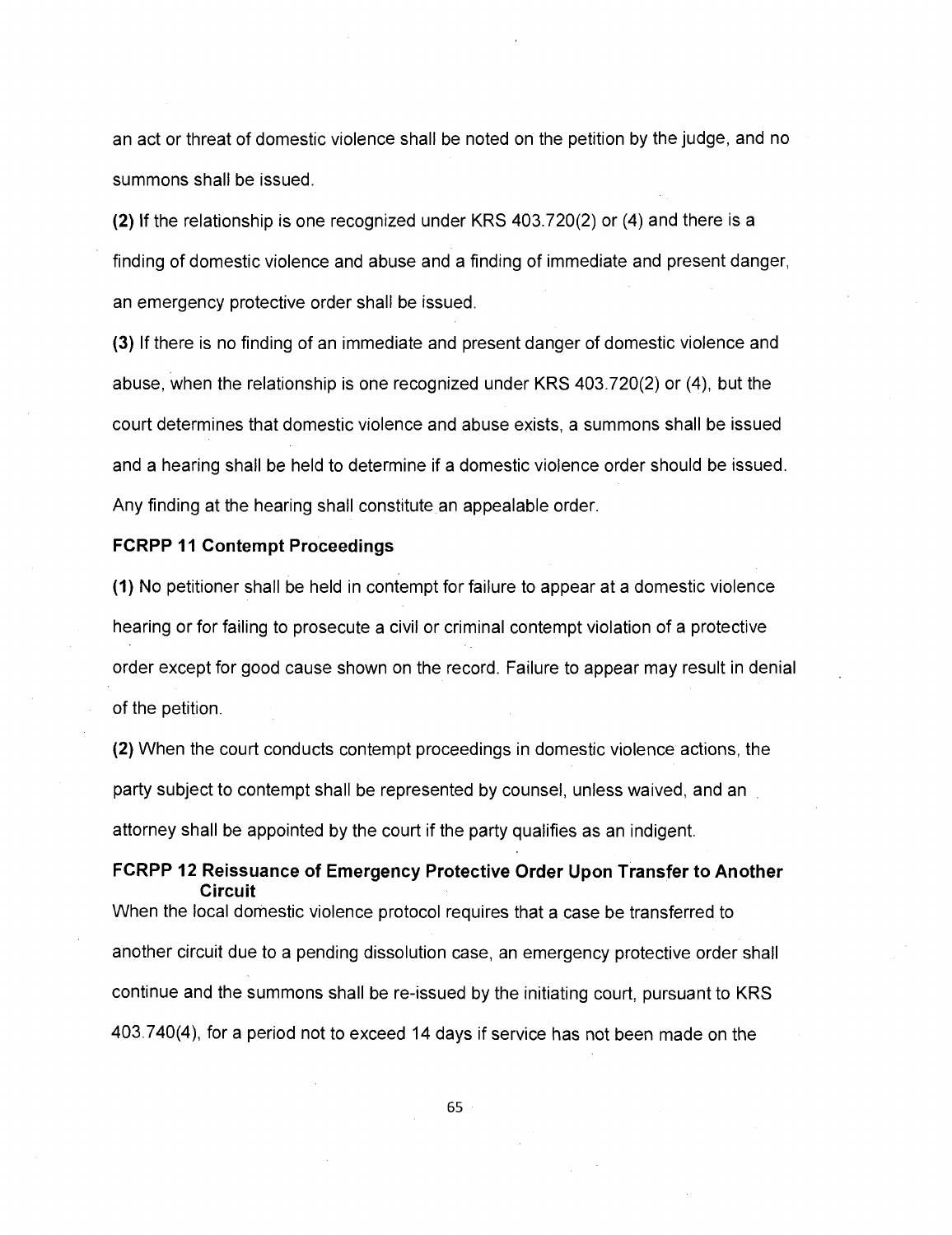adverse party by the date of transfer, or as the court determines is necessary for the protection of the petitioner. Thereafter, reissuance of the summons shall occur as needed in the court of transfer.

#### **FCRPP 13 Domestic Violence Protocols**

(1) Domestic violence cases shall be conducted according to the local domestic violence protocol.

(2) The court shall not limit or restrict a victim's access to seek a protective order for domestic violence.

(3) The court shall provide 24-hour access to protection from domestic violence.

(4) Domestic violence cases shall retain the domestic violence case file number even if heard with another matter.

(5) The court shall establish schedules for domestic violence hearings and shall provide them to anyone authorized to verify domestic violence petitions.

(6) The court shall inform the respondent regarding the purchase of a firearm, and the surrender of same, in compliance with 18 U.S.C. Section 922(g)(8), during the pendency of an emergency protective order or domestic violence order, and shall inform the respondent regarding the confiscation, retention and return of firearms.

## **V. Paternity Actions**

## **FCRPP 14 Paternity Reopenings**

**(1)** A fee of \$50.00 shall be paid by the movant in paternity cases reopened after 6 months from the entry of the paternity judgment for the purpose of modifying any support, custody or visitation ordered. This does not include motions in 42 U.S.C. Title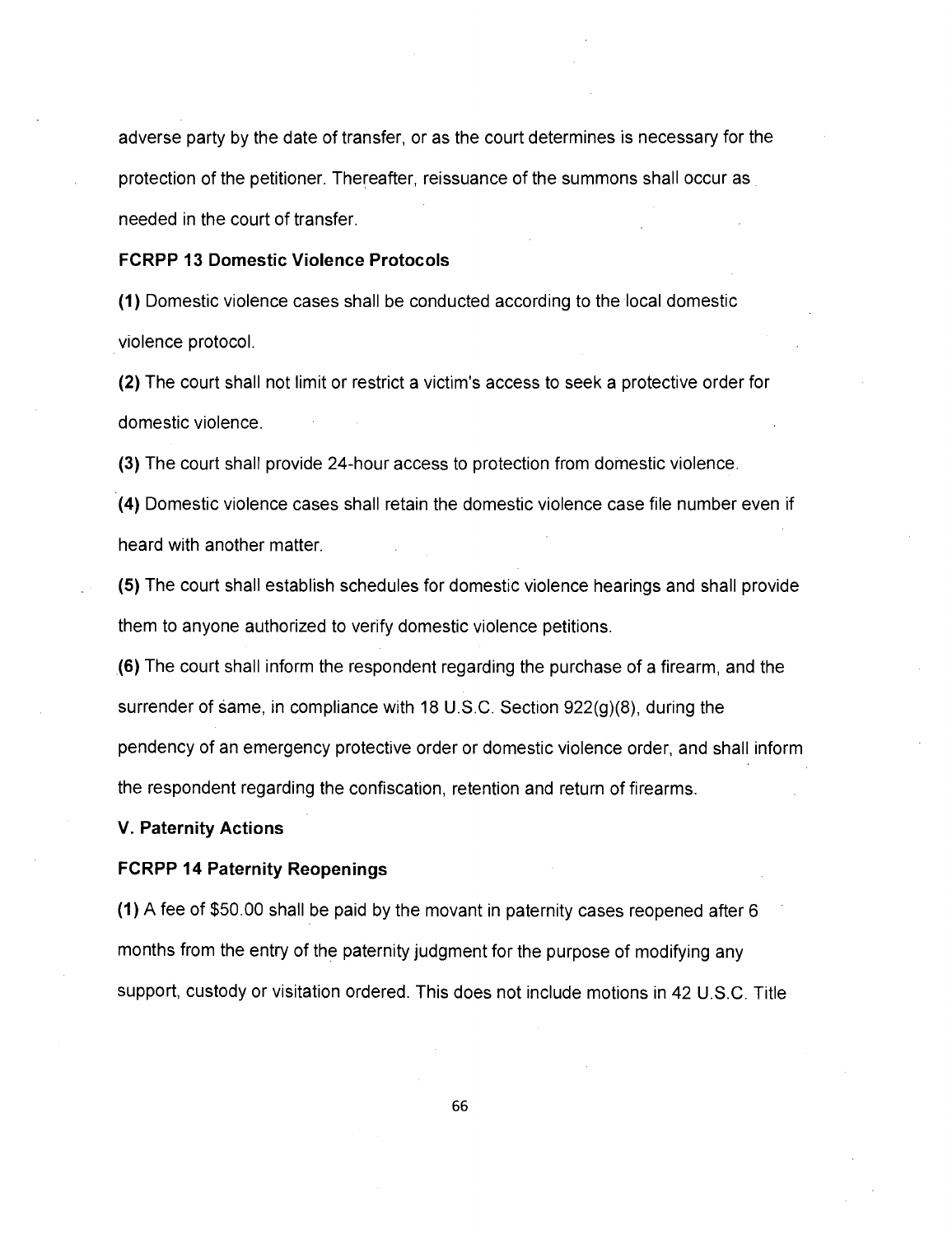IV-D cases for child support enforcement. The clerk shall collect any fee upon the filing of the motion, unless the movant files a motion to proceed in forma pauperis.

(a) Reopening for purposes of this rule means any motion for modification of an order filed more than 6 months after entry of the order. A case is considered reopened until all matters in the motion are resolved.

(b) Once a case is reopened and the fee is paid, another fee will not be required unless 6 months or more have elapsed since entry of the order on the motion that reopened the case.

(c) This fee shall not be required for motions to enforce an order and which are so titled. (2) Nothing in this Rule shall preclude the district court from declining jurisdiction on custody and visitation and referring the action to the circuit court pursuant to KRS 406.051(2); nor shall this Rule preclude an action for custody, visitation or support from being filed in the circuit court by a party after the entry of a judgment of paternity in district court. In either event the appropriate filing fee shall be paid by the moving party, unless the movant/petitioner files a motion to proceed in forma pauperis.

(3) In family court jurisdictions nothing in this Rule shall preclude the family court judge from ordering the custody, visitation and support matters in a paternity action be initiated in a circuit action. In such instance, a new circuit civil petition shall be filed by the movant/petitioner and the appropriate filing fee shall be paid unless in forma pauperis status is granted by the court.

## **FCRPP 15 Genetic Testing**

When paternity is an issue in any action, the court may order the mother, child and the putative father to submit to genetic tests as follows: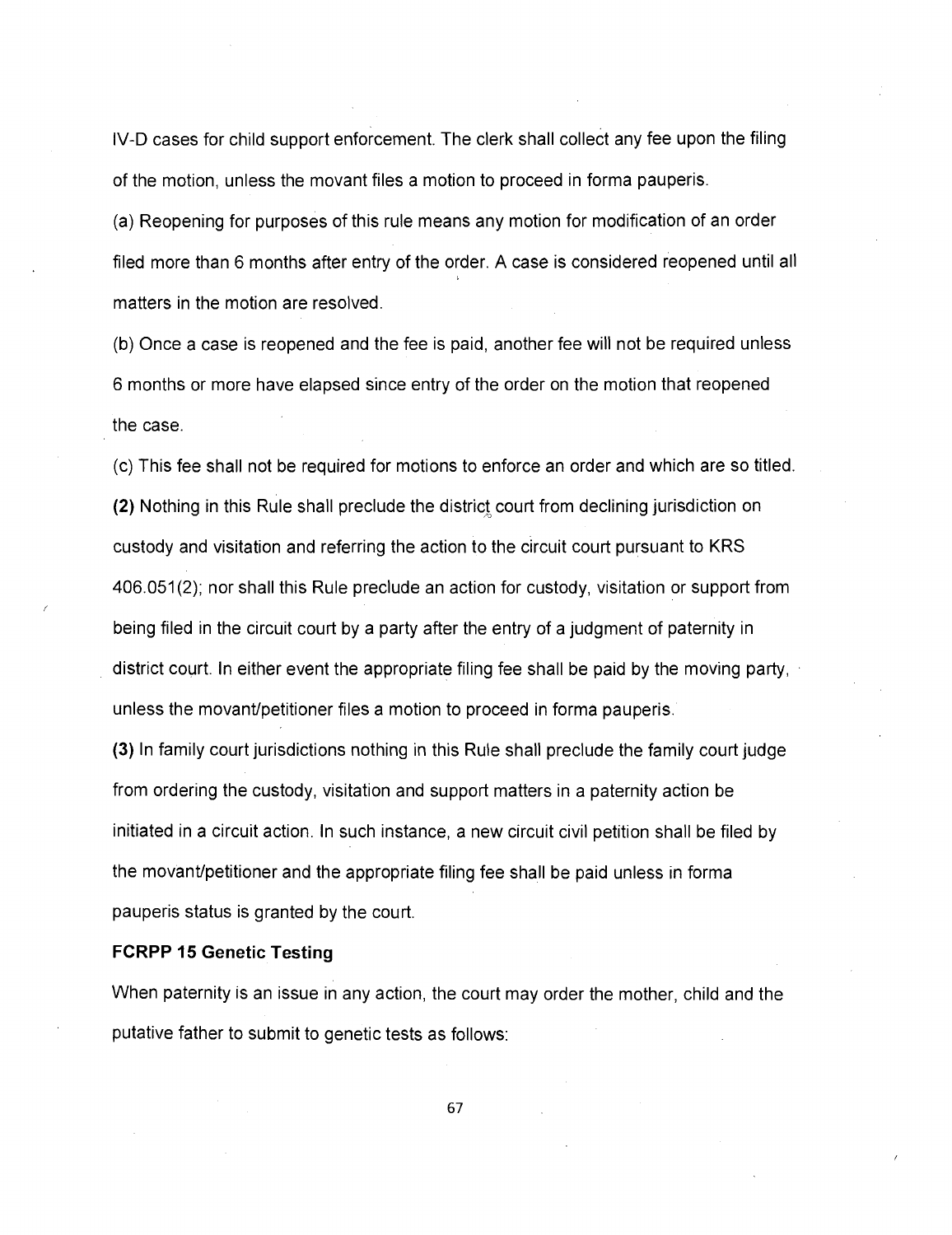(1) In a case in which paternity is denied or in which the parties request genetic testing, on motion made by any party, a pretrial order shall be entered by the court forthwith which requires both parties and the child to submit to genetic tests in accordance with KRS 406.081 or 406.091 unless an agreed order is entered.

(2) Within 30 days of receipt of the genetic report, the petitioner shall file the original report with the court in support of a motion to dismiss, a motion for trial or a motion for summary judgment. This does not preclude prehearing conferencing in the interim which may extend the 30 days by agreement or resolve the issues.

(3) In those cases in which the genetic test report excludes the defendant from the paternity of the child, the court, after the expiration of 30 days from the date of the filing of the exclusionary report, shall enter an order of dismissal in favor of the defendant unless a motion for additional testing pursuant to KRS 406.091 is filed prior to the expiration of the 30 days.

**VI. Dependency, Neglect or Abuse** 

#### **FCRPP 16 Orders in Dependency, Neglect or Abuse Actions**

To the extent not otherwise specified, any order entered in a dependency or neglect or abuse action shall be on the appropriate Administrative Office of the Courts forms.

# **FCRPP 17 Notice in Dependency, Neglect or Abuse Actions**

(1) Judicial Notice. In making any determinations with regard to a child in a dependency or neglect or abuse action, the court may consider the findings of fact and court orders from any other court proceeding in any other court file involving the child or the child's parents or the person exercising custodial control or supervision, if the court is aware of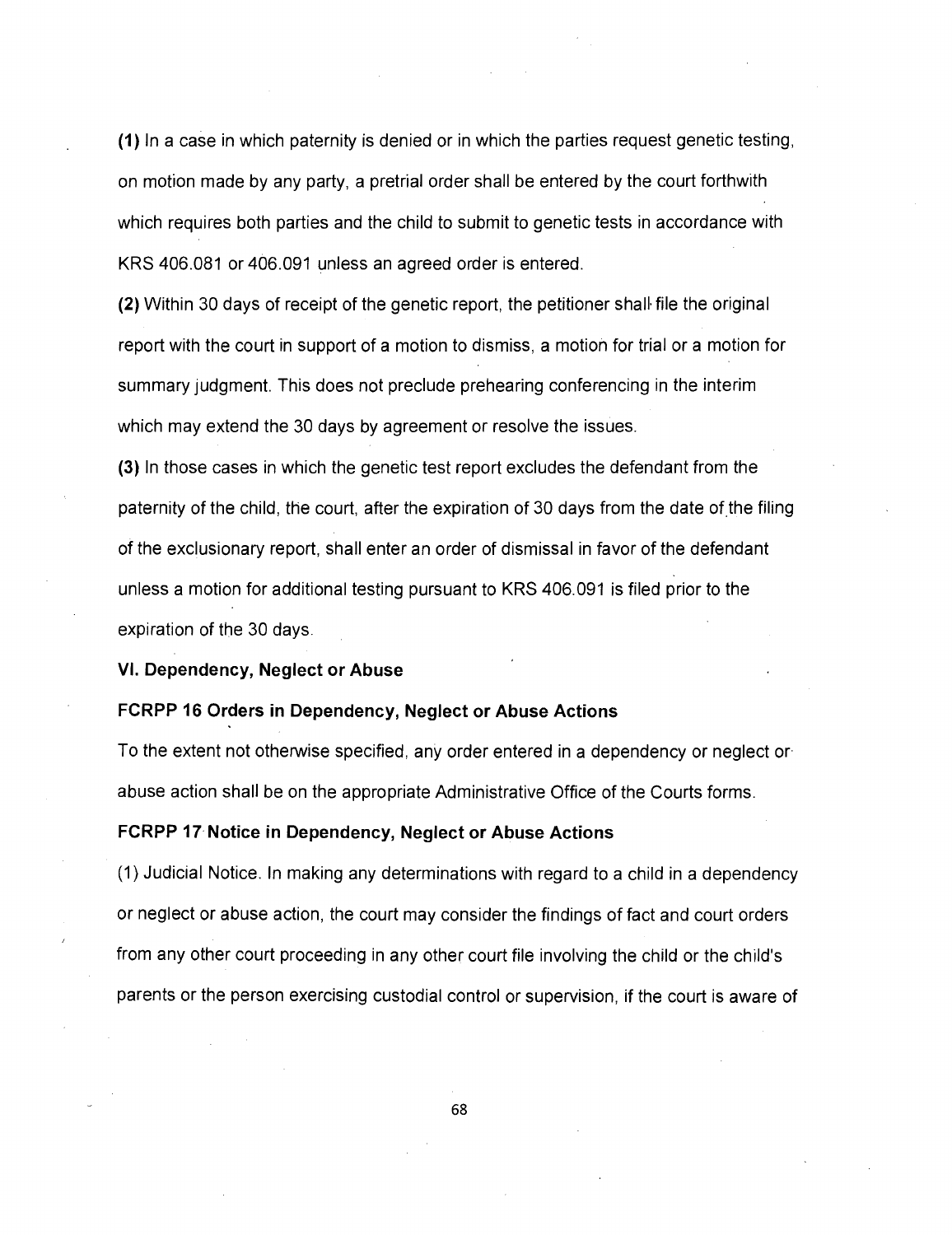such proceedings. To the extent that the court relies on such, the court shall include a copy of that material in the record.

(2) Notice and Opportunity to be Heard. Prior to any review or permanency hearing, the state child welfare agency shall inform the court of the name and address of the foster parents, pre-adoptive parents and any relatives who are providing care for the child. The clerk shall provide notice of any review or permanency hearing to all parties and to the child's foster parents, pre-adoptive parents, and any relatives who are providing care for the child. The foster parents, pre-adoptive parents or any relative who is providing care for the child shall have an opportunity to be heard and may be subject to cross examination but shall not be designated as a party to such a proceeding solely on the basis of such notice and right to be heard.

#### **FCRPP 18 Service**

(1) A copy of the petition and summons, and an emergency custody order, if any, shall be served upon parents or persons exercising custodial control or supervision or who have been awarded legal custody by a court or claims a right to legal custody under the law of this state. It may be served by any person authorized to serve process except the state child protective service agency.

(2) A notice and statement of the rights and a blank affidavit of indigency, which contain the contents of the official AOC forms, AOC-DNA-2.2, Notice of Emergency Removal, and AOC-DNA-11, Financial Statement, Affidavit of Indigence, Request for Counsel and Order, shall be served with the emergency custody order. The official AOC forms are available for use in compliance with this rule.

# **SUPREME COURT STANDING COMMITTEE ON THE FCRPP (2012) COMMENTARY**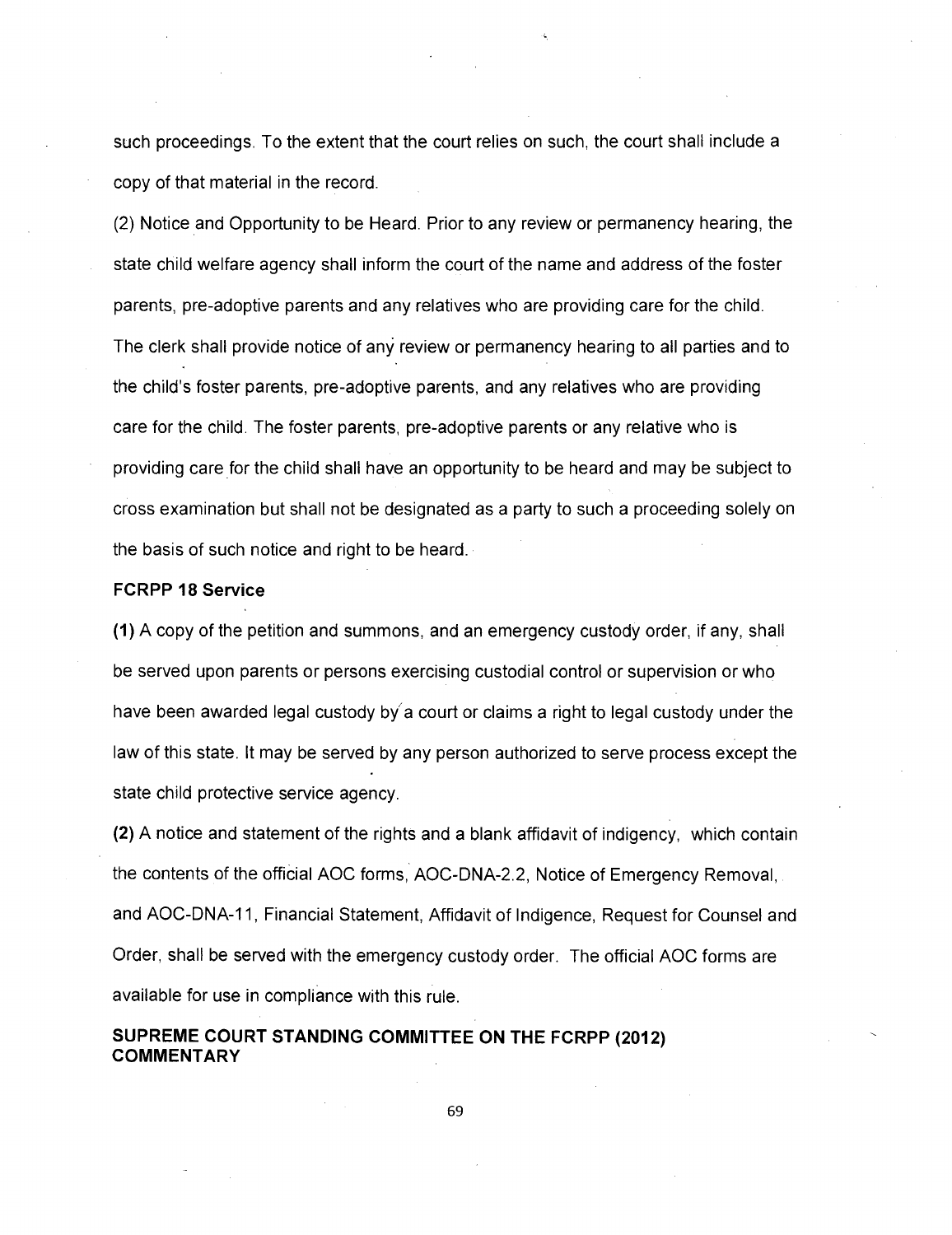If a permanent custody motion is filed within a Dependency, Neglect and Abuse (DNA) action pursuant to KRS 620.027, the movant shall ensure that personal service of the permanent custody motion has been perfected upon both parents and any other legal custodian, except as otherwise directed by the Uniform Child Custody Jurisdiction and Enforcement Act (UCCJEA). Personal service shall be perfected in accordance with the Kentucky Rules of Civil Procedure, CR 4, et. seq. If said service has not been properly perfected in the DNA action, the court should deny the motion and require the movant to file a proper petition for child custody pursuant to KRS Chapter 403.

**FCRPP 19 Emergency Custody Orders in Dependency, Neglect or Abuse Actions**  (1) Any request for an emergency custody order in a dependency, neglect or abuse case shall be in writing and shall be accompanied by an affidavit for emergency custody order which contains the contents of the official AOC form, AOC-DNA-2.1, Affidavit for Emergency Custody Order, and which alleges dependency, or abuse or neglect. The affidavit shall be presented to the judge with any other documentation presented at the time of the filing of the request. The official AOC form may be utilized for compliance with this rule.

(2) The person seeking the emergency custody order shall indicate on the affidavit whether there are other proceedings pending, or any orders of custody, related to the child in the Commonwealth or any other state.

(3) The emergency custody order shall contain the contents of the official AOC form, AOC-DNA-2, Emergency Custody Order, which is available for use in compliance with this rule. In no event shall a child be removed pursuant to KRS 620.060 only on a verbal order.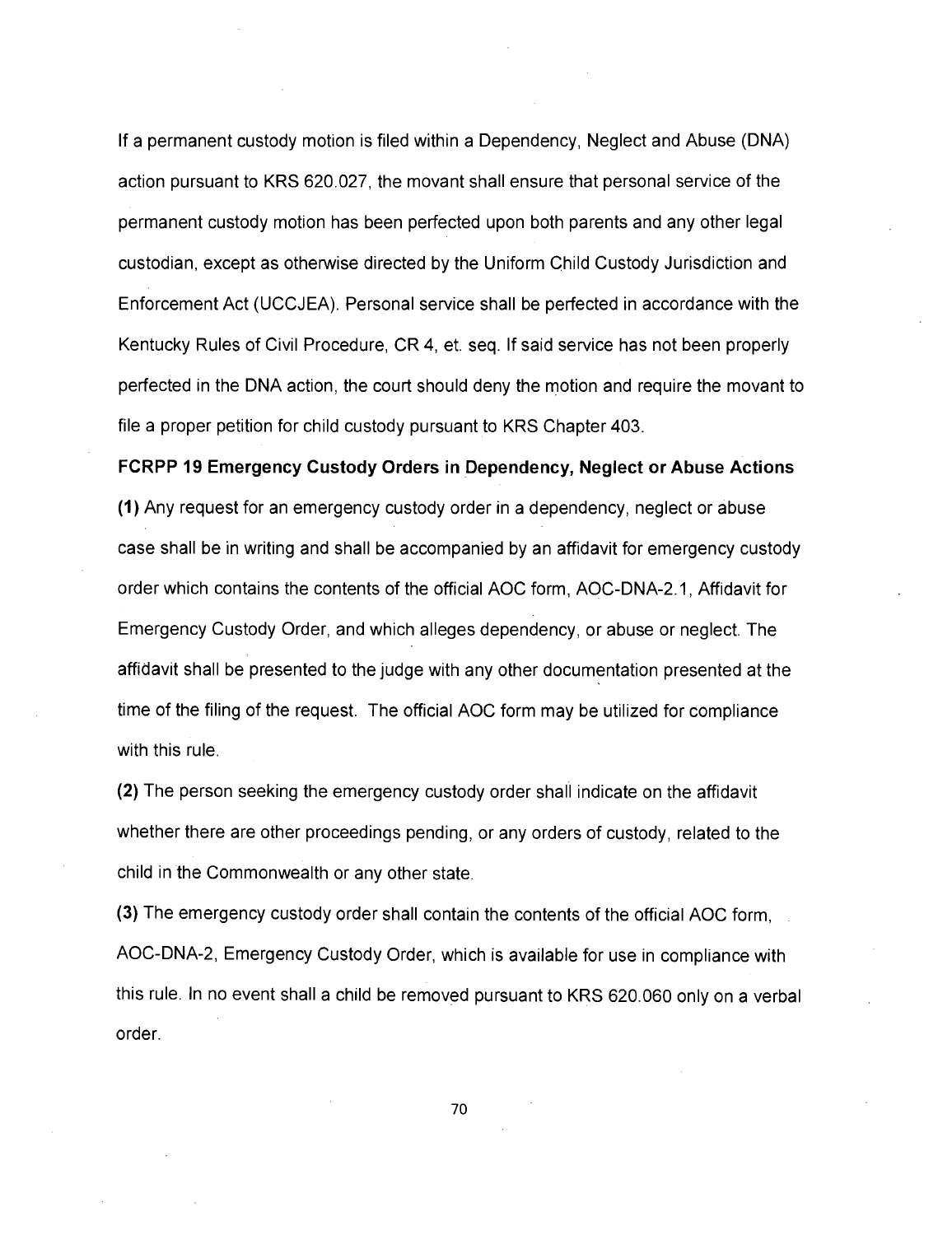(a) Upon issuance of an emergency custody order by the judge, the person seeking the emergency custody order shall file the emergency custody order and the affidavit with the clerk no later than the close of the next work day and the clerk shall assign a case number.

(b) If not filed with the emergency custody order, a petition shall be filed with the clerk within 72 hours of taking the child into custody in the same case file as the emergency custody order and affidavit.

(c) The court may, after issuing an emergency custody order, transfer the case for forum non conveniens to the county where the dependency, abuse or neglect is alleged to have occurred and shall notify the court to which the case is being transferred, upon issuance of the transfer order.

## **FCRPP 20 Petition**

(1) A petition pursuant to KRS Chapter 620 shall contain the contents of the official AOC form, AOC-DNA-1, Dependency Neglect or Abuse Petition, which is available for use in compliance with this rule. In proceedings involving siblings, separate petitions shall be filed for each child and individual case numbers shall be assigned by the clerk of the court, but all siblings' files shall be assigned to the same judge.

(2) When a petition is filed a copy shall be mailed or provided by the clerk to the parents or other person exercising custodial control or supervision, the state child protective service agency, the county attorney, any guardian ad litem, and any counsel of record, no later than the business day following the filing of the petition.

# **FCRPP 21 Notice of Temporary Removal Hearing**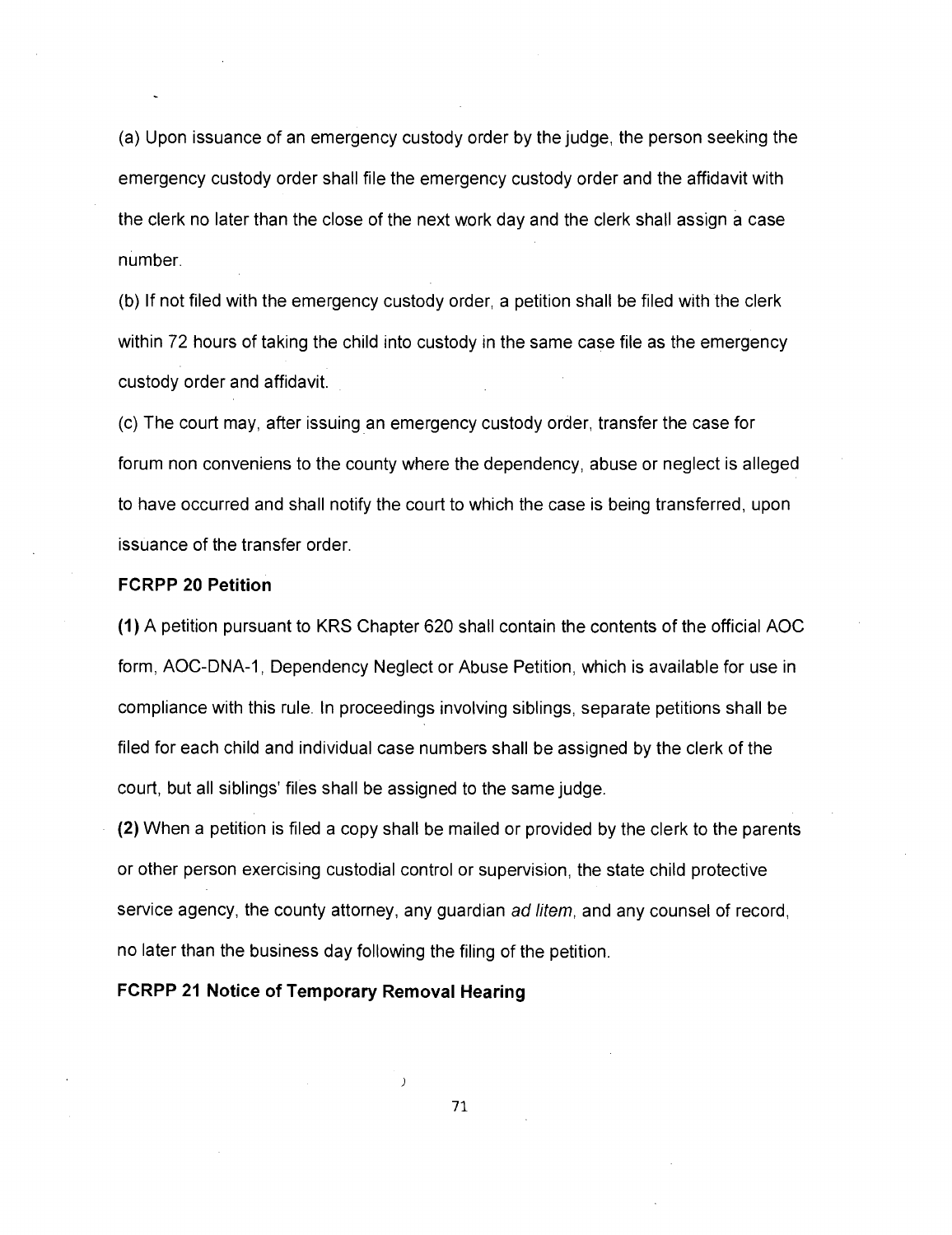(1) The clerk shall provide notification of the temporary removal hearing to the parents or other person exercising custodial control or supervision, county attorney, the state child protective service agency, any guardian ad litem and any counsel of record.

(2) The order entered at the hearing shall contain the contents of the official AOC form, AOC-DNA-3, Order-Temporary Removal Hearing, which is available for use in compliance with this rule.

### **FCRPP 22 Orders from Hearings**

(1) Adjudication Hearing. The order entered at the hearing shall contain the contents of the official AOC form, AOC-DNA-4, Order-Adjudication Hearing, which is available for use in compliance with this rule.

(2) Disposition Hearing. The order entered at the hearing shall contain the contents of the official AOC form, AOC-DNA-5, Order-Disposition Hearing, which is available for use in compliance with this rule.

(3) Permanency Hearing. The order entered at the hearing shall contain the contents of the official AOC form, AOC-DNA-6, Order-Disposition Hearing, which is available for use in compliance with this rule.

(4) Permanent Custody Order. Any order of permanent custody entered pursuant to KRS 620.027 shall contain the contents of the official AOC form, AOC-DNA-9, Order-Permanent Custody, which is available for use in compliance with this rule.

(5) Verbal Approval or Stamped Signatures. No order in a dependency, neglect and abuse action may be entered on verbal approval or stamped signature.

**SUPREME COURT STANDING COMMITTEE ON THE FCRPP (2012) COMMENTARY**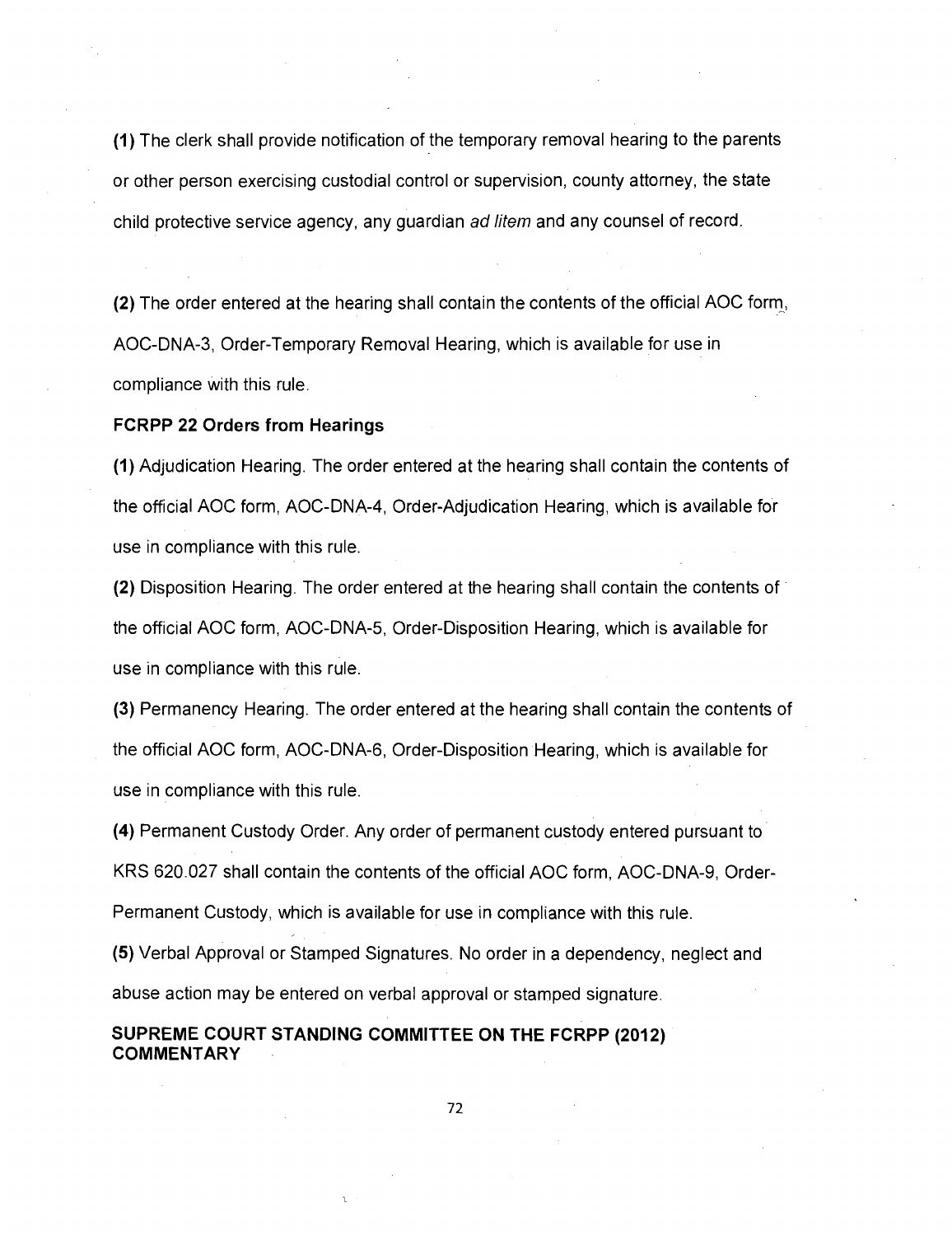Faxed or scanned original signatures and encrypted or otherwise secure digital signatures authorized by the Supreme Court have been deemed to be acceptable methods of signature for purposes of these Rules.

# **FCRPP 23 Continuances**

(1) If the court grants an extension of time or a continuance for any hearing other than the annual permanency hearing, it shall make written or oral findings on the record that the continuance is necessary in the best interest of the child, for discovery or presentation of evidence or witnesses, to protect the rights of a party, or for other good cause shown.

(2) The annual permanency review hearing shall be conducted at least annually and shall not be continued beyond 12 months from the placement of the child in foster care for any reason, including good cause.

# **SUPREME COURT STANDING COMMITTEE ON THE FCRPP (2012) COMMENTARY**

Pursuant to 45 C.F.R. 1356.21(b)(2)(i), the state child welfare agency must obtain a judicial determination that it has made reasonable efforts to finalize the permanency plan that is in effect (whether the plan is reunification, adoption, legal guardianship, placement with a fit and willing relative, or placement in another planned permanent living arrangement) within 12 months of the date the child is considered to have entered foster care and at least every 12 months thereafter while the child is in foster care. Under 45 C.F.R. 1356.21(b)(2)(ii), if such a judicial determination is not made, the child becomes ineligible under title IV-E at the end of the month in which the judicial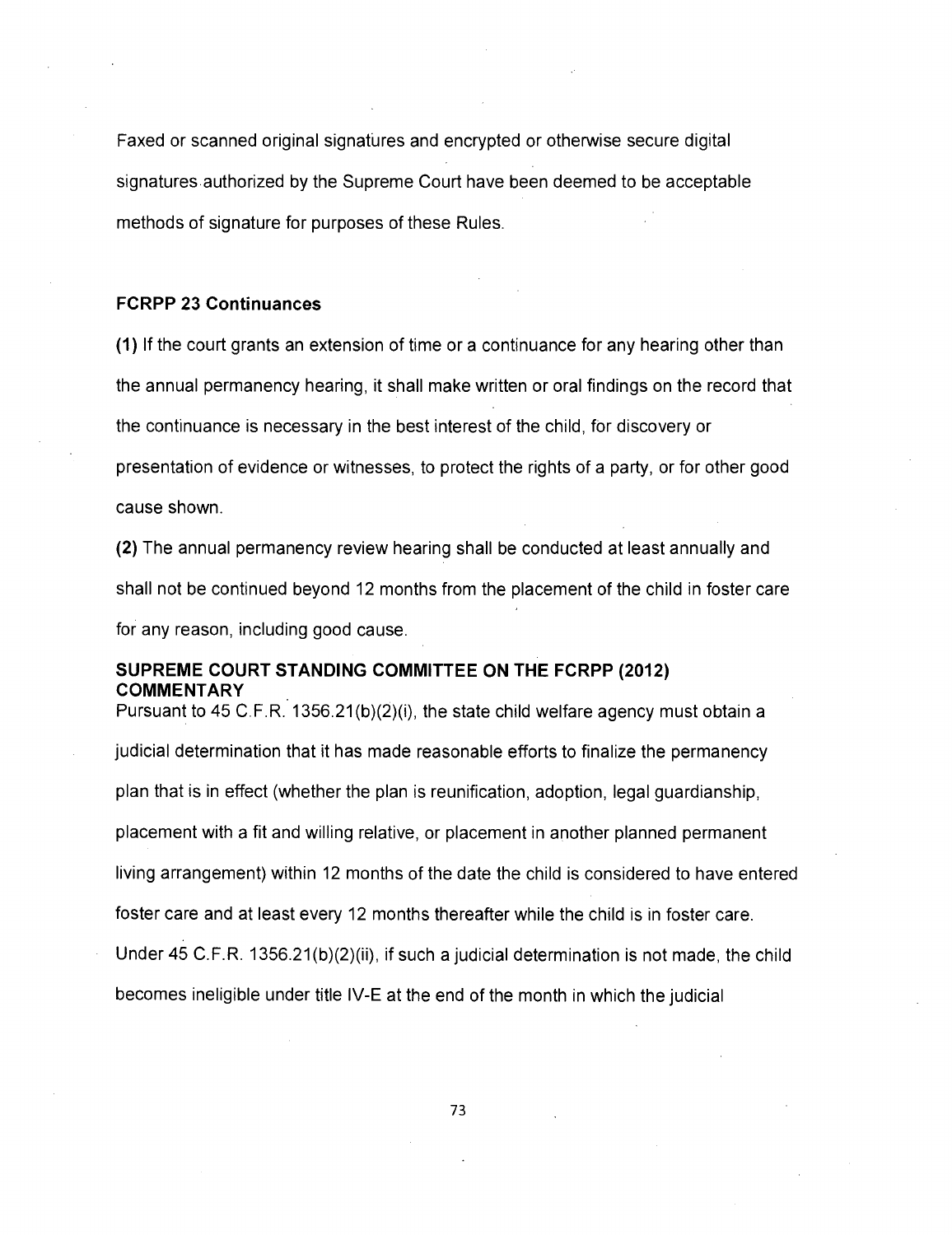determination was required to have been made, and remains ineligible until such a determination is made.

#### **FCRPP 24 Dismissal**

Once filed, a petition shall be dismissed only upon court order.

# **FCRPP 25 Transfer**

Cases shall not be transferred from one county to another prior to adjudication except on a specific finding of improper venue or forum nonconveniens.

# **FCRPP 26 Appearances**

Any attorney appearing on behalf of a party in a dependency, neglect or abuse action shall file a written entry of appearance unless an order appointing the attorney as guardian ad litem or court-appointed counsel has been entered. An attorney shall not withdraw from representation except upon motion to withdraw granted by the court.

# **FCRPP 27 Records and Transcripts**

(1) An electronic or stenographic record of interviews with children, including a recording of any in-camera proceedings, shall be filed under seal with the clerk and may be made available to the parties or their counsel on motion and written order of the court.

(2) In courts that have more than one county in their jurisdiction any recordings made in a county other than where the action is filed shall be delivered to the clerk of the county where the action is filed by the court ordering the hearing.

#### **FCRPP 28 Reports**

Any dispositional report shall be filed three days prior to a dispositional hearing and shall contain the contents of the official AOC form, AOC-DNA-12, Dependency, Neglect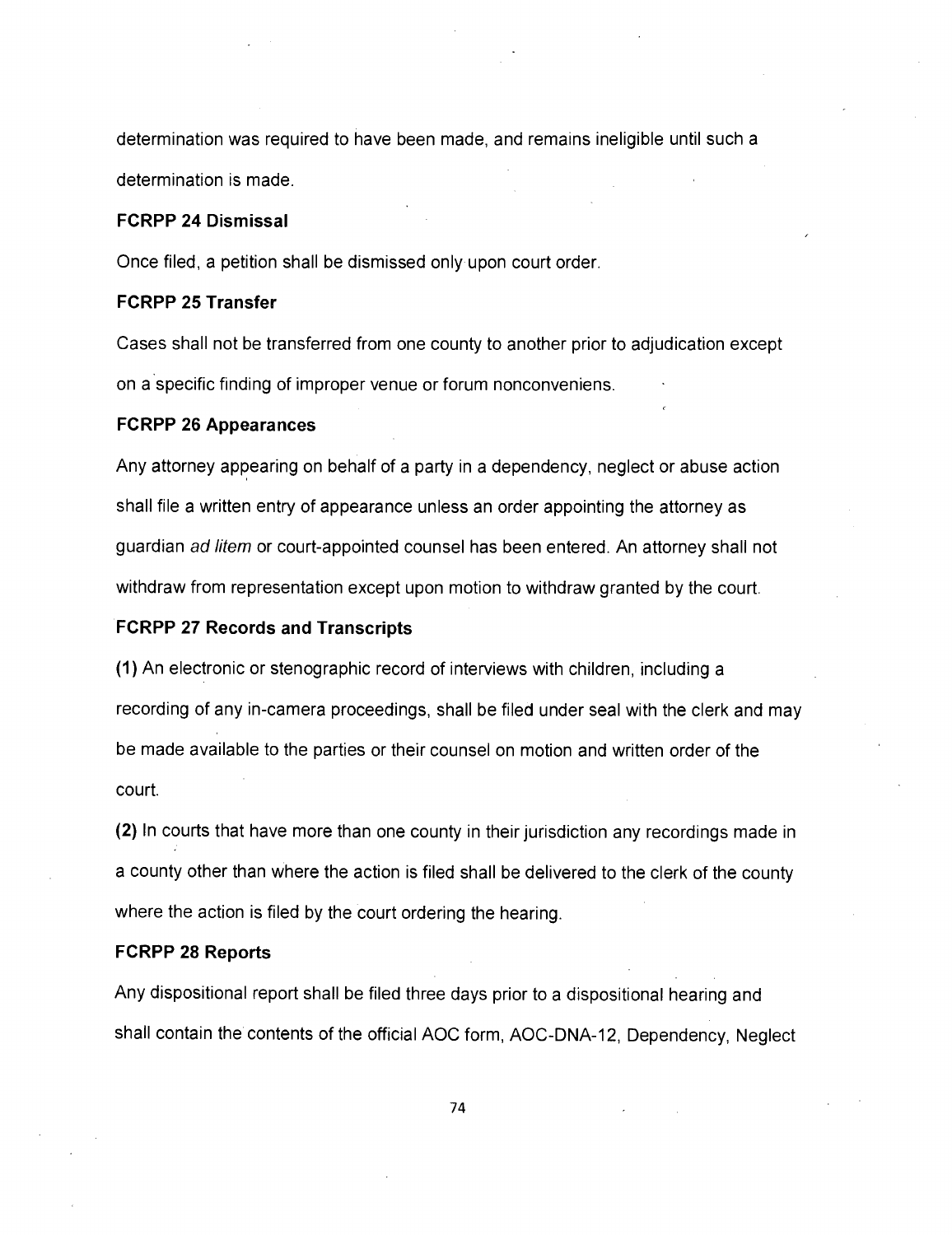or Abuse Dispositional Report, which is available for use in compliance with this rule.

# **FCRPP 29 Case Plan and Case Progress Reports**

The court shall require the following to be filed in the court record and provided to all parties:

(1) The out of home case plan;

(2) Any visitation agreement for the case plan or the case permanency plan; and,

(3) Any prevention plan or safety plan developed by the child protective service agency. (4) The state child welfare agency shall provide the names and addresses of the child's foster parents, pre-adoptive parents or relatives providing care to the child, court appointed special advocate, and foster care review board member assigned to the case with the case permanency plan or case progress report filed with the court on a form prescribed by the Administrative Office of the Courts.

#### **FCRPP 30 Reviews**

**(1) Permanency Progress Review.** In addition to the annual permanency hearing mandated by KRS 610.125, the court shall conduct a permanency progress review no later than 6 months after a child is placed in foster care, in the home of a non-custodial parent, or other person or agency, when that child was sixteen years of age or younger at the time of the filing of a dependency, neglect or abuse petition.

**(2) Independent Living Review.** In addition to the permanent placement review and the annual permanency hearing, and when the child remains in foster care or committed to the state child welfare agency, the court shall conduct an independent living review at least 6 months prior to the child turning 18 years of age to ensure that training on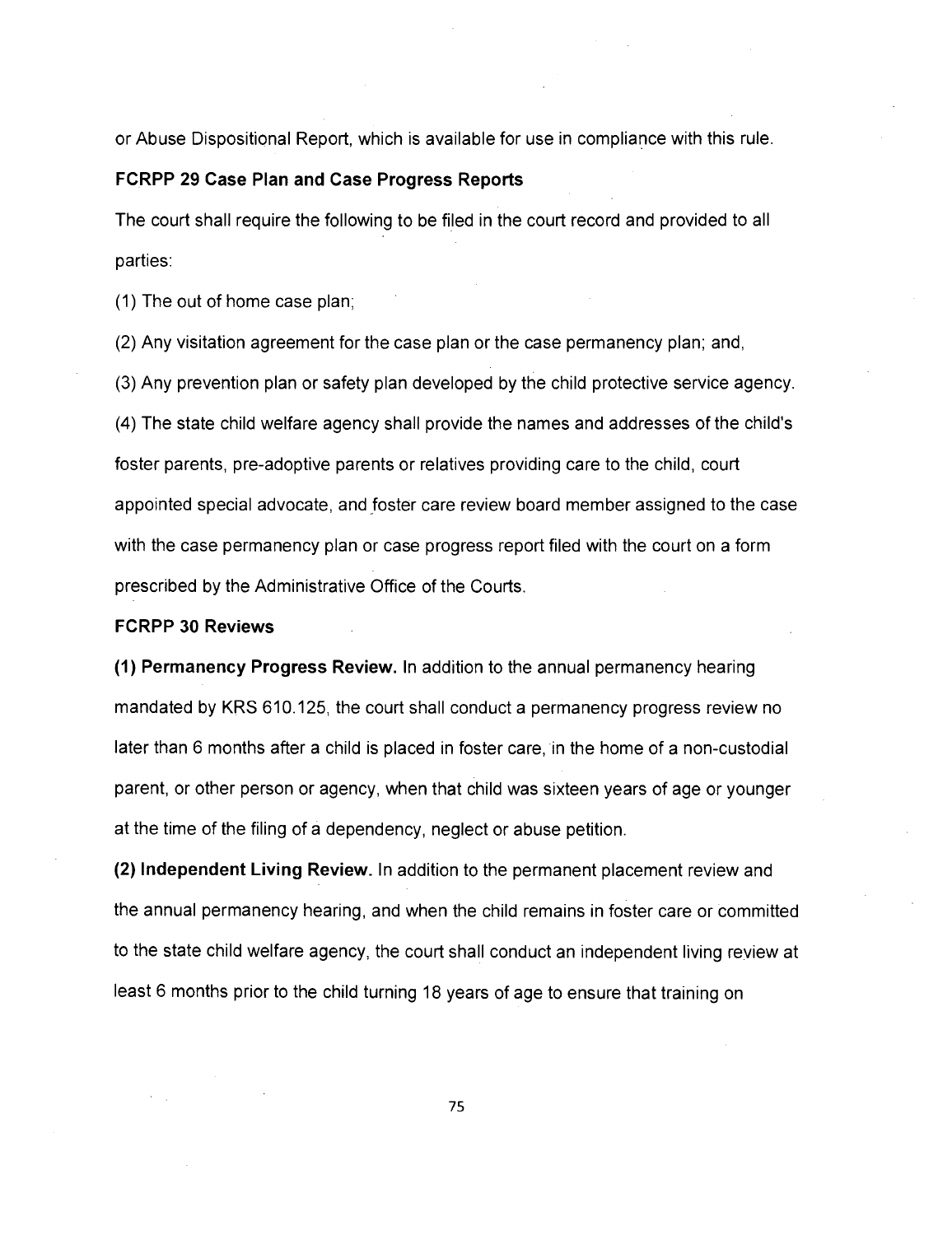independent living and other appropriate services have been included in the case plan and are being provided to the child.

# **SUPREME COURT STANDING COMMITTEE ON THE FCRPP (2012) COMMENTARY**

With respect to FCRPP 30(1), if a permanent custody motion is filed within a Dependency, Neglect or Abuse (DNA) action pursuant to KRS 620.027, the movant shall ensure that personal service (of the DNA action) has been perfected upon both parents and any other legal custodian, except as otherwise directed by the Uniform Child Custody Jurisdiction and Enforcement Act (UCCJEA). Personal service shall be perfected in accordance with the Kentucky Rules of Civil Procedure, CR 4, et. seq. If said service has not been properly perfected in the DNA action, the court should deny the motion and require the movant to file a proper petition for child custody pursuant to KRS Chapter 403.

#### **FCRPP 31 New Action**

Any new allegation or request for removal after a child has achieved permanency shall be filed as a new action.

# **VII. Adoption and Termination of Parental Rights**

#### **FCRPP 32 Venue and Petition**

**(1) Venue.** When filed in the same county in which a KRS Chapter 620 proceeding has been held, a proceeding under KRS Chapter 625 shall be assigned to the same family court division that heard the KRS Chapter 620 action. Otherwise, venue shall proceed according to KRS 625.050(4).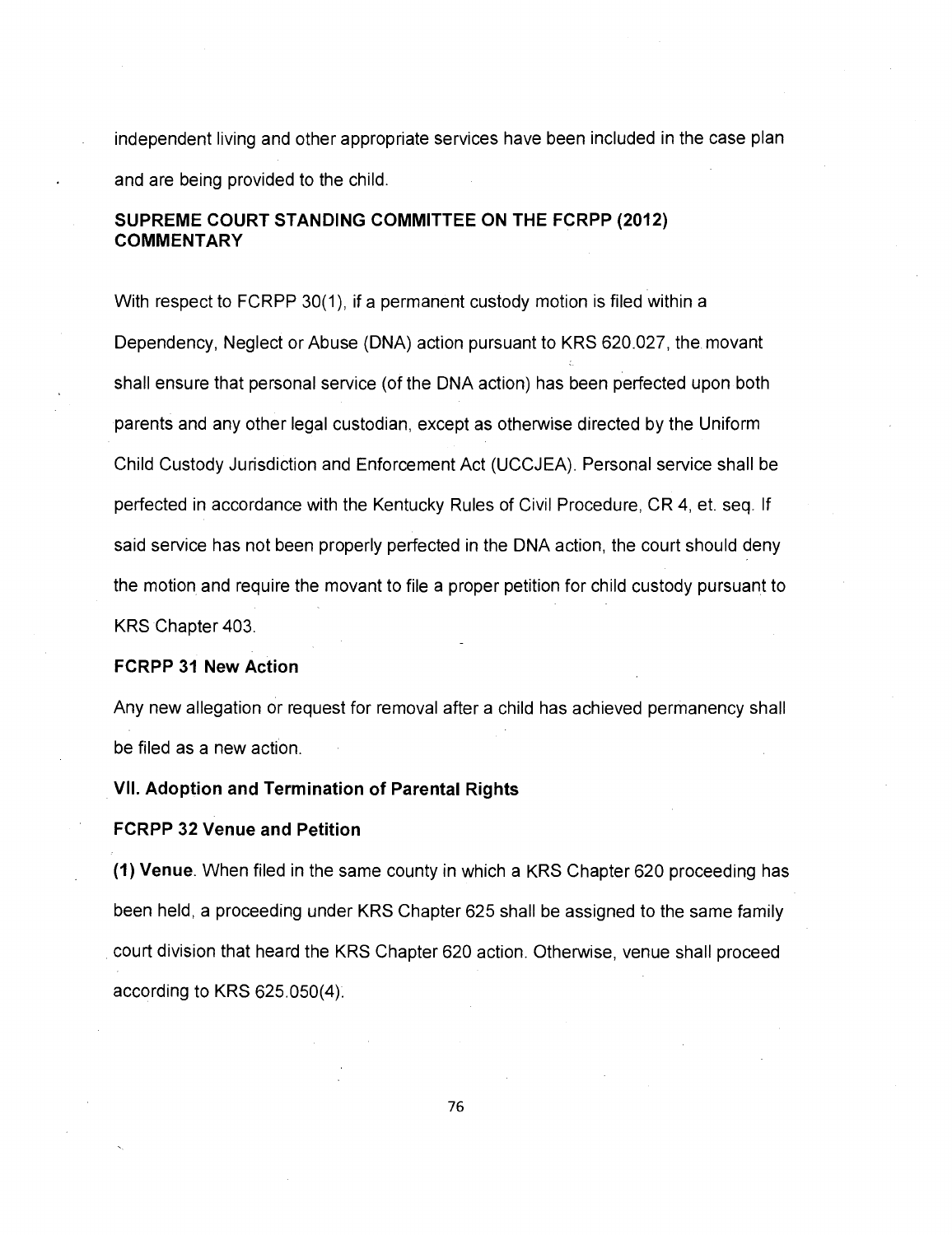**(2) Petition.** 

(a) A separate petition shall be filed for each child and individual case numbers shall be assigned by the clerk of the court in proceedings filed pursuant to KRS Chapters 199 and 625, and in the case of siblings, shall be heard by the same judge.

(b) Every petition in an adoption or termination of parental rights action shall include the case number of any underlying juvenile case, specifically dependency, neglect or abuse or termination of parental rights cases, and shall include the name of any guardian ad litem previously appointed.

#### **FCRPP 33 Adoption**

(1) No request for final hearing shall be made prior to the filing of the state child protective service agency report pursuant to KRS 199.510, and the guardian ad litem report, if any, pursuant to KRS 199.515.

(2) In the event of an uncontested adoption, a hearing shall be held within 60 days of the filing of a request for a final hearing.

(3) A continuance of any final hearing date shall not be granted except upon good cause shown. Annual permanency review hearings shall continue to be held in any dependency, neglect and abuse action as required by FCRPP 23 until finalization of the adoption.

#### **FCRPP 34 Involuntary Termination**

**(1)** Immediately upon the filing of any petition for involuntary termination of parental rights, the petitioner shall obtain a pretrial date. In the event the parents are not served prior to the pretrial date, the pretrial date shall be used as a case status review to expedite the proceeding.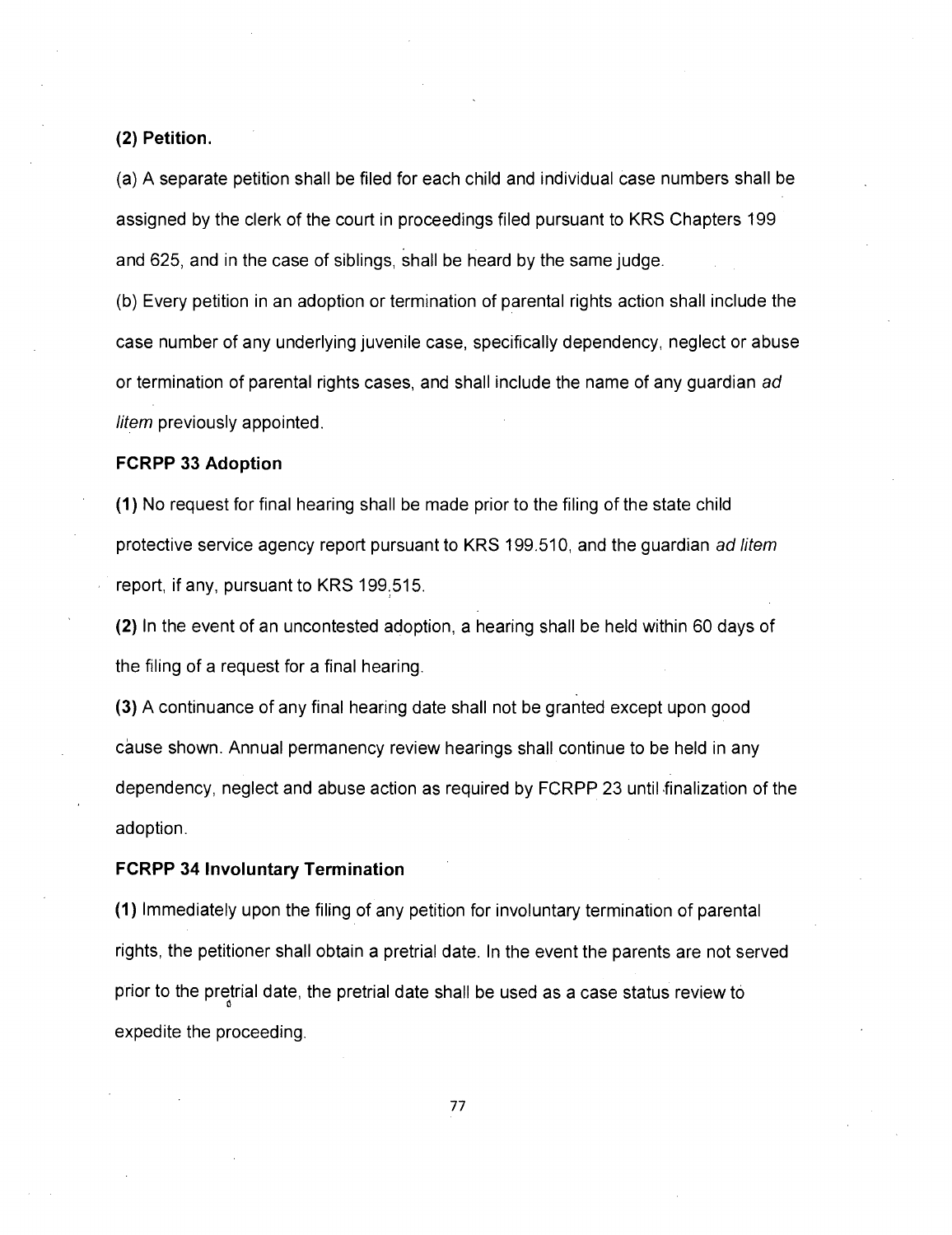(2) A continuance of any final hearing date shall not be granted except upon good cause shown. The annual permanency review hearings shall continue to be held in any dependency, neglect and abuse action as required by FCRPP 23 until permanency is achieved.

### **FCRPP 35 Orders Terminating Parental Rights**

The clerk of the court shall send two certified copies of the order terminating parental rights to the state child protective agency. The prospective adoptive parent or his or her attorney, if any, may obtain a certified copy of the order terminating parental rights from the state child protective agency to attach to the adoption petition.

# **FCRPP 36 Post-Termination of Parental Rights Review**

If an order terminating parental rights is entered, a copy of the order shall also be certified to the record in the underlying dependency, neglect and abuse case which shall be identified in the order. The clerk of the court in the underlying dependency, neglect and abuse case shall docket the matter for a review hearing within 90 days from the date of the entry of the order of termination of parental rights and shall docket the matter as directed by the court at least annually thereafter until permanency is achieved.

### **p1141,-Status-Offenders**

#### **FCRPP 37 Review**

At any time during a status offense action, the court on its own motion, or on motion of any interested person, may determine that a status matter is more appropriate as a KRS Chapter 620 proceeding and direct the state child welfare agency to investigate and/or provide services to the child and/or family; amend the petition pursuant to KRS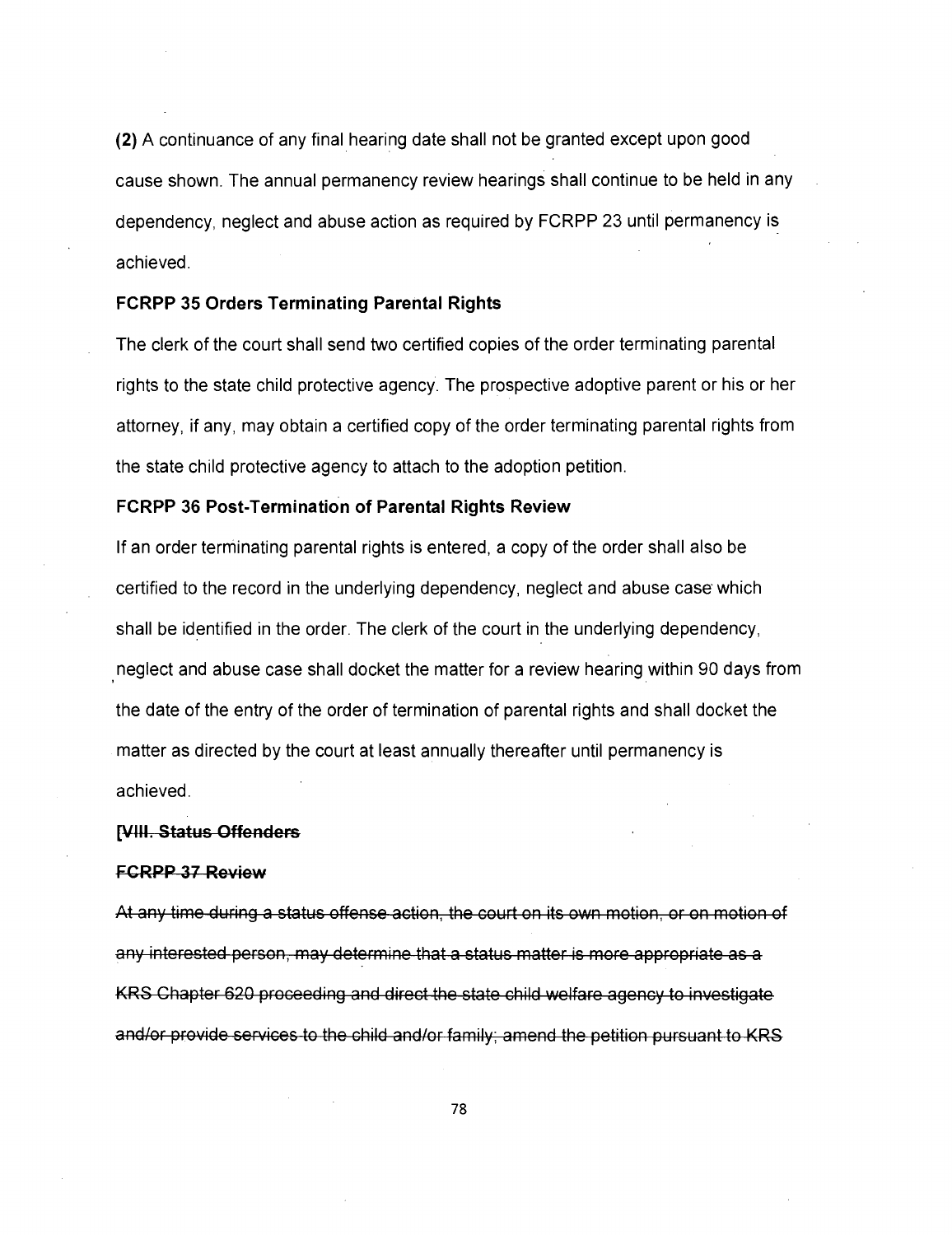610.010(13) and order it served; or, require a new petition to be filed. See also KRS  $605.130(3)$ .

# FCRPP 38 Interstate Compact on Placement of Children

Pursuant to KRS Chapter 615, the child shall be presented forthwith to the court without formal petition. The court shall utilize the forms provided pursuant to the Interstate Gompact.

## **FCRPP-39-Diversion**

Prior to the court issuing an order for a formal hearing or the county attorney requesting a formal hearing, the case shall be processed by the court designated worker pursuant to KRS 610.030.

#### **FCRPP 40 Petition**

(1) Every petition shall be accompanied by the AOC-JW-40, Preliminary Inquiry Formal/Informal Processing Criteria and Recommendations; and where diversion has been attempted pursuant to KRS 630.050, shall also include an AOC-40.1, Unsuccessful Diversion Agreement, which includes preliminary intake inquiry findings. (2) A habitual truancy petition shall be accompanied by an affidavit and truancy evaluation form in compliance with KRS-159.140 and which contains the contents of the AOC form, AOC-JV-41, Affidavit and available for use in compliance with this rule.

(3) A beyond control of school petition shall be accompanied by an affidavit and beyond control of school evaluation form which contains the contents of the official AOC form,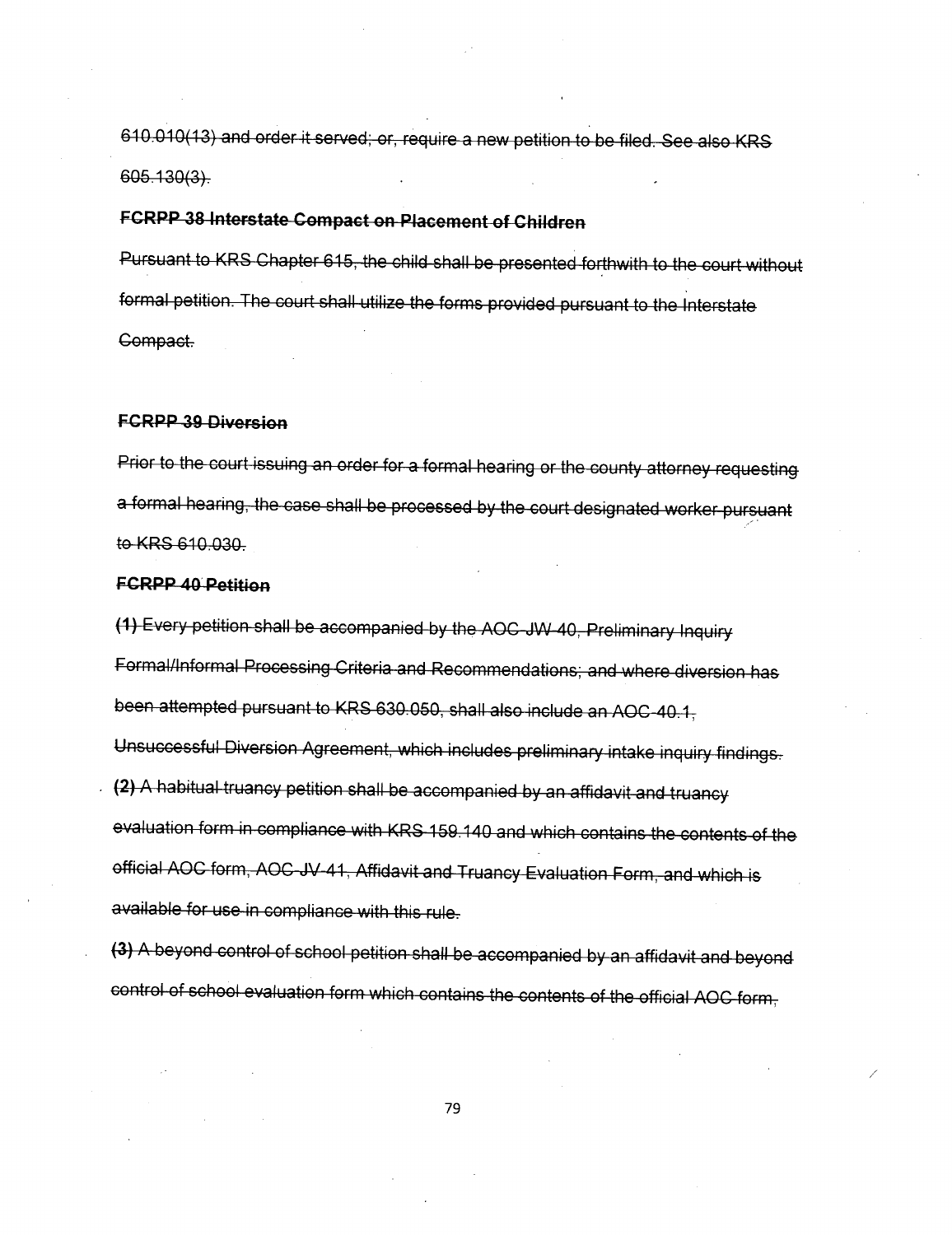AOC-JV-38.1, Affidavit and Beyond Control of School Evaluation Form, and which is available for use in compliance with this rule.

(4) A beyond control of parent petition shall be accompanied by an affidavit and beyond control of parent evaluation form which contains the contents of the official AOC form, AOC-JV-38, Affidavit and Beyond Control of Parent Evaluation Form, and which is available for use in compliance with this rule.

(5) A habitual runaway petition shall be accompanied by a pre-adjudicative detention criteria with attachments which contains the contents of the official AOC form, AOC-JW-39, Pre-Adjudicative Detention Criteria, and which is available for use in compliance with this rule.

#### **FGRPP 41, Summons**

Upon the filing of the petition, the clerk shall issue a summons to the parent(s) or other person exercising custodial control or supervision of the child, setting a date for initial appearance as directed by the presiding judge.

#### **FGRPP 42. Proceedings**

(1) Pursuant to KRS 610.060, the judge shall explain to the child on the record his or her rights and the charge utilizing a notice which contains the contents of the official AOC form, AOC JV 49, Notice of Juvenile Rights and Consequences for Status Offenders, and which is available for use in compliance with this rule.

**(2)** A public advocate shall be appointed for the child unless otherwise waived on the record by obtaining private counsel. The court may place the child on terms which address the child's alleged behavior(s), and may order participation in a service, program or local resource to assist the child.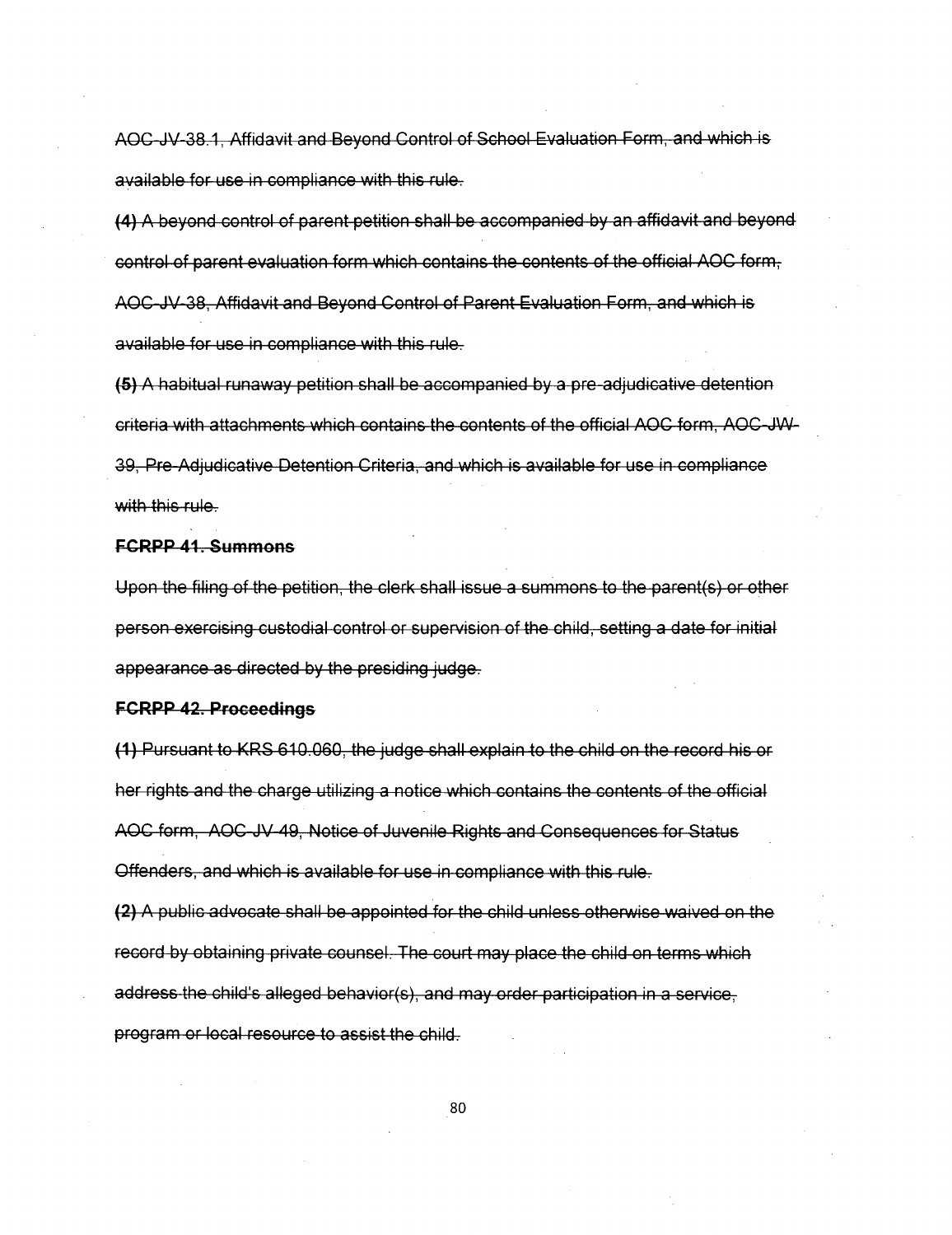(3) A pretrial conference may be held in the court's discretion.

**(4)** For disposition, the court shall enter a juvenile status offense order which contains the contents of the official AOC form, AOC JV 36, Juvenile Order Status-Offence, to order terms, services, programs and/or resources to address the needs of the child and family pursuant to KRS 630.120(5). These orders may not require an involuntary drug screen of the parent(s) or other person exercising custodial control or supervision in the status offense case. The court may also adopt recommendations in the dispositional report. For a child who is committed to the state child protective service agency, the court shall also enter a disposition order which contains the contents of the official AOC form, AOC JV 31, Juvenile Status Offense Disposition Order. The official AOC forms are available for use in compliance with this rule.

#### **FCRPP 43 Informal Adjustments**

(1) For any status offender petition resolved by an informal adjustment as defined by KRS 600.020(31), unless explicitly stated otherwise, the terms of the informal adjustment shall remain in effect for a period not to exceed one year or until the child's eighteenth birthday, whichever comes first.

 $(2)$  On notice of a violation of the terms of an informal adjustment to the county attorney. and motion filed with the court and noticed to the interested parties, the court shall redocket the case, set aside the informal adjustment, and reinstate the original petition upon a showing that the violation could not be remedied without court intervention. (3) In the event that the alleged violation of the terms of the informal adjustment would constitute grounds for an original petition the county attorney may move to file an amended petition or file a new petition after consulting with the case worker and the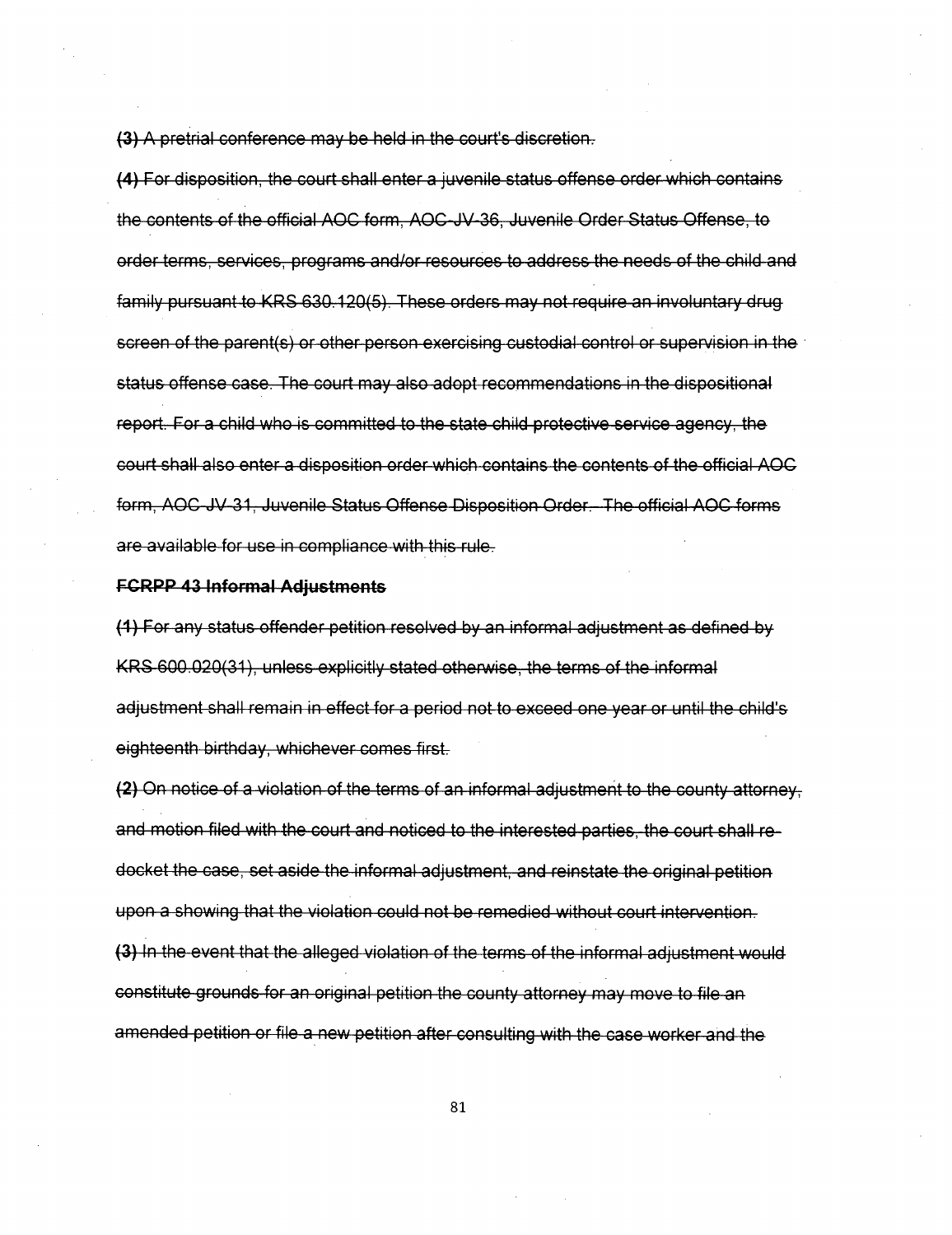family involved.

#### **FCRPP 44 Detention of Status Offenders**

(1) Pursuant to KRS 630.100, no status offender shall be placed in secure detention unless:

(a) The offender is alleged to be an habitual runaway; or,

(b) The offender is alleged to be in contempt of a valid court order which contains the contents of the official AOC form, AOC JV 36, Juvenile Order Status Offense; or a finding of contempt of court has been entered in a formal court proceeding and a valid court order has been entered which contains the contents of the official AOC form, AOC JV 36, Juvenile Order Status Offense. The official AOC JV 36 may be utilized for compliance with this rule.

(2) Any status offender appearing before the court shall be provided a public advocate or shall be provided the opportunity to retain private counsel.

(3) Release of a child in detention to non-secure alternatives may be to:

{a) The child's parents or legal guardians; or

(b) The state child protective service agency if the child is committed to that agency; or

(c) The state juvenile justice agency for alternative detention services, if the child qualifies for such a placement; or

(d) A non-secure crisis or other mental health unit/facility.

(4) If the parents or legal guardians are unavailable or unwilling to accept the child and there is no other alternative under Section (3) above.

 $(a)$  Another responsible adult relative or other interested adult with an established relationship with the child, including the person who may have been exercising custodial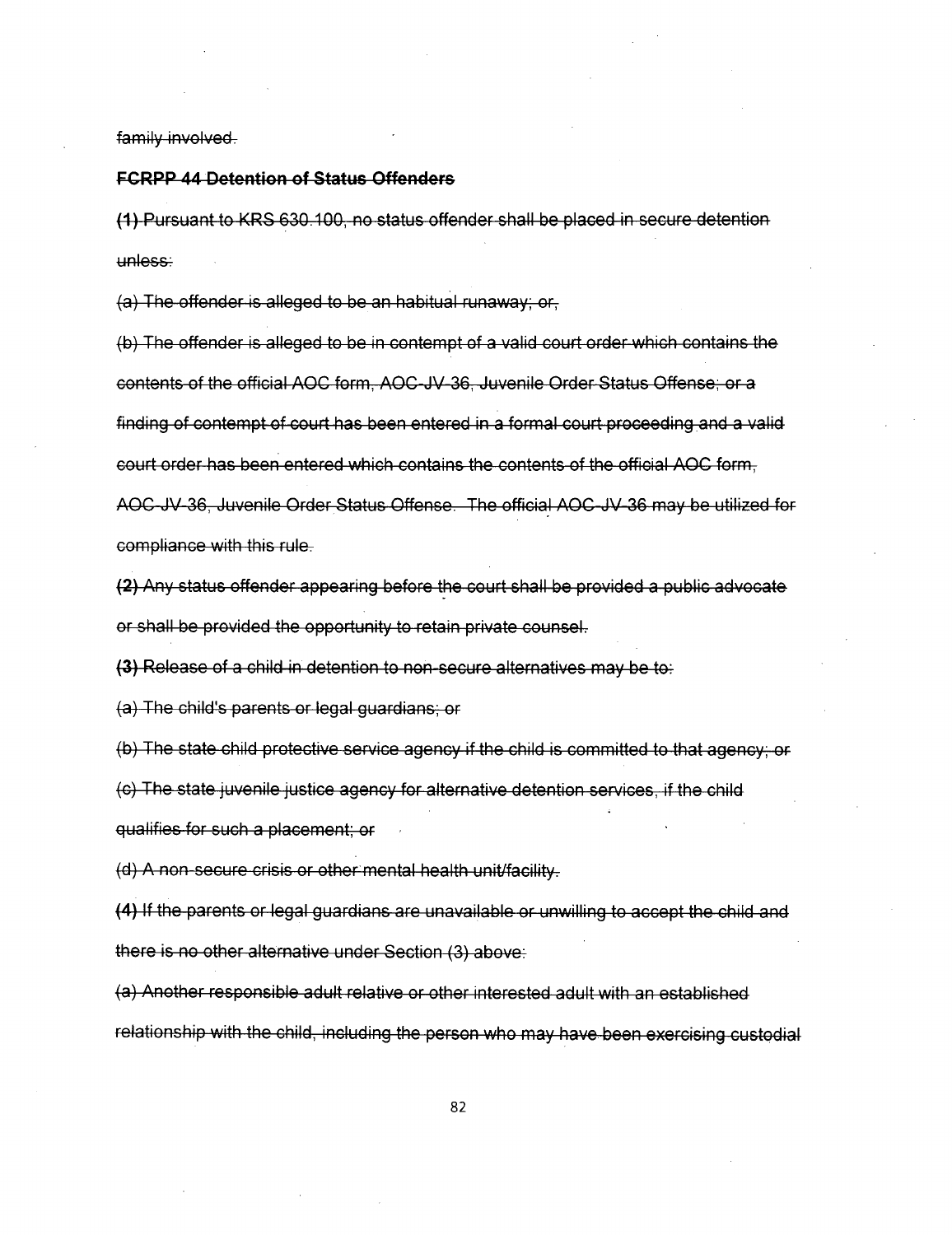control or supervision but does not have actual legal custody, shall be contacted as directed by the presiding judge and the child released to his/her care; or

(b) The child shall be placed in an alternative placement, with possible referral to the state child protective service agency.

(5) No child shall be detained for more than twenty four (24) hours in secure detention without a hearing before the court within that twenty-four (24) hour period of the detainment, exclusive of weekends and holidays. Each court shall establish a local protocol to assure that the hearing is scheduled within twenty-four (24) hours, exclusive of weekends and holidays.

(6) A judge shall conduct adue processhearing prior to detaining achild in a secure detention facility for contempt and shall consider any alternatives to a secure detention placement, and other alternatives identified in agency reports submitted within 48 hours pursuant to KRS 610.265(3)(d)(3). If the court has determined by findings on the record that no less restrictive alternatives are available or appropriate, then the child may be securely detained. Any such court order shall indicate the length of detainment.

**IX. Appendix A** 

**Appendix A Model Time-Sharing Visitation Guidelines** 

#### **Model Time-Sharing/Visitation Guidelines**

The following schedules are suggested as **guidelines** for the parents and the court in establishing time-sharing/visitation schedules. Each case will present unique facts or circumstances which shall be considered by the court in establishing a timesharing/visitation schedule and **the final schedule established by the court or agreed to by the parents may or may not be what these guidelines suggest.**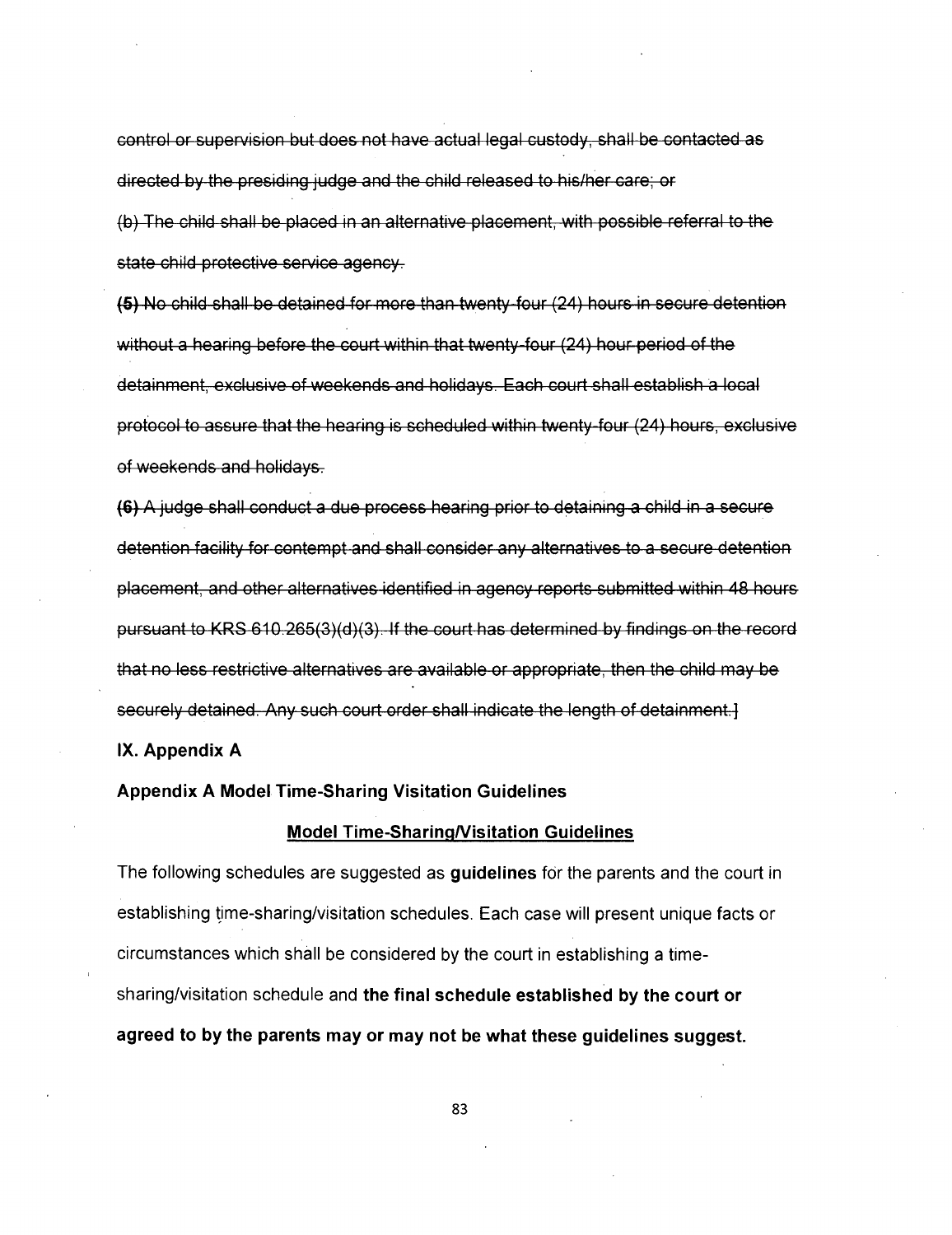1. The time-sharing/visitation schedule set by the court for holidays, school breaks and summer break should control over regularly scheduled time-sharing/visitation time, even if this allows successive time-sharing/visitation periods.

2. The parent exercising time-sharing/visitation should be responsible for timely picking up the child(ren) at the beginning of the time-sharing/visitation period and returning the child(ren) in a timely manner at the end of the time-sharing/visitation period.

3. Times in a time-sharing/visitation schedule should be set in the time zone where the child primarily resides.

4. For time-sharing/visitation times pertaining to school holidays, whether in a formal school or home-schooled, the school holidays where the child(ren) primarily resides should apply.

5. Each parent should provide to the other parent contact numbers and addresses (unless a domestic violence order is in effect) where the child(ren) can be located during their scheduled time-sharing/visitation time.

6. The parent exercising time-sharing/visitation should be given a minimum of every other weekend as time-sharing/visitation time with the child(ren) and one midweek overnight time-sharing/visitation. The parent having such time-sharing/visitation should be responsible for delivering the child(ren) to school, child care, or the other parent's home as specifically ordered by the court or agreed to by the parents.

7. Holidays.

a. If a holiday is celebrated on a Monday following a parent's regularly scheduled timesharing/visitation, then that parent should be permitted to extend parenting time until 6:00 p.m. on the holiday, unless the parents agree otherwise.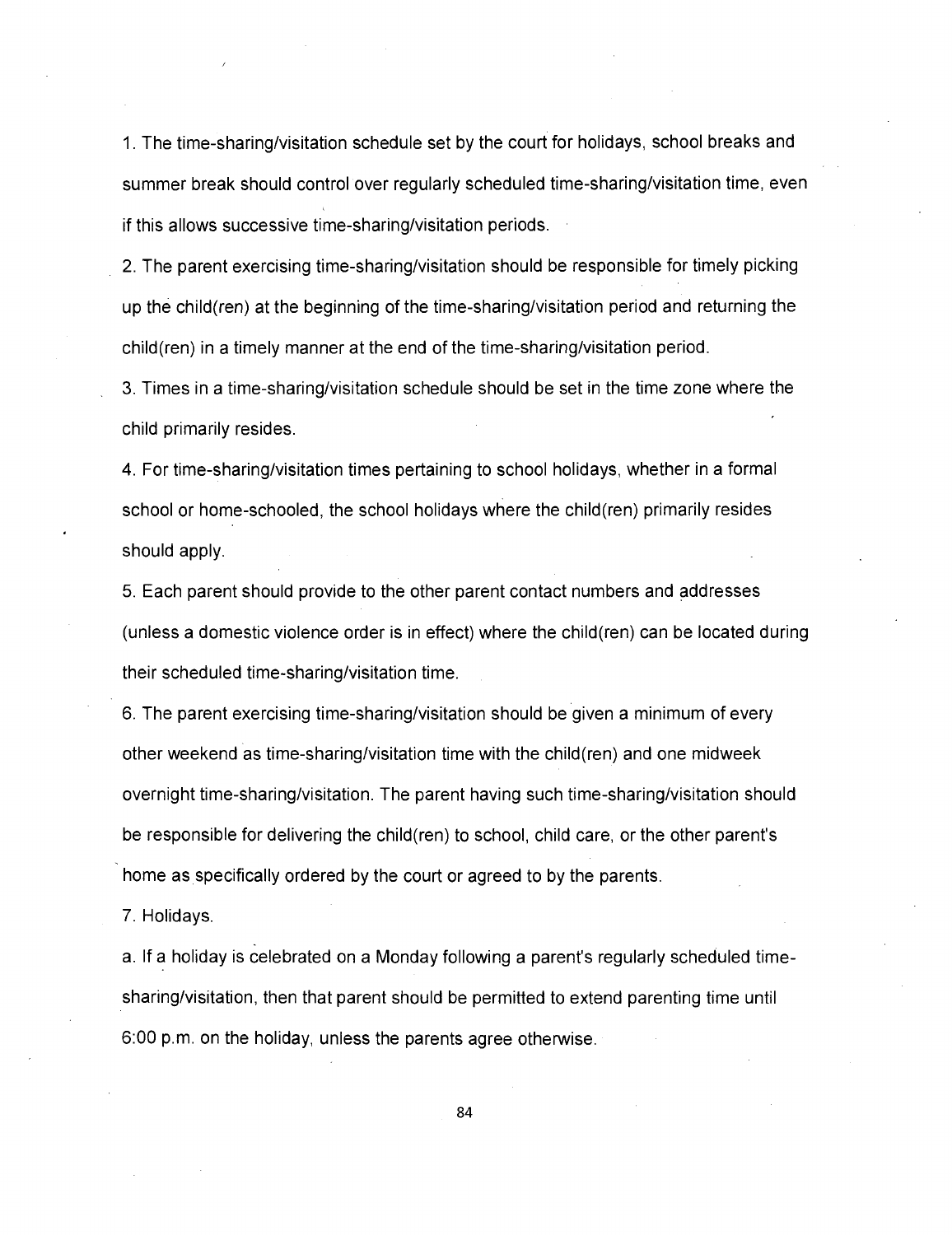b. Other holidays.

(i) Parent exercising time-sharing/visitation.

1) During the first full year after divorce/custody proceedings have been filed, the non-residential parent should have time-sharing/visitation scheduled as follows:

a) New Year's Day and July  $4<sup>th</sup>$  from 8:00 a.m. until 6:00 p.m.

b) Thanksgiving, beginning at 6:00 p.m. the day school ends until 3:00 p. m. Thanksgiving Day.

c) Christmas/Winter Break, beginning at 6:00 p.m. the day school ends until noon on December 25.

d) Holidays not listed that are of special interest to the family should be assigned to the non-residential parent in time amounts similar to those in a), b) and c) above.

> 2) Holiday time not scheduled above to the parent exercising timesharing/visitation should be with the other parent.

3) Mother's Day and Father's Day, regardless of any conflict with the above proposed schedule, should be spent with the appropriate parent from 8:00 a.m. until 6:00 p.m.

4) Fall Break or Spring Break, as allowed by the child(ren)'s school calendar, should be scheduled for the parent with whom the child(ren) primarily resides in the first full year after the divorce/custody proceedings are filed from 6:00 p.m. the day school ends until 6:00 p.m. the following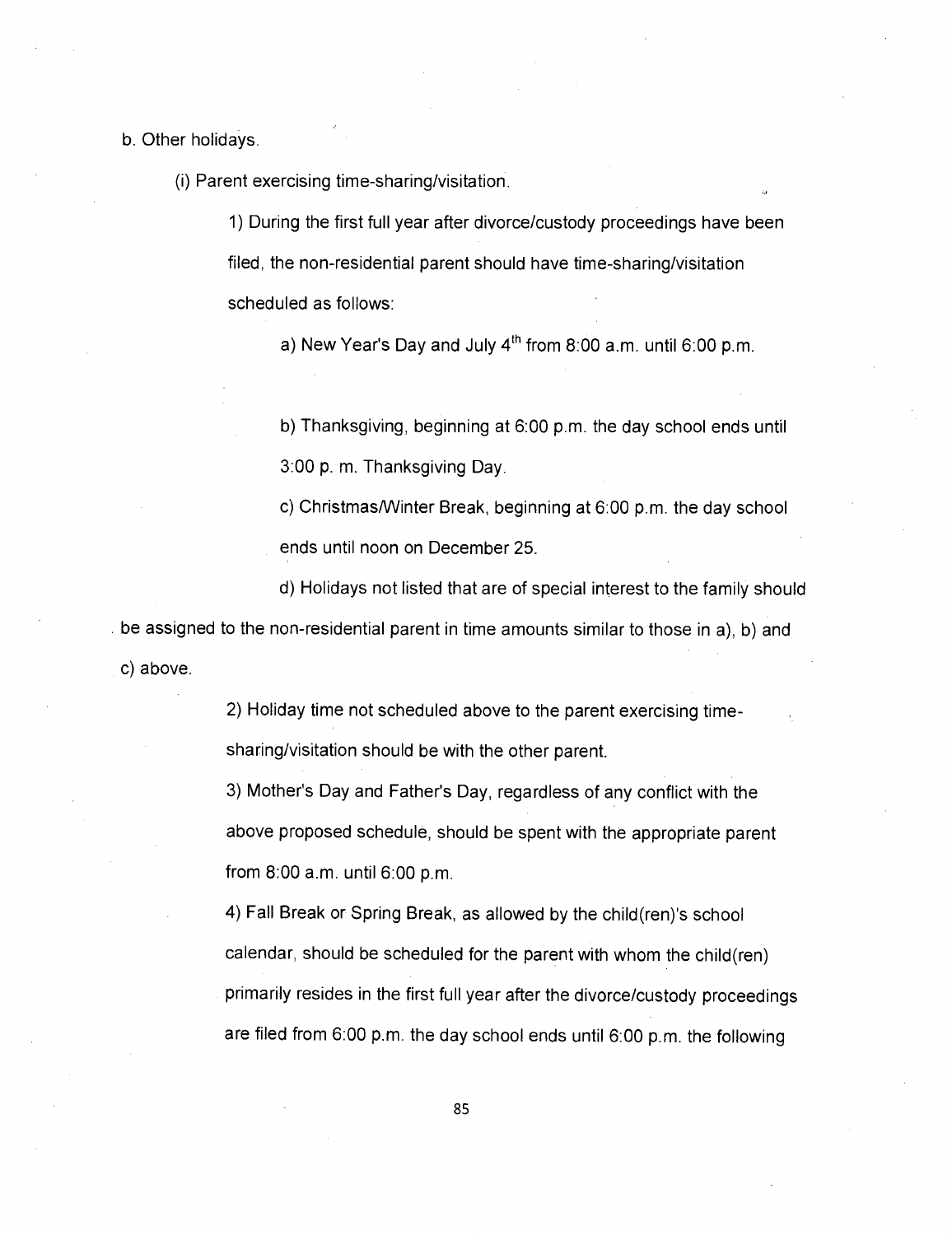Friday. If school breaks are longer than one week due to the school schedule, the parent with whom the child(ren) primarily resides should be scheduled for the first half of the break and the other parent should be scheduled for the last half.

5) Summer Break should be scheduled to allow the parent exercising time-sharing/visitation a minimum of two periods of two consecutive weeks during the Summer Break. Each parent should provide the time periods he or she desires to the other parent before the end of the school year, or at least 60 days in advance of the requested time. If a child(ren) must attend summer school in order to pass to the next grade, summer timesharing/visitation should not prevent school time.

6) Birthdays: Unless the birthday falls on a regularly scheduled timesharing/visitation day, the parent exercising time-sharing/visitation should be scheduled for birthday time from 5:00 p.m. until 8:00 p.m. If it is a regular day of the parent exercising time-sharing/visitation where the child(ren) does not primarily reside, the other parent should have birthday time from 5:00 p.m. until 8:00 p.m.

(ii) Alternating years: For each year thereafter, the time-sharing/visitation set out above should alternate between the parent with whom the child(ren) primarily resides and the parent exercising time-sharing/visitation.

8. Waiting/Tardiness/Cancellations.